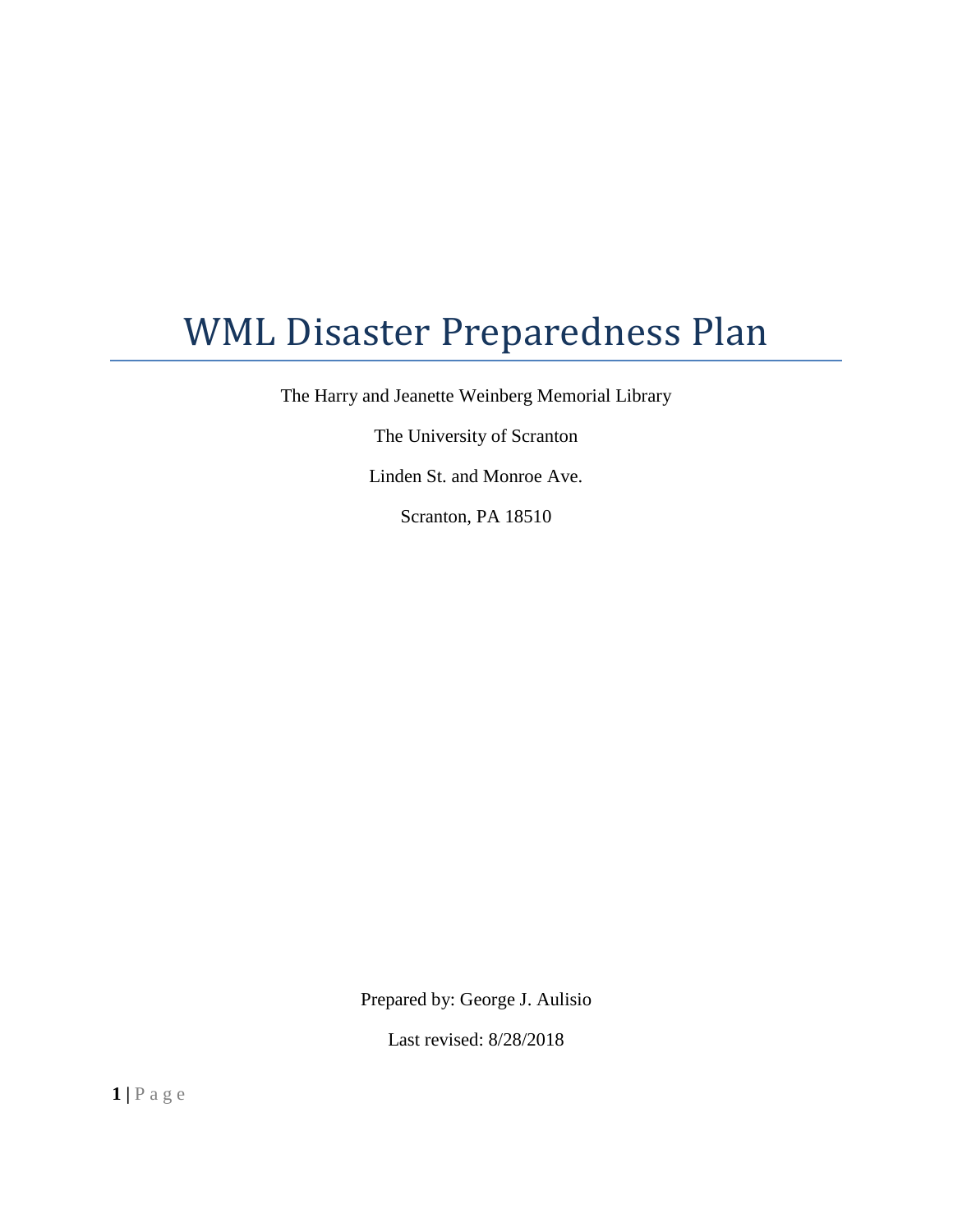## **Table of Contents**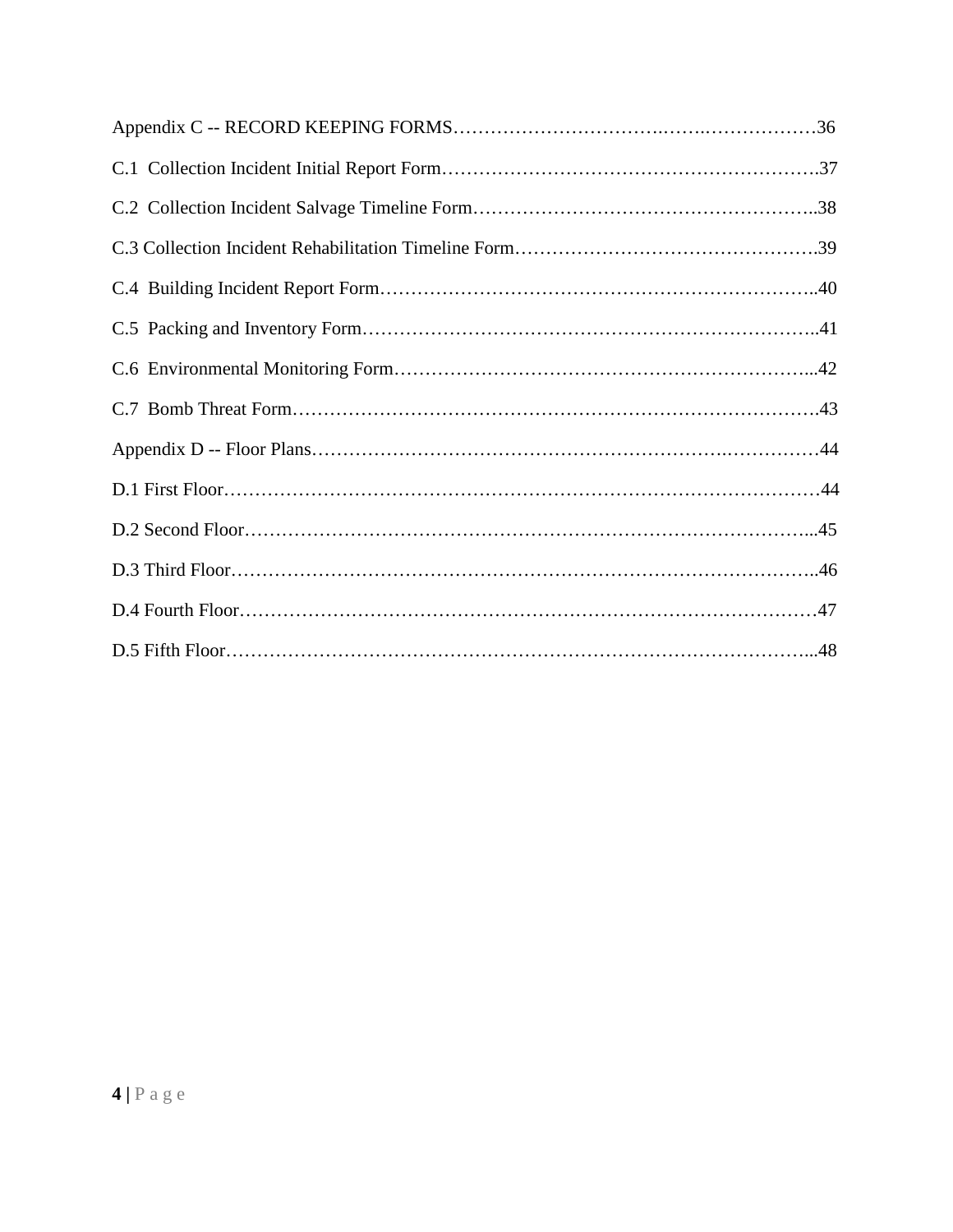## **INTRODUCTION**

## **General information**

This plan is adapted from a dPlan.com disaster preparedness plan. Its purpose is to offer guidance and prepare the staff for emergencies and disaster.

It is important to remember that safety is always the highest priority. Recovery of collections should not begin until all staff and patrons are safe.

### **How to use this plan**

This plan consists of four main sections (1. Prevention, 2. Response, 3. Recovery, and 4. Rehabilitation) and a number of appendices.

#### **Review**

This plan should be reviewed and updated annually.

Any questions, suggestions, concerns, or requests for training should be sent to George Aulisio or library Administration.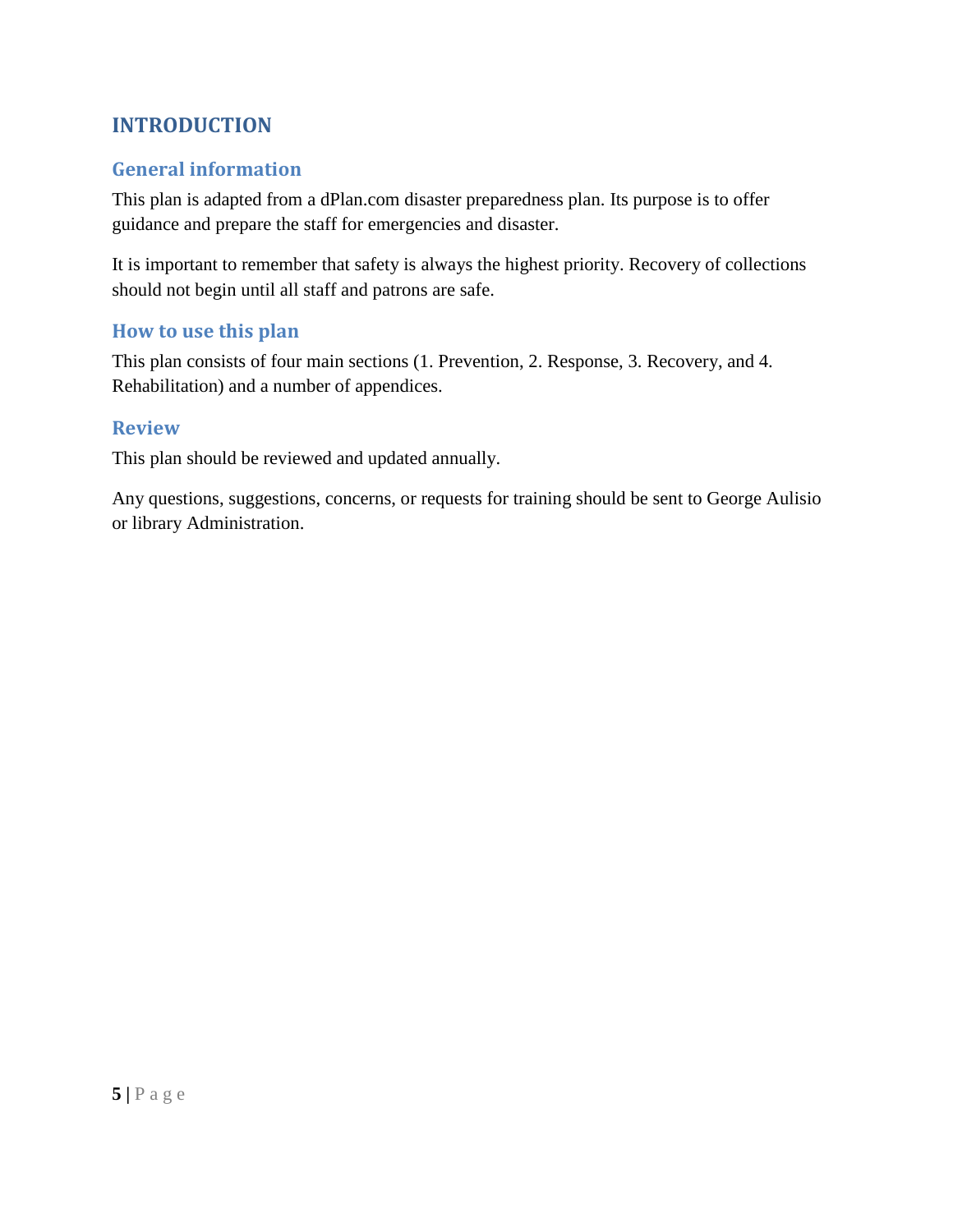## **University Police – Emergency Response – Desk Reference**

#### **Do not hesitate to call University Police in case of an emergency or if you feel unsafe.**

University Police Dispatcher: **570-941-7777**

The **University's Emergency Response Plan** can be retrieved here: <http://www.scranton.edu/about/university-police/documents/UofS%20ERP2016.pdf>

#### **REPORT A CRIME**

The University Police advises and encourages all students, employees, and visitors to report all incidents, emergencies, or crimes occurring on campus to the University Police at **570-941-7777.**

You may also report a criminal incident in person at University Police, 820 Mulberry Street, which is staffed  $24/7$ .

Except for confidential communication made to pastoral counselors, licensed psychological counselors, and faculty, all University employees are expected to report any crime.

#### **SECURITY POLICIES AND PROCEDURES:**

The continuing emphasis of safety and security on campus is the responsibility of everyone to help ensure his or her own safety and that of others by taking reasonable precautions and using a common sense approach to personal security.

#### **COMMUNITY ADVISORIES**

Depending on the particular circumstances of the crime, University Police may post a community advisory to the entire university community.

#### **EMERGENCY NOTIFICATION**

In the event of a credible threat to the safety of the University community, the University will send an emergency notification to all members of the University community (via telephone and email) advising of the nature of the emergency and guidelines to follow to reduce the risk of injury.

#### **EMERGENCY RESPONSE AND EVACUATION PROCEDURES**

The University of Scranton will notify the University community of an emergency occurring on or within proximity to its properties which may impact the safety and or welfare of its members. Notification will be made unless doing so would compromise efforts to assist a victim, or to contain, respond

 $6|$  **P** a g e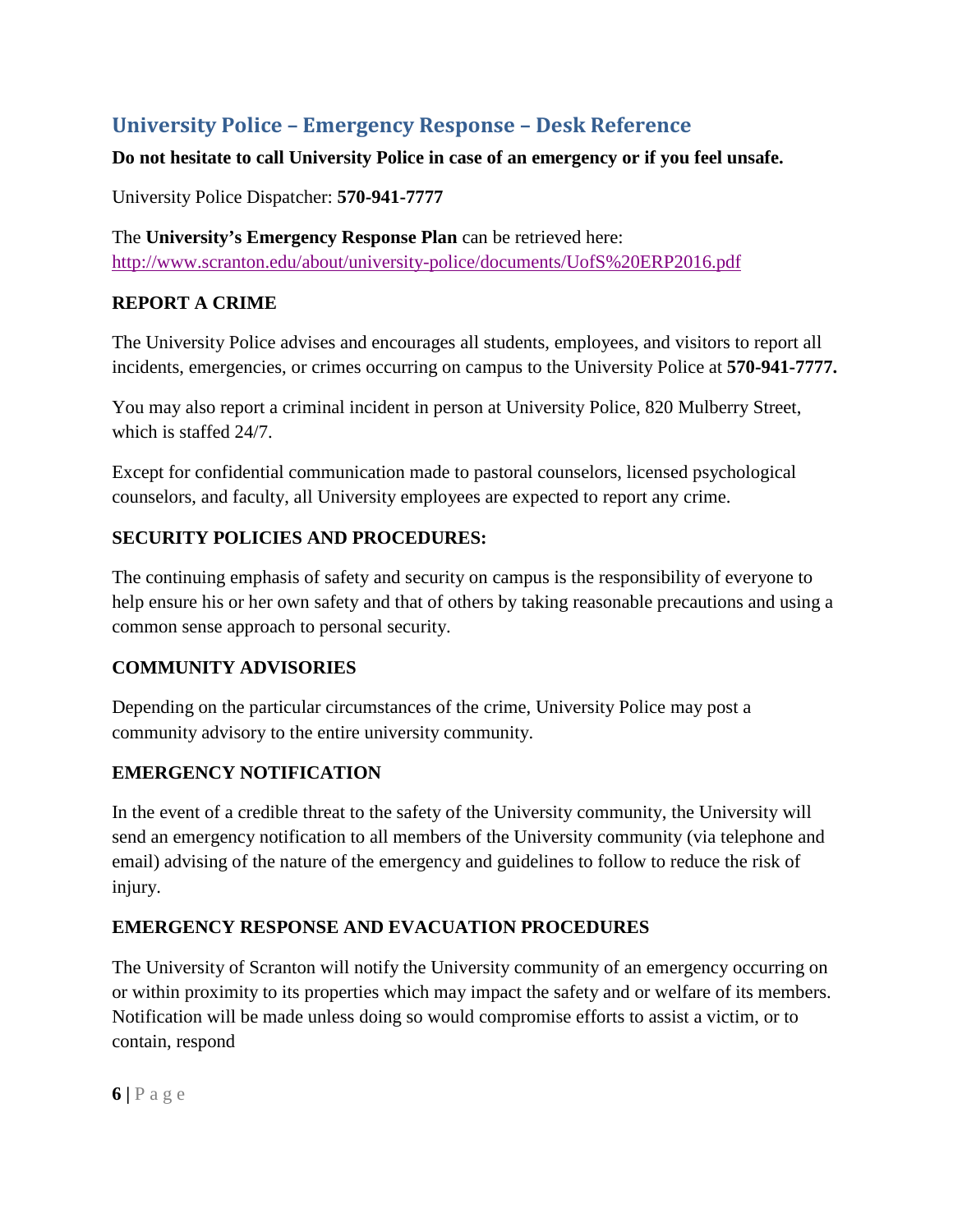#### **Fire Alarm response**

All buildings at The University of Scranton are equipped with automated fire alarm systems and monitored 24 hours a day at University Police. When a fire alarm is received, University Police are dispatched and the Scranton Bureau of Fire is notified to respond. **All inhabitants are required to evacuate a building when the alarms go off.** 

#### **Building Evacuations**

- When the alarm sounds, immediately evacuate the building
- Close all room doors if possible
- Leave by the nearest marked exit
- Do not use elevators
- Assist persons with a disability in exiting the building.
	- If you cannot assist, direct the person to the designated staging area and notify a University Police Officer or a Scranton Bureau of Fire official, or call University Police at x7777 or (570) 941-7777 and report the person's name and location.
- Close steel fire doors if no one is behind you. Do not leave them open.
- Move to the designated evacuation sites and away from the building.
- Do not return to a building until directed by University Police or Scranton Bureau of Fire.

## **Fire Drills**

Fire drills are conducted annually in all academic and administrative buildings during the beginning of the fall semester. Scranton Bureau of Fire participates, evaluates, and makes recommendations in all fire drills. The results are on file at Environmental Health and Safety.

#### **Prohibited Items and Activities**

Smoking is prohibited inside all buildings including public areas, private offices and residencehall rooms of University buildings. Although all smoking is discouraged, receptacles have been located in outdoor areas on campus where smoking might occur.

• Burning candles and/or incense. Decorative candles may not have previously burned wicks.

• Fire and Safety Equipment. Tampering with fire extinguishers, alarms and other safety equipment is a serious offense against the University community.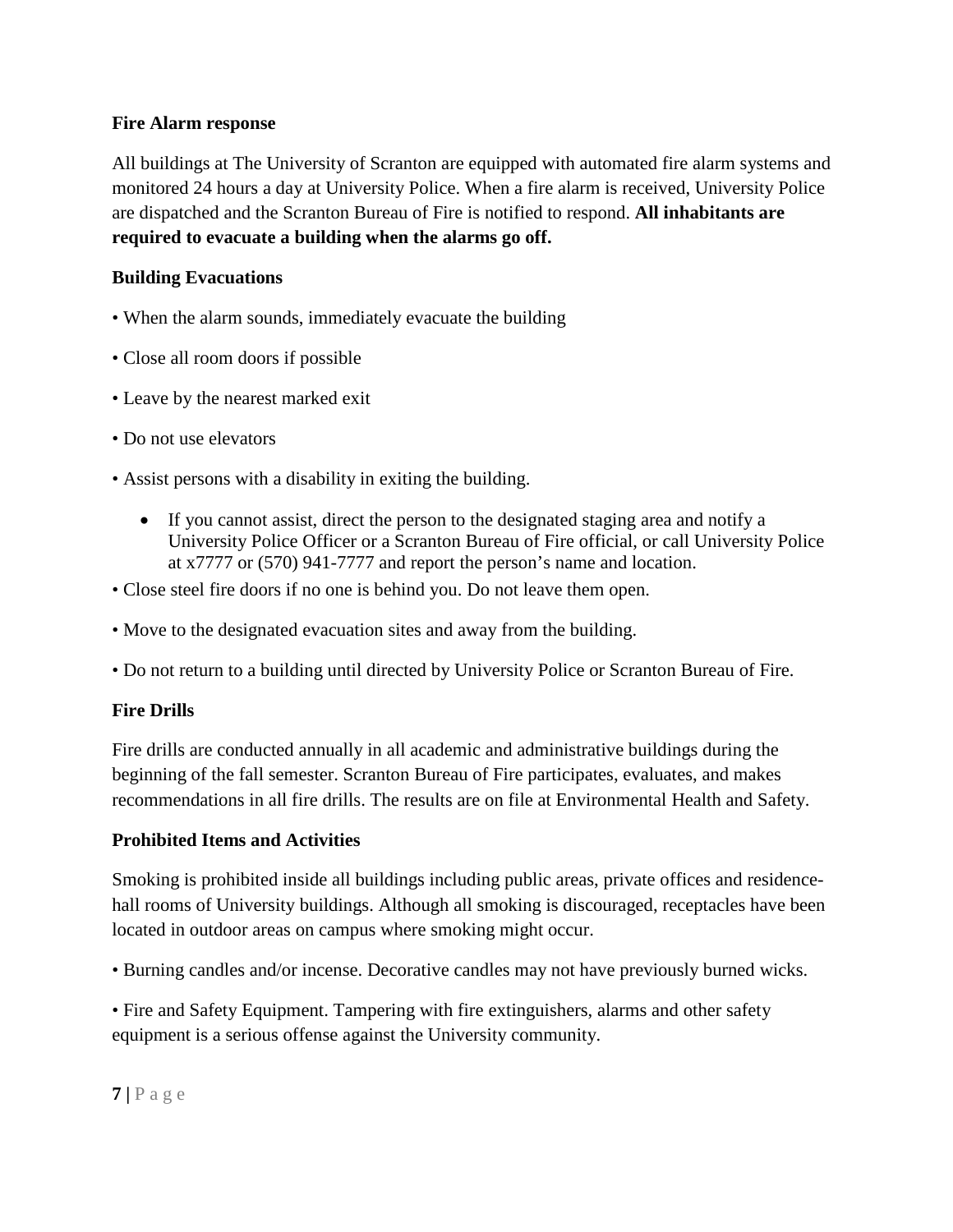• Smoking. Smoking is prohibited inside all University residences. This policy includes areas in or around the doors.

- Open flames (i.e. candles and smoking.)
- Highly combustible materials (i.e. live trees and bales of hay)
- Any combustible material hanging from the ceiling
- Use of frayed or modified extension cords
- Electrical wires through or underneath door frames or carpets
- Daisy chained extension cords
- Non-UL approved lighting
- Any holiday lighting that cannot be documented to be less than 3 years old
- Fragrance plug-ins (i.e. Glade)
- Outside lighting not approved by Facilities Maintenance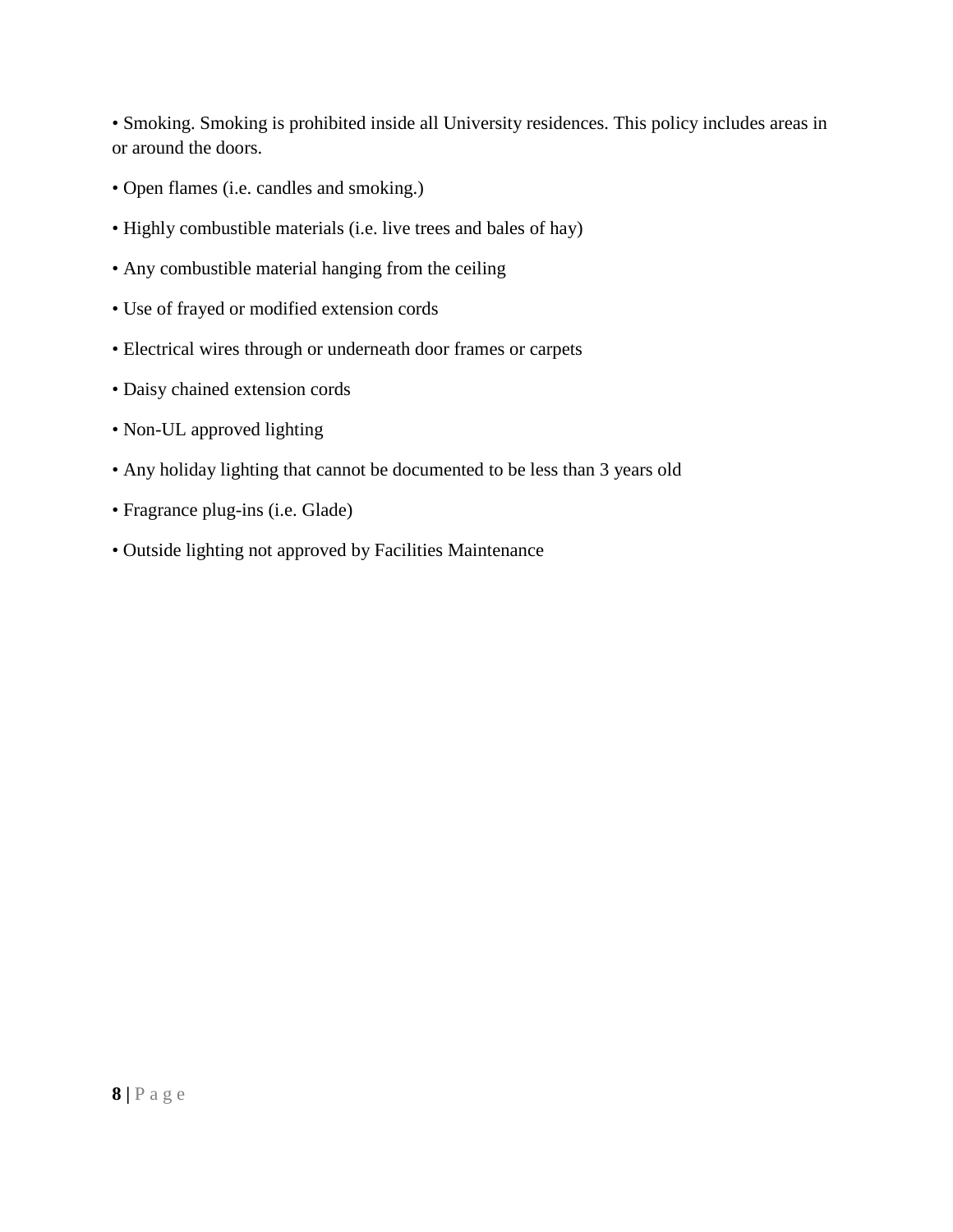## **Section I. -- Prevention**

#### **1.1 Awareness**

#### **1.1.1 General Building Safety Awareness**

- All staff and student workers should be knowledgeable of the building, its exits, fire alarms, fire extinguishers emergency telephones, and panic alarms.
- Be aware that during an emergency, an alternate evacuation route may need to be taken.
- Staff and student workers should **report all incidents and possible safety concerns** to library administration.
- It is recommended by the [NEDCC](http://www.nedcc.org/home.php) that building temperature be at  $70^{\circ}$  Fareinheit and Relative Humidity kept between a minimum of 30% and a maximum of 50% ("[The](http://www.nedcc.org/resources/leaflets/2The_Environment/01BasicGuidelines.php) [Environment"](http://www.nedcc.org/resources/leaflets/2The_Environment/01BasicGuidelines.php)).

#### **1.1.2 Prevention of Water Damage**

- Prevention begins with awareness. Be aware of areas of the building that have had problems in the past:
	- o Columns in between stacks have been known to leak
	- o Chimney column
	- o Windows
	- o Discolored ceiling tiles
	- o Ceiling tiles near bathrooms (leakage from upstairs)
	- o Carpets and floors near bathroom doors (overflowing)
	- o Basement area (especially in the far back corner) has been known to see water damage
- During a significant storm, someone in the building should do a walk and look for any water damage or possible leaks.

#### **1.1.3 Fire Prevention**

- Prevention begins with awareness. Be aware of fire risks within or near the building.
	- o Never stack combustible items near heating vents, for example, newspapers.
	- o Computers can be very hot, do not stack combustible material near or especially behind a computer.
	- o Candles, heated lamps, and burning incense are prohibited.
- Report all fire risks to your supervisor or library administration. This includes, but is not limited to:
	- o Hanging wires
	- o "Patched" extension cords
	- o Sparking equipment
	- o Emergency exit doors that do not make an alarm sound
	- o Open emergency exit doors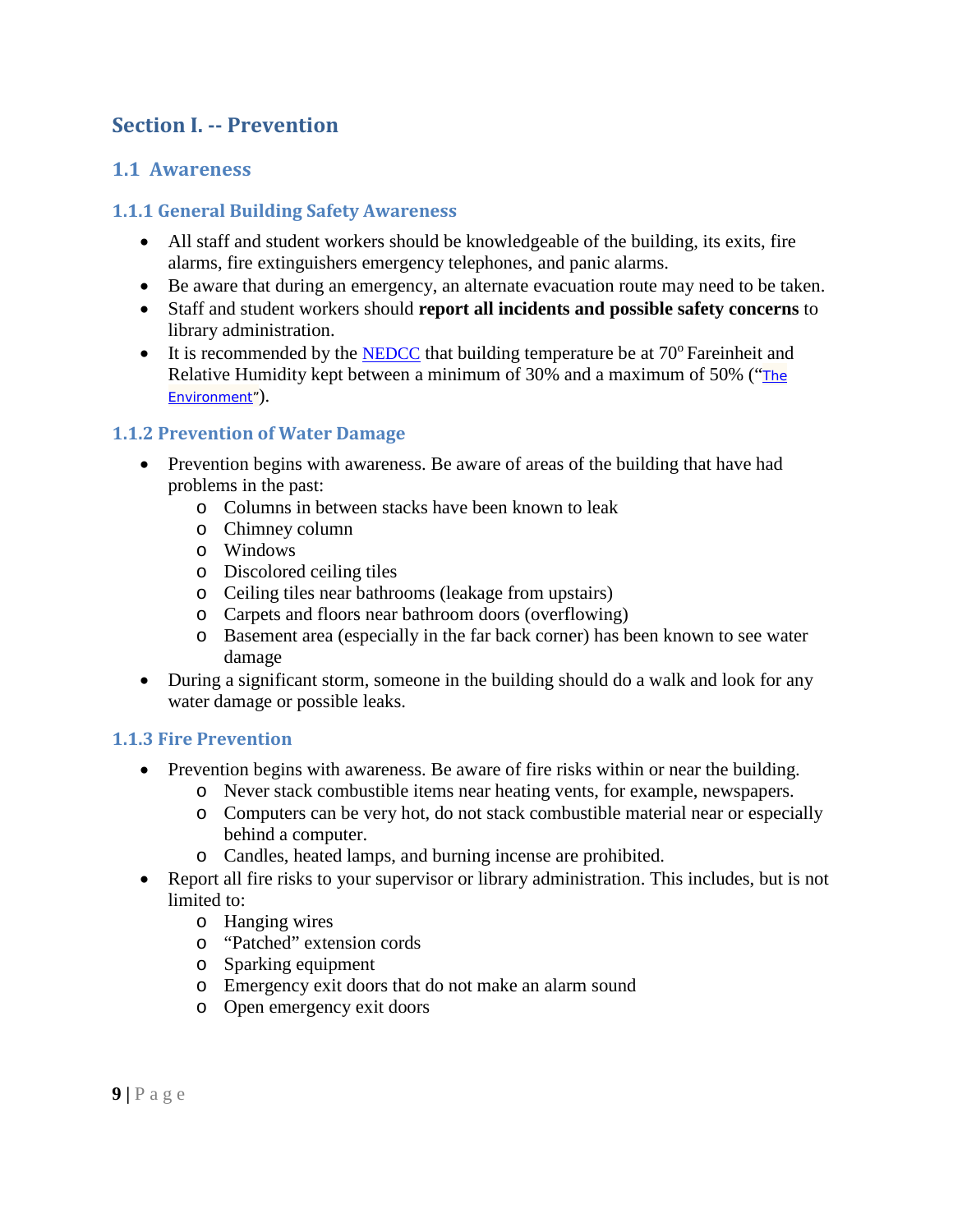#### **1.1.4 Public Safety**

- Prevention begins with awareness. Be aware of individuals within the building.
	- o Always report suspicious activity to the library's guard or a coordinator on duty.
	- o Notify as much as the staff as possible when there is suspicious activity. Especially during the evenings, some staff work alone
- Members of the public are not allowed in either 24 hour room after the building closes.
- Report any member of the public who is making students feel uncomfortable.
- Report all inappropriate activity. This includes but is not limited to:
	- o Smoking in the building or in any unauthorized area
	- o Lighting matches or lighters
	- o Students who are yelling or bullying other individuals
	- o Arguments between individuals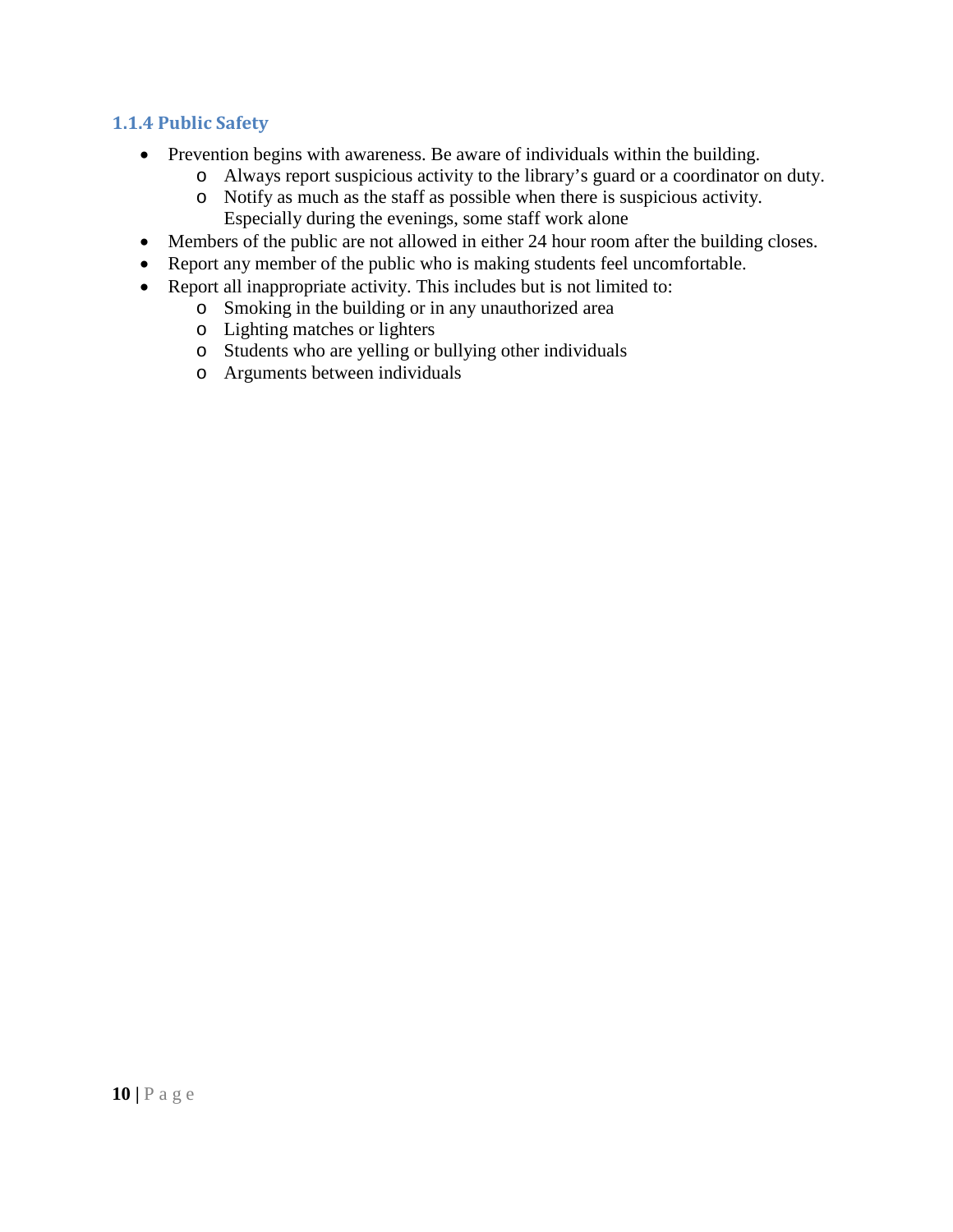## **Section II. -- RESPONSE**

## **2.1 Library Emergency Procedures**

#### **Library Emergency Procedures (last revised 2/23/18) – This document is meant to compliment the Emergency Desk Reference Document issued by Univ. Police.**

Faculty & Staff should report all incidents and safety concerns to Library Administration timely (evening/weekend phone numbers below). This includes anything listed below, and anything else notable or unusual. Student workers should be advised to report any safety concerns to their supervisor, who will then alert Library Administration.

**Power outage** – Stay in the building until the lights come back on, or until instructed by Univ. Police to evacuate the building. If evacuated clear all patrons, and secure the building as normal at closing, as card swipes will work once power is restored. If needed, flashlights are available at each service desk. Please make sure you know where "yours" is located!

**Tornado warning** – if an emergency notification is made for a tornado alert, and we are not asked to evacuate, make an announcement requesting that patrons clear the Heritage Room (glass ceiling) and move away from windows on all floors. If instructed to take cover, the stairwells are the best location. The basement is also an option, but is very crowded. If evacuation is necessary an announcement should be made, and the fire evacuation plan should be followed unless other directions are given.

Evacuation Announcement: Due to \_\_\_\_\_\_\_\_University Police have asked that the building be evacuated. Please take your belongings and proceed to the nearest exit. Do not use the elevators. If you need assistance please use a red emergency phone and state your location for University Police.

**Loss of water** – if emergency notification is made for loss of water in the building contact Univ. Police at x7888 (non emergency number) for advice on whether or not to evacuate or to just post signs.

**Significant Rain Storms** - During unusually strong storms Research Services & Circulation Services should do a walk through the building and look for any water damage and/or possible leaks. If anything is discovered call Facilities at 7416 and/or Univ. Police (7777 emergency/7888 non-emergency). If collections are getting wet move the materials or cover the area with plastic and consult the Emergency (Disaster) Plan.

• **Inclement Weather** - If you are at work or scheduled to work and have any weather related concerns please contact Jean or Charles. If the decision is made to close the library please let your supervisor know (for timecard purposes).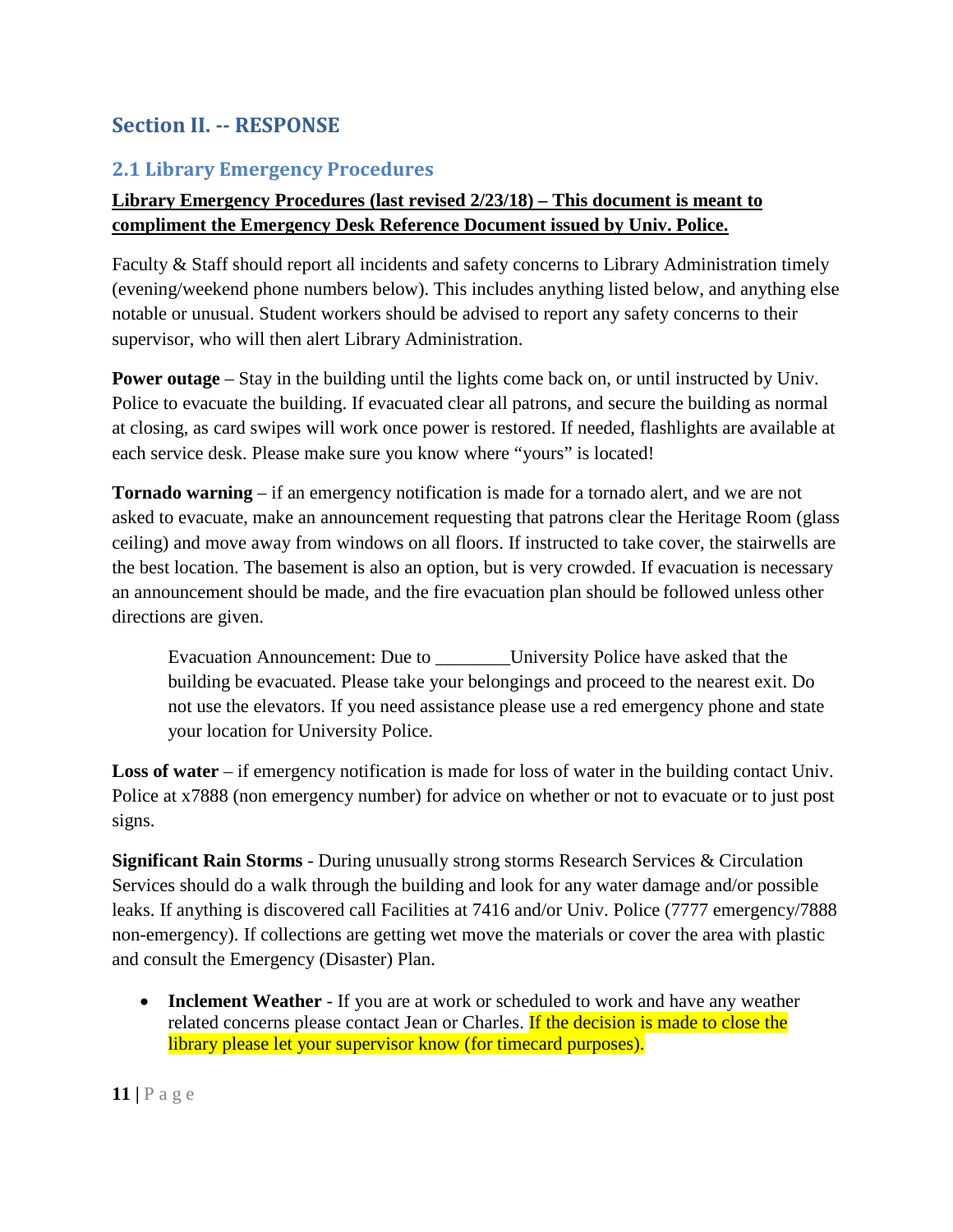## **2.2 EVACUATION PROCEDURES**

#### **2.2.1 General Procedures**

- Remain calm.
- Always respond to an evacuation order do not assume the situation is a drill.
- Remember that safety is always the highest priority.
- Dial University Police at x7777 explain the situation.
- If the emergency requires something to be turned off (e.g. electricity, water lines) tell University Police to notify Facilities and Operations and explain the situation.
	- o If for some reason University Police is unable to notify the Facilities and Operations, then call them directly at x7416.
- If you are comfortable with doing so, assist anyone who requires help exiting the building.
	- o If you do not feel capable to help an individual exit the building, then please instruct them to a safe area and tell them to wait for an Emergency Services professional (e.g. Firefighter, Police, EMT, etc.) to help them.
	- o Immediately notify a Firefighter or a Police Officer as well as your Supervisor and Library Administration of the location of the individual in the building.
- If there is someone in the building unwilling to leave after you instruct them to do so, you are to evacuate the building and notify a Firefighter or a Police Officer as well as your Supervisor and Library Administration immediately.
- Evacuate in an orderly fashion according to the evacuation routes.
- Student workers on duty during an evacuation must also report to the Brennan Hall lawn for a mandatory staff count of all Library staff.
- Move away from the building to the assembly area that has been designated in advance. Be sure not to block the street, driveway, or entrances.
- Do not reenter the building until instructed to do so.

## **2.2.2 Clearing the Building**

- Library employees should attempt to clear the entire building of all occupants.
- Staff can make announcements to clear the building when necessary.
- If necessary, pull the fire alarm.
- Advise people who are unable to take the stairs due to physical limitations to a safe spot on the floor and immediately notify emergency servics of their location.
- If the emergency is building-wide, then you should advise evacuees and bystanders to move as far from the building as possible.
- All of the Library's Faculty, Staff, and Student Workers should meet in the lawn area near Brennan Hall, so that a staff count could be taken.

#### **2.2.3 Staff Count**

- Coordinators should perform a staff count of all the people in your area.
- If someone is not accounted for immediately notify your supervisor and library administration.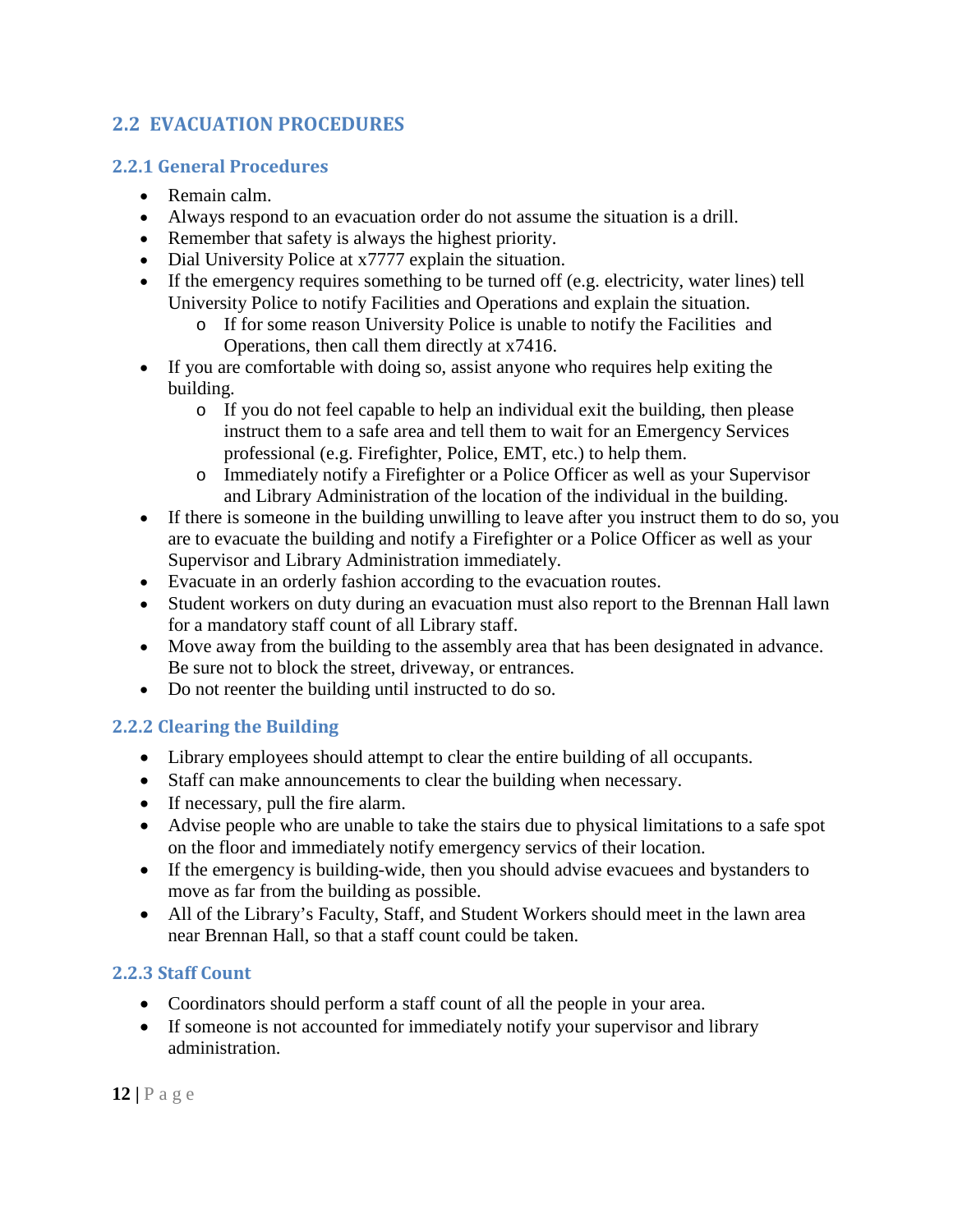#### **2.2.4 Maintenance/Utilities**

• For mechanical, electrical, or utility related situations, call Facilities and Operations (x7416) or have University Police (x7777) page maintenance staff to the location.

## **2.3 EMERGENCY INSTRUCTIONS**

## **2.3.1 Water Damage (Minor)**

These instructions are meant for clean (not contaminated) water leaks only. If water is contaminated (e.g. sewage water), then professional assistance will need to be called.

- Immediately contact the Facilities and Operations (x7416) or University Police (x7777) and have them page library maintenance to the problem areas..
- If possible, determine the source of the water leak.
- When maintenance arrives explain to them the situation.
- Notify the people on the Emergency Call List as necessary.

### *If you are certain the water is clean, then you can protect the collections from further damage as appropriate by:*

- Moving wet or vulnerable items to a dry, secure location nearby.
- Protect collections by covering them with plastic sheeting. See Appendix A: In-House Supplies for the location of in-house supplies.

#### **2.3.2 Fire**

These instructions cover cases of fire (or activation of the fire detection system) in the building.

- Assess your safety level and determine the safest evacuation route.
- If you see fire or smell smoke, activate the nearest fire alarm while exiting the building.
- From a safe location, call University Police (x7777) and explain the situation. They will notify the Fire Department with the best possible route information to reach the library.

#### **2.3.3 Mold**

#### *If you discover mold:*

- Find the source of the mold, if possible. Normally this would be moisture in the form of a leak, but high humidity, poor air circulation, and condensation are also common causes.
- Consult a mycologist to ensure that no toxic mold species are present. If toxic molds are present, do not handle any materials yourself.
- The environment may need to be modified so that it is no longer conducive to mold growth.
- Facilities and Operations should stop any leaks, remove standing water, and/or bring in dehumidifiers to reduce humidity. The climate should be below 70 degrees Fahrenheit and 50 percent relative humidity.
	- o Monitor temperature and humidity with a reliable monitoring instrument.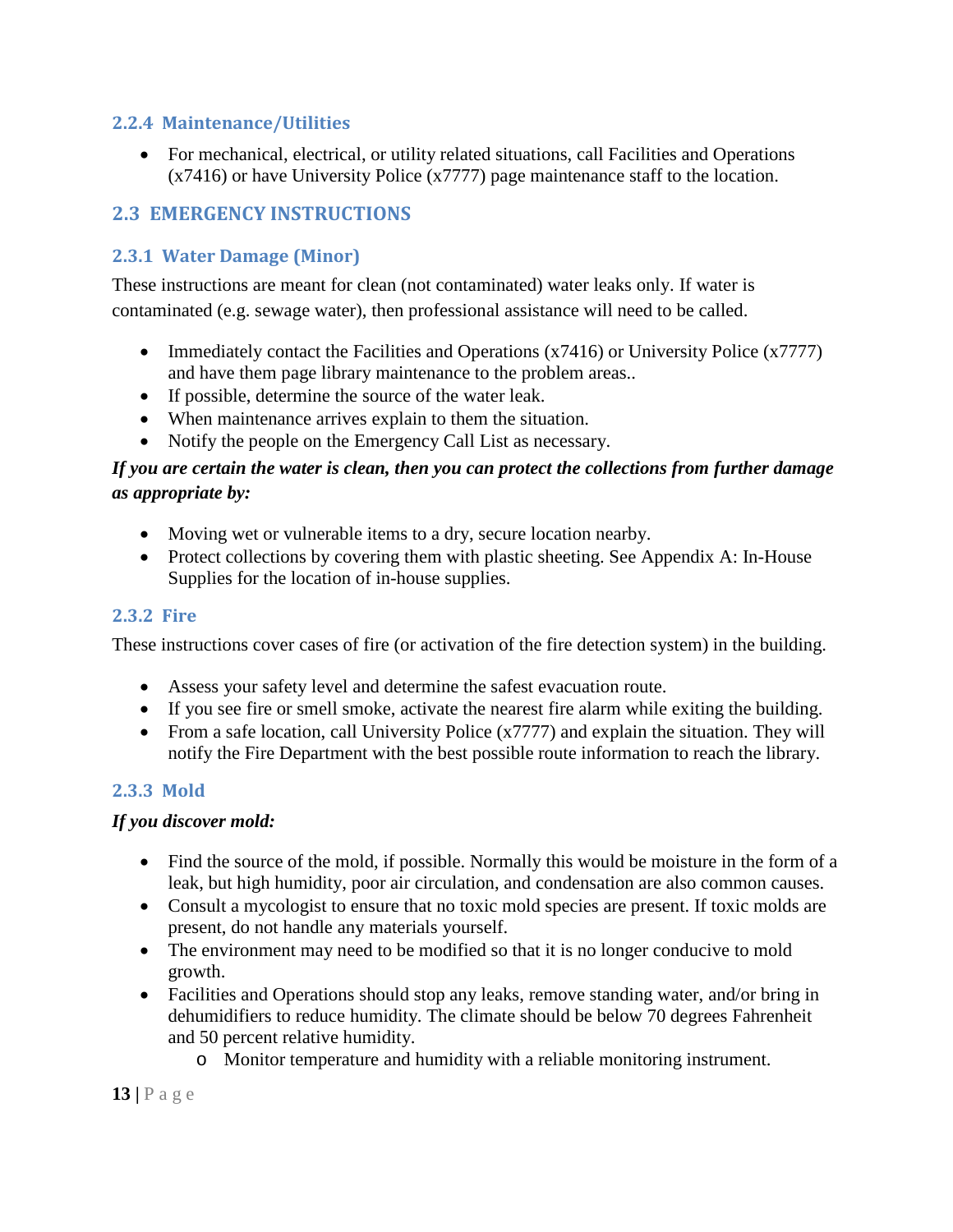- Isolate infected books and other items.
- Instructions for drying and cleaning moldy collections can be found in NEDCC's "Emergency Salvage of Moldy Books and Paper" [http://www.nedcc.org//plam3/tleaf39.htm](http://www.nedcc.org/plam3/tleaf39.htm) and "Managing a Mold Invasion: Guidelines for Disaster Response,"

### **2.4 SALVAGE PRIORITIES**

#### **Priority 1. – Archives and Special Collections**

Michael Knies will coordinate what materials in the Archives and Special Collections need to be moved and in what order.

**Priority 2.** – Library Art or Library Exhibit (depending on the exhibit)

**Priority 3. - Collections by subject area** 

## **2.5 INITIAL RESPONSE STEPS**

This section provides a general outline of the initial steps to take when an emergency causes damage to collections. Depending on the scope of the disaster, some of these actions may be carried out concurrently, while some may not be needed at all.

#### **2.5.1 Assess the Damage**

- Determine the extent of the damage
	- o How serious is the damage?
	- o How many and what type of materials are affected (e.g., general collections, local history materials, audio/visual materials, computers and data, plain paper, coated paper)?
	- o What kind of damage is it (e.g., water, fire, smoke)?
	- o If there is water damage, what kind is it (e.g., clean, dirty, rain, river, sewer)?
- Take photographs or video, and document the damage in writing (use the inventory list in Appendix C).
	- o Fill out an Incident Report Form (See Appendix C: Record Keeping Forms)
- If collections are soaked, then the books will need to be frozen ASAP.
- If collections are damp and there is space to do so, they can be air-dried. See Section II: Recovery for salvage instructions.

#### **2.5.2 Prepare for Recovery of Collections**

- Get advice from a preservation professional.
	- o Unless the disaster is very small, it is likely that you will want to contact a preservation professional to ensure that you are responding properly.
- In the event of a major disaster, you may need to arrange for a professional to provide onsite assistance.
- Decide what will be salvaged and what will be discarded.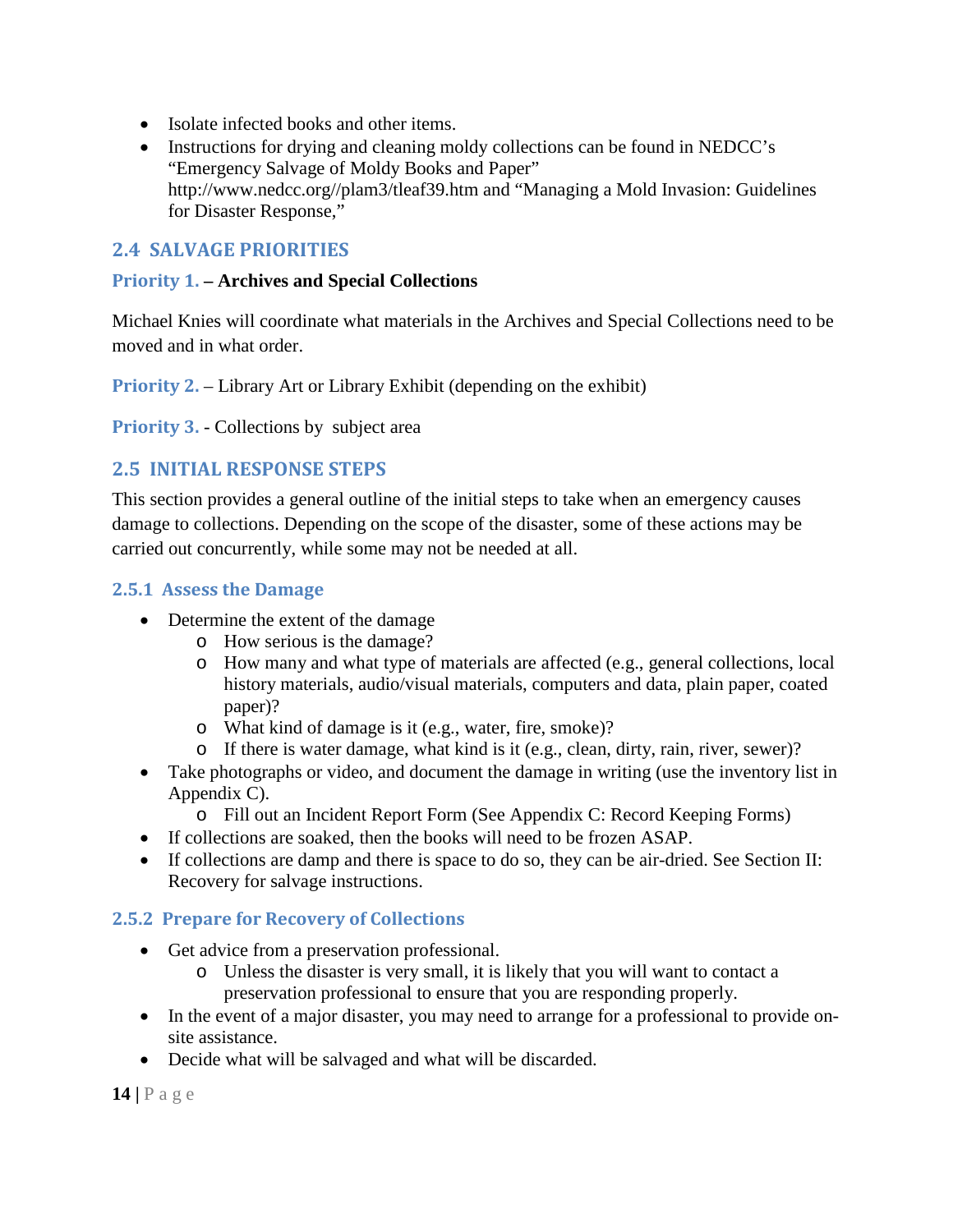- o Remember that salvage priorities may need to be adjusted according to the extent and or type of damage.
- Decide how the damaged materials will be treated.
	- o Sort wet collections, separating those to be frozen from those to be air-dried.
	- o Keep track of collections at all times; use the Packing and Inventory Form in Appendix C: Record-Keeping Forms for this purpose.
- Determine if it is necessary to relocate parts of the collections for either salvaging damaged books or storing books to prevent further damage.
- We urge you to assess frequently (at least once a year) possible sites in your community: school gymnasiums, empty or partly-emptly warehouses, church halls, businesses with temporary space.

Gather supplies and arrange for services. Gather supplies and arrange for services. See Appendix A for a list of in-house supplies.

Appendix B: External Suppliers and Services includes a list of companies specializing in building and collections recovery. There are a small number of companies nationwide that have experience working with cultural institutions to recover buildings and collections. These companies provide a range of services, from building dehumidification, to vacuum freeze-drying, to mold remediation. If you are faced with a significant disaster, it is likely that you will need to contact one of them for assistance.

| Organization: | Conservation Center for Art & Historic Artifacts (CCAHA)                                                                                                                                                                                                                                                           |
|---------------|--------------------------------------------------------------------------------------------------------------------------------------------------------------------------------------------------------------------------------------------------------------------------------------------------------------------|
| Contact:      |                                                                                                                                                                                                                                                                                                                    |
|               | 264 South 23rd Street                                                                                                                                                                                                                                                                                              |
|               | Philadelphia, PA 19103                                                                                                                                                                                                                                                                                             |
| Phone:        | 215-545-0613                                                                                                                                                                                                                                                                                                       |
| Web site:     | http://www.ccaha.org/                                                                                                                                                                                                                                                                                              |
| Specialty:    | Drawings, prints, maps, posters, historic wallpaper,<br>architectural drawings, musical scores, photographs, rare<br>books, scrapbooks, manuscripts, and related materials such<br>as parchment and papyrus. CCAHA has the ability to treat<br>oversize materials and to accommodate large groups of<br>materials. |

#### **2.6.3 Sources for preservation advice –**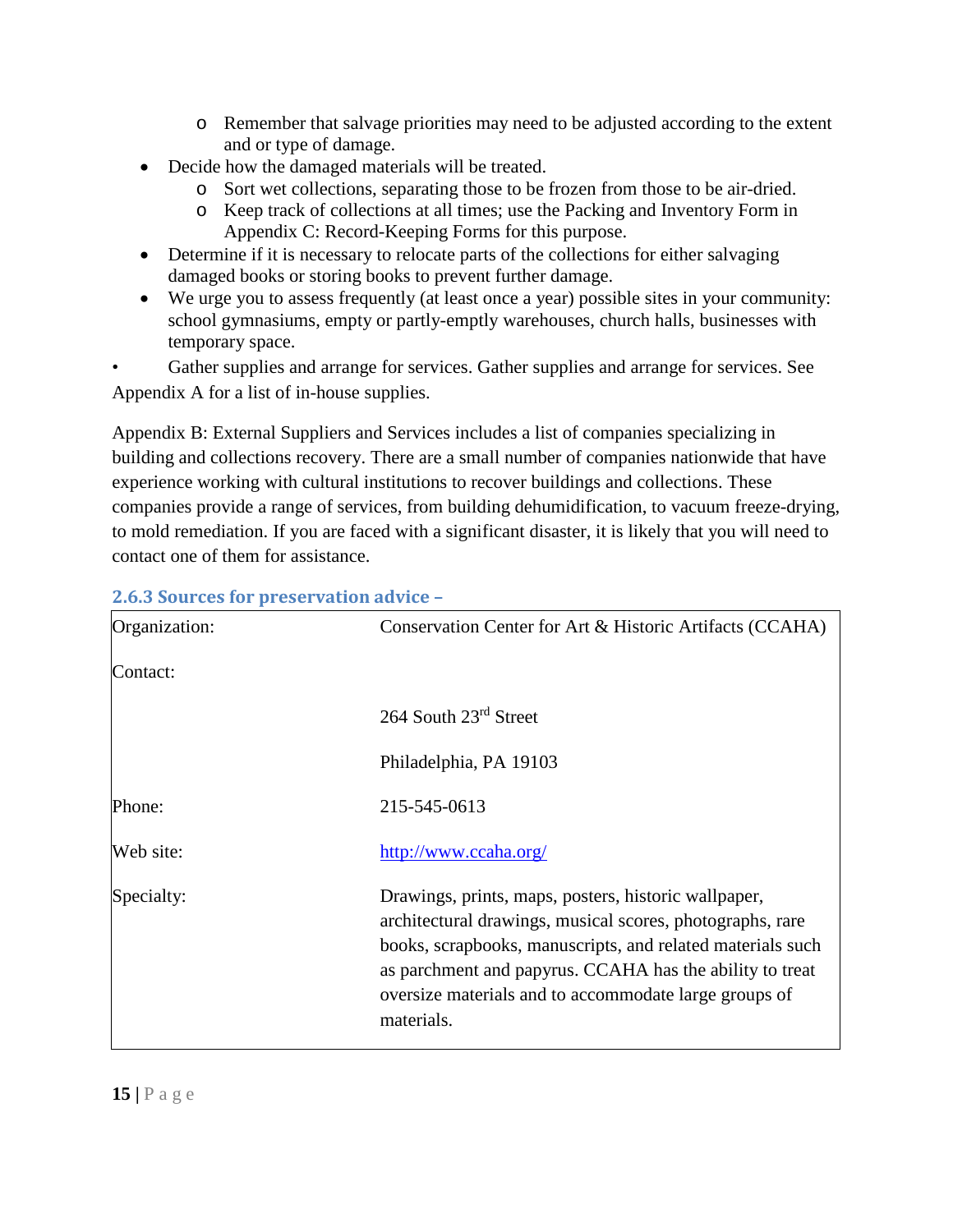| Organization: | Northeast Document Conservation Center (NEDCC) |
|---------------|------------------------------------------------|
| Contact:      | Lori Foley, Director of Field Services         |
|               | 100 Brickstone Square                          |
|               | Andover, MA 01810                              |
| Phone:        | 978-470-1010                                   |
| Web site:     | www.nedcc.org                                  |
| Specialty:    | Books, Paper, Photographs, Digitization        |

| Organization: | American Freeze-Dry, inc. |
|---------------|---------------------------|
|               | 411 White Horse Pike      |
|               | Audobon, NJ 08106         |
| Phone:        | 856-546-0777              |
| Specialty:    | Vacuum freeze-dry         |

| Organization: | Eastman Kodak Company               |
|---------------|-------------------------------------|
| Contact:      | <b>Disaster Recovery Laboratory</b> |
|               | 1700 Dewey Ave                      |
|               | Rochester, NY 14650                 |
| Phone:        | 716-253-3907                        |
| Specialty:    | Microfilm                           |
|               |                                     |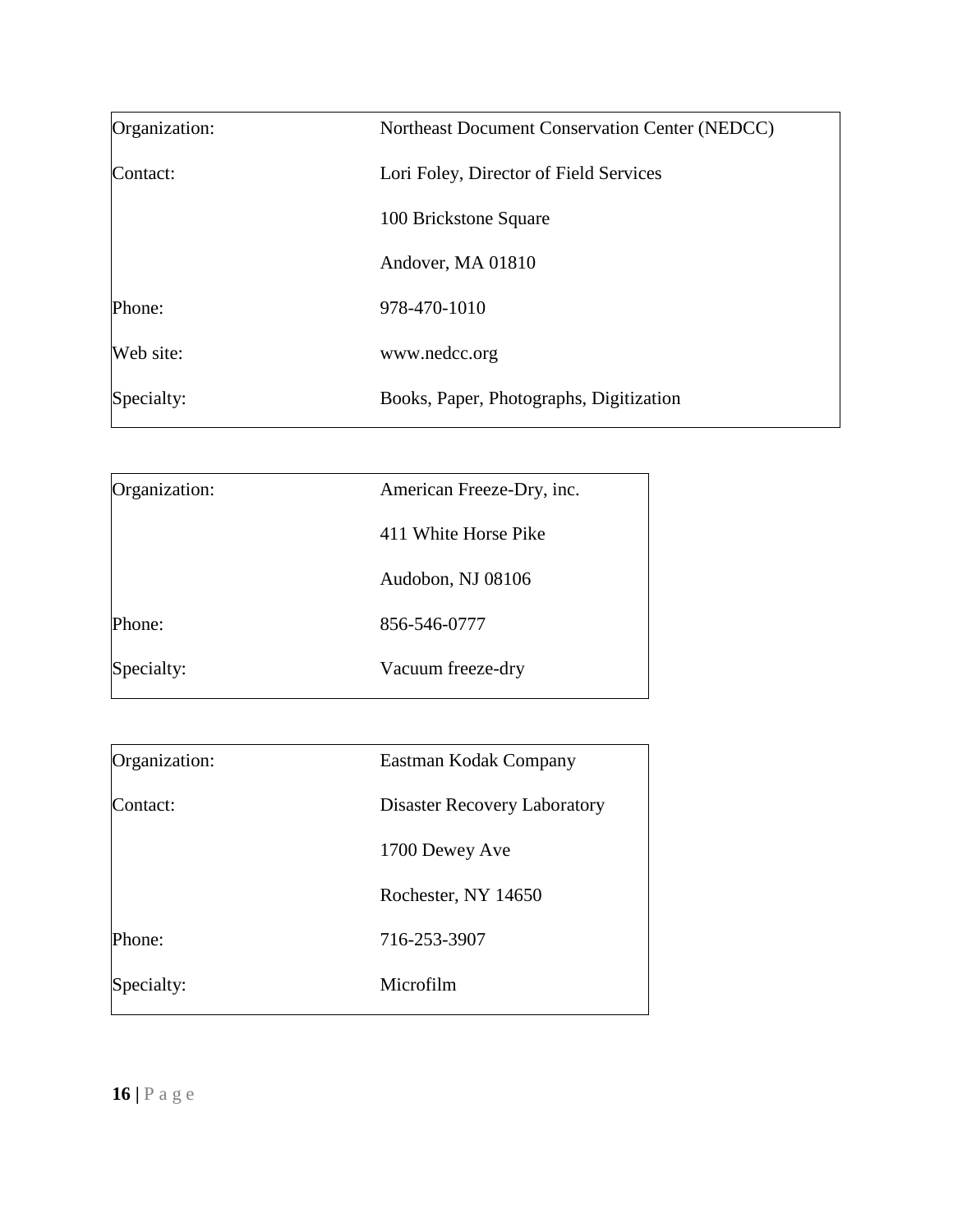#### Professional Preservation Advice - Conservators

| Organization: | <b>Document Reprocessors</b>                                                                                     |
|---------------|------------------------------------------------------------------------------------------------------------------|
|               | 5611 Water St.                                                                                                   |
|               | Middlesex (Rochester), NY 14507                                                                                  |
| Phone:        | 585-554-4500                                                                                                     |
| Specialty:    | Vacuum freeze-drying books and<br>business records. Recovery of<br>computer media, microfiche, and<br>microfilm. |

#### **2.6.4 Stabilize the Building and Environment**

If the emergency involves water (such as wet collections, furniture, carpeting, or even standing water), it is very important to quickly dry out the building and environment to avoid mold growth.

• Do not turn up the heat; this will not dry out the space and may encourage mold growth. If the outdoor humidity is low, open the windows.

If the climate control system is working, it should be used to provide as much cooling and dehumidification as possible. The goal should be to keep the temperature below 70 degrees Fahrenheit and the humidity as much below 50 percent as possible.

• Wet carpeting should be removed and wet furniture and standing water should be removed. Even if the carpeting appears dry, it must be checked underneath to ensure that both the carpet and the padding are dry.

If the climate control system is not sufficient to reduce the temperature and humidity to the desired levels, outside assistance will be needed. See Appendix B: External Suppliers and Services for companies that specialize in building dry out.

• Staff must monitor the temperature and humidity in the recovery area several times a day to ensure that the desired conditions are reached and maintained for the duration of the recovery effort. See Appendix C: Record-Keeping Forms for an Environmental Monitoring Form.

• Facilities maintenance personnel and Library Administration should work together to coordinate building recovery issues.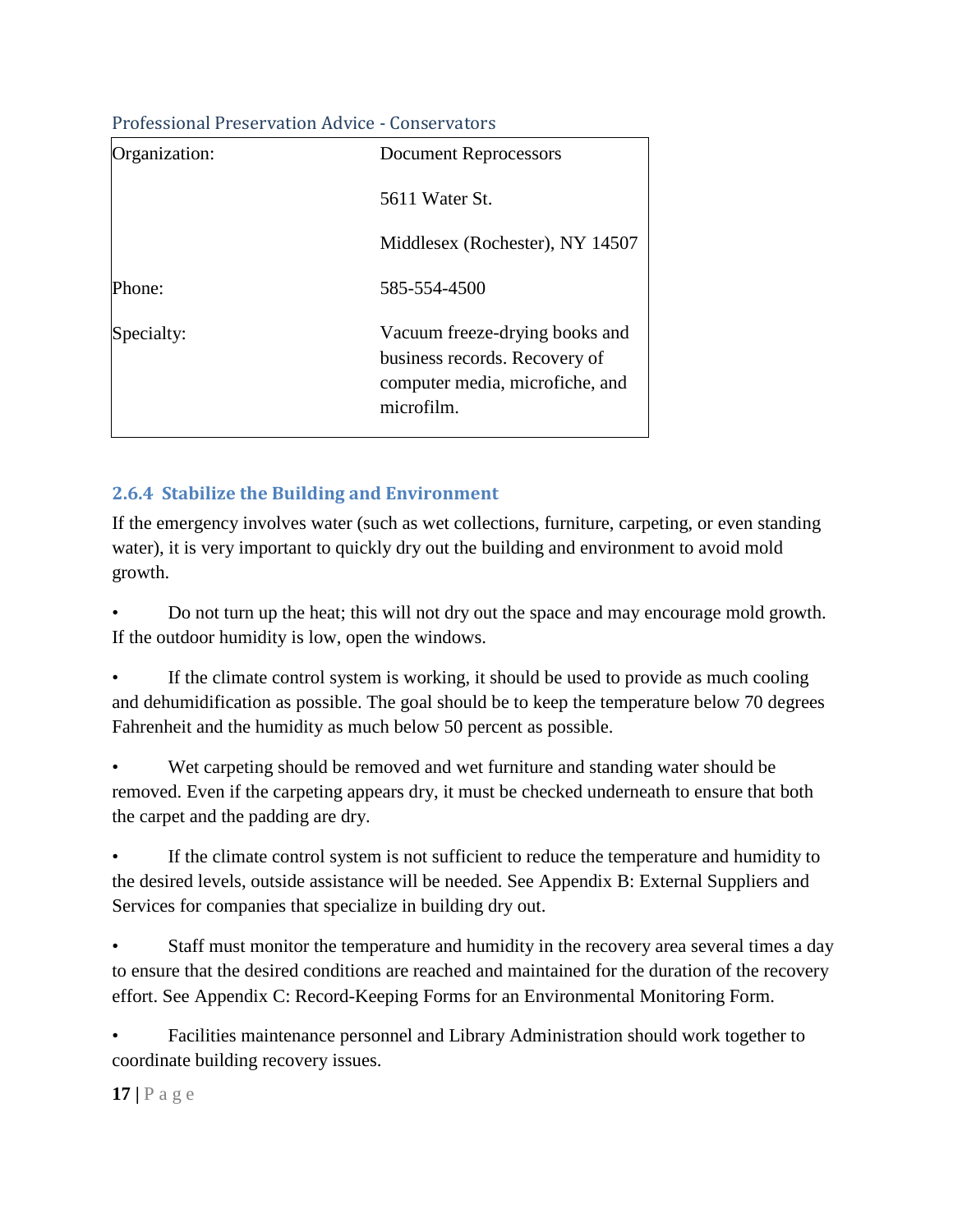## **SECTION III: RECOVERY**

## **3.1 GENERAL SALVAGE PROCEDURES**

This section provides general background information on salvage techniques for water, mold, and fire-damaged collections.

#### **3.1.1 Freezing**

If wet materials cannot be dried within 48-72 hours, they should be frozen because they are at risk of developing mold, particularly if there is high humidity. Freezing wet materials also stabilizes them, keeping water damage from worsening. Water causes a variety of damage to paper-based collections: book bindings and pages swell and distort, pages and documents cockle, water-soluble inks can bleed, and coated papers begin to adhere to each other as soon as the volumes begin to dry. However, once wet collections are frozen, no additional damage occurs. Thus, if freezing occurs quickly there is less physical damage and more chance that the materials can be salvaged rather than replaced.

It is difficult to transfer wet collections directly to a salvage company for freezing quickly enough to prevent mold and minimize water damage, since there are only a few of these companies nationwide. In addition, institutions often require time to make decisions about what should be done and allocate funding for salvage. Thus, it is usually best to freeze collections locally, even if they will ultimately be sent to a salvage company to be vacuum freeze dried. A commercial blast freezer will provide the best results; materials should be frozen at -10 degrees Fahrenheit or lower.

#### Local freezing companies

| Name:               | <b>Gress Public Refrigerated</b>                                                                                                                                 |
|---------------------|------------------------------------------------------------------------------------------------------------------------------------------------------------------|
| Contact:            | <b>Rich Charles</b>                                                                                                                                              |
|                     | 704 Wyoming Ave                                                                                                                                                  |
|                     | Scranton, PA                                                                                                                                                     |
| Phone:              | 342-8294 (24 hrs/day)                                                                                                                                            |
| <b>Regulations:</b> | Refrigerated storage facility (\$12 / pallet / month). Pallet is 13 sq. ft., 55in. high).<br>Refrigerated freight trailer can be placed on location (\$500 /day) |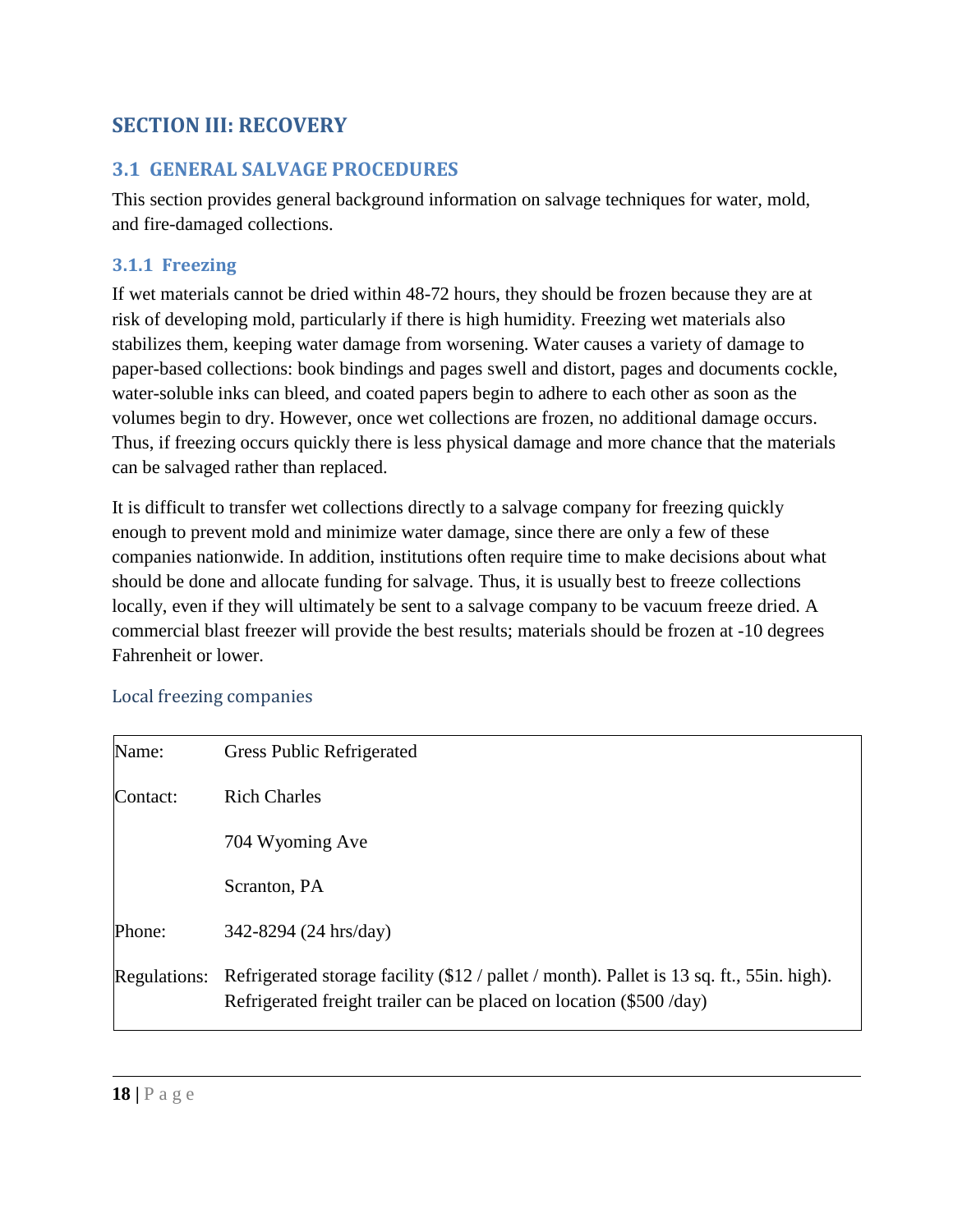| Contact: | Kane Freight Line, Inc.         |
|----------|---------------------------------|
|          | <b>Stauffer Industrial Park</b> |
|          | Scranton, PA                    |
| Phone:   | 343-5263                        |
| Note:    | Refrigerated trucking service.  |

Be aware, however, that not all paper-based materials can be frozen. The Salvage of Specific Media section indicates which materials should not be frozen. In general, bound volumes and paper records can be frozen. If necessary, most photographic materials can be frozen, although it is better to dry them immediately. Cased photographs (such as daguerreotypes, ambrotypes, tintypes) should never be frozen.

If there is no local freezer facility available (due to a widespread disaster or other reason), a refrigerated truck may be needed to transport materials to the nearest freezer facility. A refrigerated truck will not freeze the collections, but it may keep them cool enough to avoid mold growth. See Appendix B: External Suppliers and Services for a source of refrigerated trucks.

#### **2.1.2 Drying Options**

There are several options for drying wet collections. The method chosen will depend on the extent of the damage to collections and to the building, the amount of material involved, the rarity/scarcity of the damaged material, the number of staff or others available to provide assistance, and the funding available for salvage. If you choose to contract out for drying services, it is important to put a contract in place with the vendor.

A general summary of the drying options is provided here to assist your institution in making decisions. Remember that no drying method will undo the damage that has already been done, however. The materials will not look better after drying than they looked before drying began. However, some drying methods can minimize or prevent additional damage, and in general, the quicker collections can be dried (or frozen, as described above) the less damage there will be.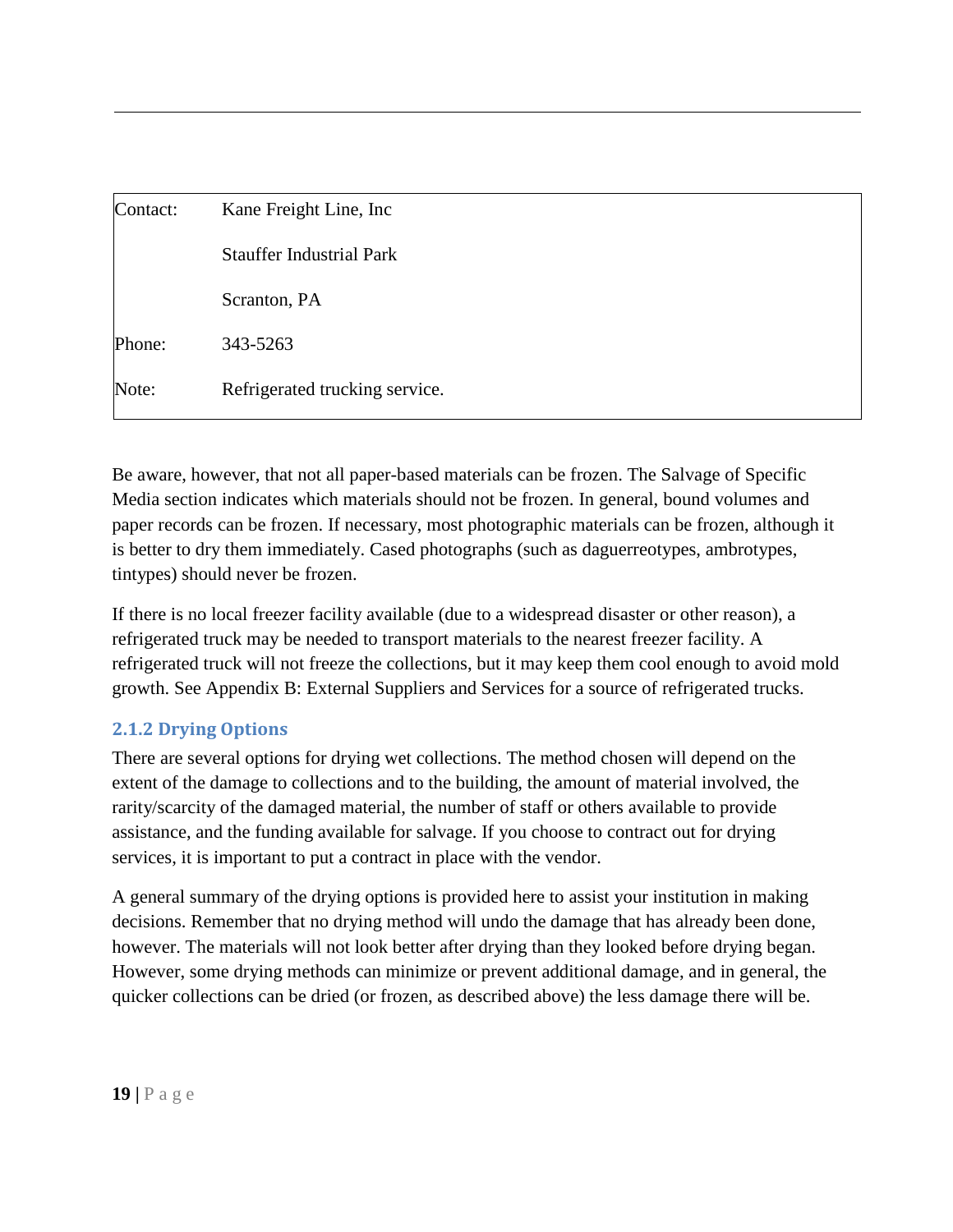#### *Air-Drying*

Air-drying is best used for small numbers of damp or slightly wet books or documents. It is less successful for large numbers of items or for items that are very wet. It requires no special equipment and can be done on site using staff or volunteers, but it is very labor-intensive, requires a lot of space, and often results in bindings and paper that are very distorted. It is seldom successful for drying bound volumes with coated paper. There will also likely be additional costs for rehabilitating collections, such as rebinding, flattening of single sheets, and additional shelf space to store volumes that remain distorted after drying. It is important to always contact a conservator or other preservation professional about drying unique or rare materials; they will sometimes choose to air-dry the item(s) using special techniques, or they will suggest another drying option.

In general, air-drying must be done in a clean, dry environment where the temperature and humidity are as low as possible. At a minimum, temperature must be below 70 degrees Fahrenheit and humidity must be below 50%. The air should be kept moving at all times to accelerate the drying process and discourage mold growth, but care must be taken not to blow away loose documents. Single documents can be laid out on tables, floors, and other flat surfaces, protected if necessary by paper towels or clean, unprinted newsprint. Bound volumes can be dried on tables covered with plastic or unprinted newsprint. The volume should be interleaved about every fifty pages with paper towels or unprinted newsprint, and then stood on its head, fanned open, and placed on several sheets of absorbent paper. If the edges are only slightly wet, interleaving is not required. When volumes are dry, but still cool to the touch, they should be closed, laid flat on a table or other horizontal surface, gently formed into their normal shape, and held in place with a lightweight. Do not stack drying books on top of each other, and check frequently for mold growth, particularly along the gutter margin.

The above instructions provide only very general guidance; additional instructions will be needed if air-drying is to be undertaken. There are a number of resources that provide detailed directions for air-drying wet materials.

#### *Freezer-Drying*

Books and records that are only damp or moderately wet may be dried successfully in a selfdefrosting blast freezer if left there long enough. Materials should be placed in the freezer as soon as possible after becoming wet. Books will dry best if their bindings are supported firmly to inhibit initial swelling. The equipment should have the capacity to freeze very quickly, and temperatures must be below –10 degrees Fahrenheit to reduce distortion and to facilitate drying. Expect this method to take from several weeks to several months, depending upon the temperature of the freezer and the extent of the water damage. Caution is advised when using this method for coated paper, as leaves of coated paper may stick to each other.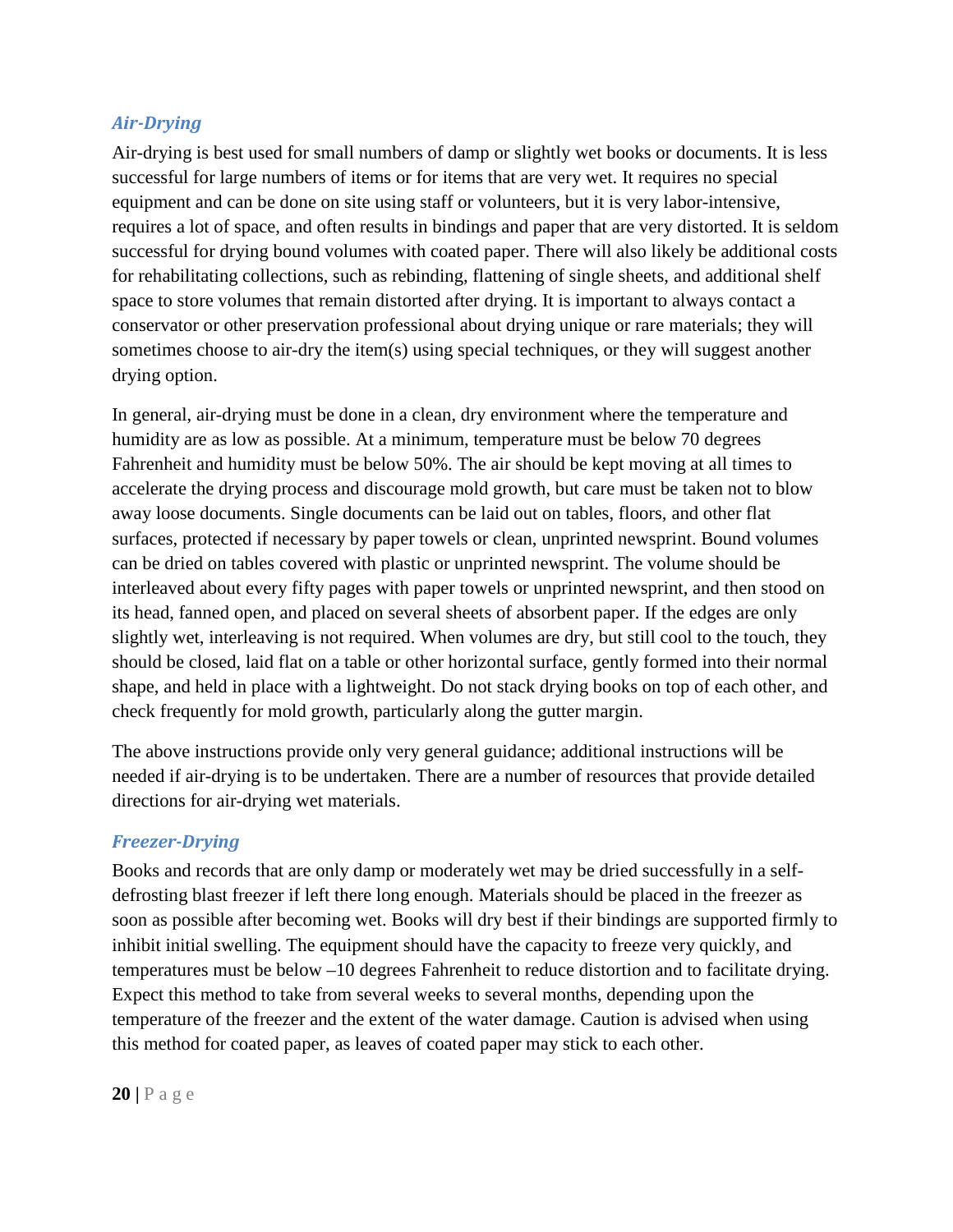#### *Vacuum Freeze-Drying*

This process calls for very sophisticated equipment and is especially suitable for large numbers of very wet books and records as well as for coated paper. Books and records must be frozen, then placed in a vacuum chamber. The vacuum is pulled, a source of heat introduced, and the collections, dried at temperatures below 32 degrees Fahrenheit, remain frozen. The physical process known as sublimation takes place; that is, ice crystals vaporize without melting. This means that there is no additional swelling or distortion beyond that incurred before the materials were placed in the chamber.

Many coated papers can be difficult to dry without sticking together once they are wet. Because it is nearly impossible to determine which papers will block, all coated papers should be treated the same way for the purpose of vacuum freeze-drying: before any drying takes place, and ideally within six hours of becoming wet, materials should be frozen at -10 degrees Fahrenheit or lower. Then they may be vacuum freeze-dried with a high potential for success. Rare and unique materials can be dried successfully by vacuum freeze-drying, but leathers and vellums may not survive. Photographs should not be dried this way unless no other possibility exists. Consult a photograph conservator.

Although this method may initially appear to be more expensive because of the equipment required, the results are often so satisfactory that additional funds for rebinding are not necessary, and mud, dirt, and/or soot is lifted to the surface, making cleaning less timeconsuming. If only a few books are dried, vacuum freeze-drying can indeed be expensive. However, companies that offer this service are often willing to dry one client's small group of books with another client's larger group, thus reducing the per-book cost and making the process affordable. See Appendix B: External Suppliers and Services for vacuum freeze-drying service providers.

#### *Vacuum Thermal Drying*

Books and records that are slightly to extensively wet may be dried in a vacuum thermal drying chamber into which they are placed either wet or frozen. The vacuum is drawn, and heat is introduced. Drying typically occurs at temperatures above 100 degrees Fahrenheit, but always above 32 degrees Fahrenheit. This means that the materials stay wet while they dry. It is an acceptable manner of drying wet records, but often produces extreme distortion in books, and almost always causes blocking (adhesion) of coated paper. For large quantities of materials, it is easier than air-drying and almost always more cost-effective. However, extensive rebinding or recasing of books should be expected. Given the elevated temperature used in drying, it is most appropriate for materials with short-term (under 100 years) value.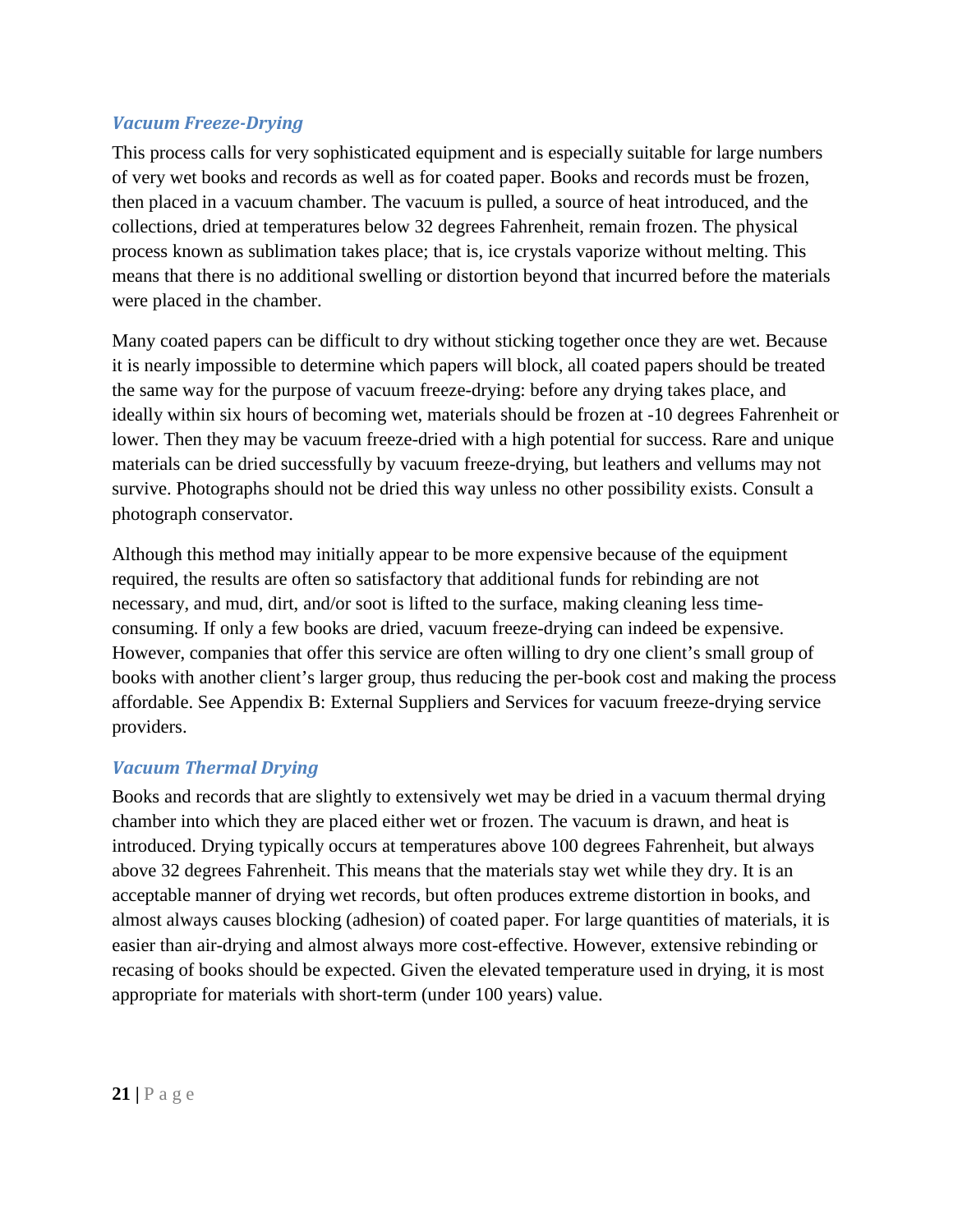#### *On-Site Dehumidification*

This is the newest method to gain credibility in the library and archival world, although it has been used for many years to dry out buildings and the holds of ships. Large commercial dehumidifiers are brought into the facility with all collections, equipment, and furnishings left in place. Temperature and humidity can be carefully controlled to specifications. Additional testing is being undertaken, but the technique is certainly successful for damp or moderately wet books, even those with coated paper, as long as the process is initiated before swelling and adhesion have taken place. The number of items that can be treated with dehumidification is limited only by the amount of equipment available and the expertise of the equipment operators. This method has the advantage of leaving the materials in place on the shelves and in storage boxes, eliminating the costly, time-consuming step of moving them to a freezer or vacuum chamber. See Appendix B: External Suppliers and Services for on-site dehumidification service providers.

#### **3.1.3 Packing**

Whether collections are to be moved to another location for immediate air-drying or transported to a local freezer or commercial drying facility, the materials will need to be properly packed and the location/transport of all items will need to be documented.

The order for packing collections will depend on the extent of the damage and the institution's salvage priorities. If collections will be frozen and vacuum-freeze dried, it is usually best to begin with the wettest materials first so that they can be frozen quickly. If only air-drying will be possible, however, it is better to begin with the collections that are the least damaged and most easily salvaged.

If sufficient staffing is available, one or more packing crews should be put together. This will be the responsibility of the Collections Recovery Specialist and the Work Crew Coordinator. See the Disaster Response Team for names and backups for these two positions. The packing crew would consist of a crew leader, box assembler, retriever of collections, wrapper, packer, sealer, record-keeper, and transporter. Book trucks, handcarts, or dollies can be used to move packed materials within the building. See Appendix A: In-House Supplies and Appendix B: External Suppliers and Services for resources.

Materials can be placed in cardboard boxes, milk crates, Rescubes, or other containers as appropriate. If cardboard boxes are used—they should be no larger than 1.5 cubic feet, they should be lined with heavy-duty trash bags to prevent them from becoming wet, and they should never be stacked more than four boxes high. Packing instructions for specific types of collections can be found in the Salvage of Specific Media section below.

If materials are muddy, sandy, or otherwise dirty, it may be necessary to rinse them before packing (assuming enough time and personnel are available). Collections with soluble inks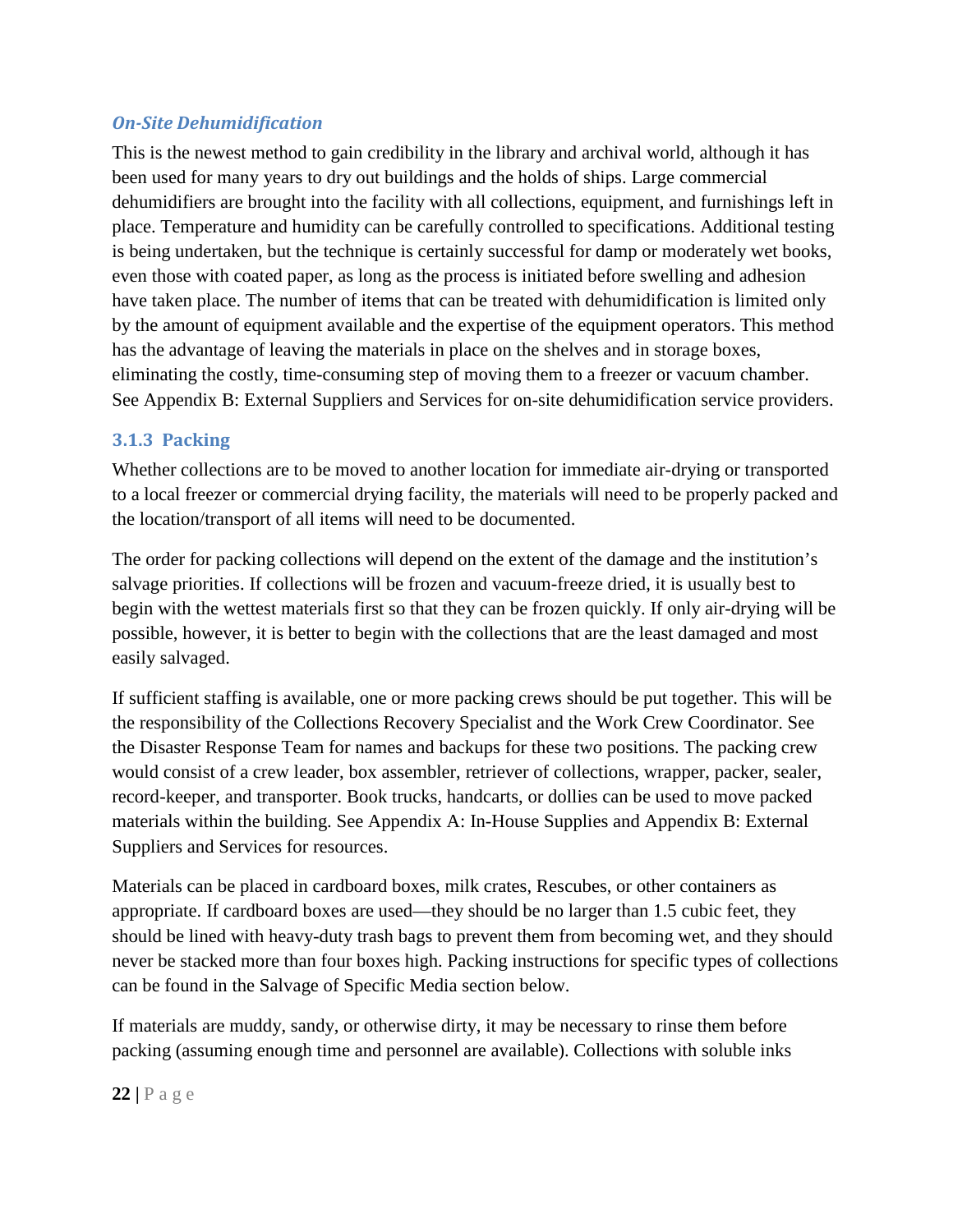(watercolors, many manuscripts), animal skins (leather, vellum, or parchment), or works of art paper should not be rinsed, since rinsing may cause further damage.

The area to be used for rinsing must have running water and good drainage. Personnel should be provided with rubber boots and waterproof clothing; see Appendix B: External Suppliers and Services for resources. If deposits of dirt are light, individual folders or volumes can be rinsed with a garden hose with a spray nozzle, keeping the item tightly closed to avoid transferring dirt between the pages. If deposits are heavy, a series of 3-8 large plastic garbage cans should be set up with a garden hose running into each can and the nozzle resting at the bottom. The water should be turned on to provide a slow but continuous flow into each can. Each item should be taken to the first can, held tightly closed, and immersed, and then to subsequent cans. The last station should have a hose with a spray nozzle for a final rinse. Excess water should then be squeezed from the volumes or folders.

Do not try to remove mud or stubborn stains; this slows down the rinsing process and may further damage the materials. Note that the same rinsing procedure can be used for photographic materials and computer media, except that shallow dishpans or photo processing trays may be used instead of garbage cans.

#### **3.1.4 Documentation**

It is essential to document where collections were moved and what was done with them. This documentation allows the institution to keep track of which collections were damaged and where they have been taken. It will also be needed for insurance purposes. Both written and photographic documentation should be maintained. Forms that will assist in documentation are provided in Appendix C: Record-Keeping Forms. These include the Packing and Inventory forms and the Incident Report Form (which should be used to document salvage decisions and who authorized them).

In general, all boxes or other containers must be labeled on all four sides. The contents should be described as appropriate (e.g., by shelf range, call number, cabinet, drawer, record group, series). It is also helpful to indicate the quantity of material, the type of damage, the priority ranking of the material, and the destination of the container (e.g., freezer, air-drying). Alternatively, each container can be given a brief designation (e.g., floor/section and box number) and the Packing and Inventory forms can be used to record the detailed information described above.

#### **3.1.5 Fire Damage**

Collections that have been involved in a fire often also suffer water damage, which has been addressed above. Problems that result specifically from fire include charring (either completely or just around the edges), smoke or soot deposits, and smoke odor.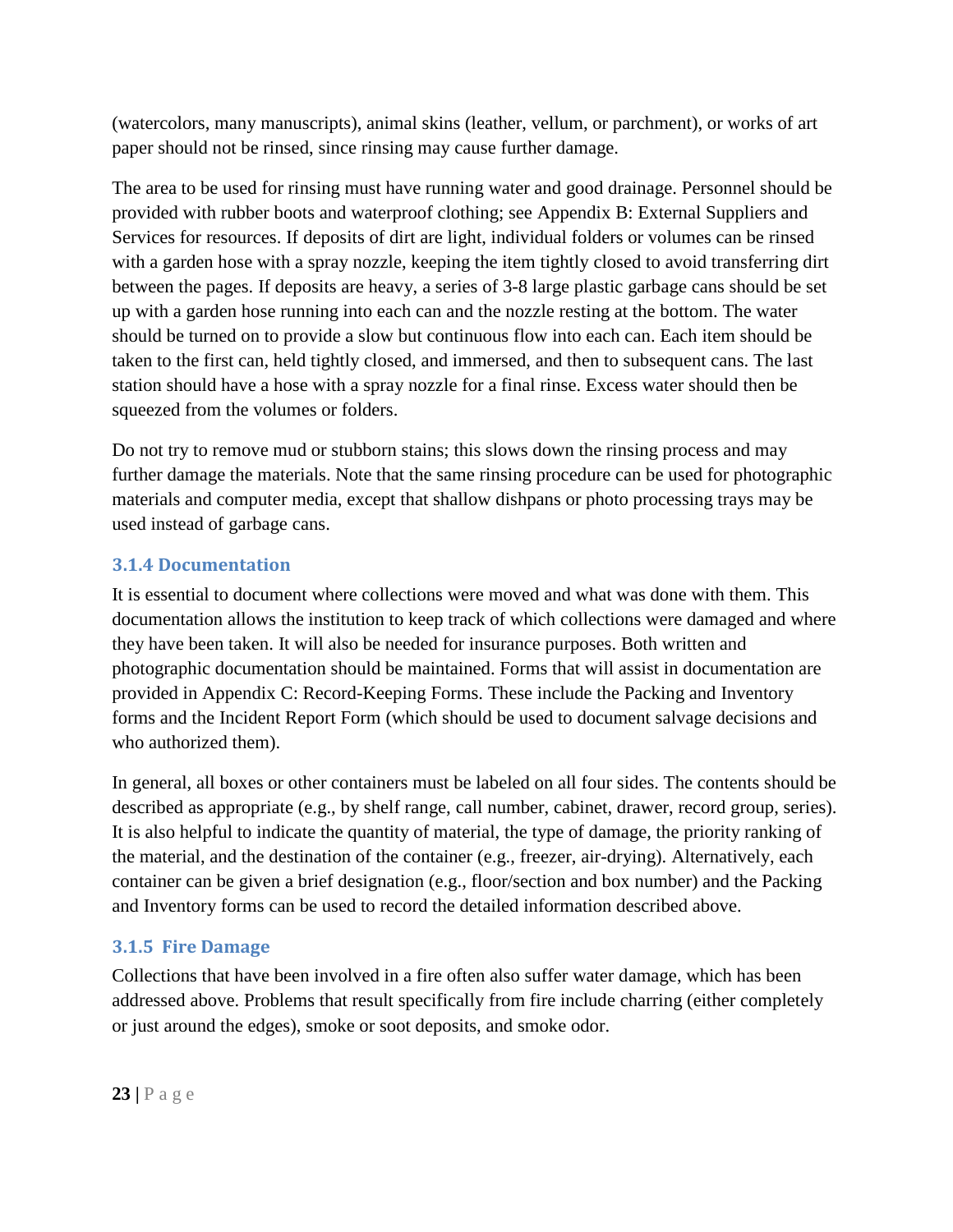If collections have been charred but are still readable, they can be microfilmed or photocopied if they are of value, but great care must be exercised because the paper may be extremely brittle. Bound volumes that have been smoke-damaged or charred only around the edges can be sent to a library binder for trimming and rebinding. General materials with smoke or soot deposits on the edges can also be sent to a library binder for trimming, or they can be cleaned in-house using natural latex sponges to remove the deposits. Any rare, archival, or special collections materials should not be cleaned this way, however; a conservator should evaluate them.

For collections with a residual smoke odor, there are professional companies that specialize in deodorization. Treatment in an ozone chamber will reduce the odor, but ozone is a powerful oxidizing agent that accelerates the aging of paper, so it should not be used on archival or other intrinsically valuable materials. Another possibility is to use storage boxes that incorporate zeolites; these have been shown to be effective in odor reduction.

## **3.2 SALVAGE OF SPECIFIC MEDIA**

Following are very basic initial salvage instructions for the types of material found in your collections. Please note that detailed instructions are not provided here.

## **3.2.1 Archival Materials**

Documents with stable media should be frozen or dried within 48 hours. They can be air-dried or vacuum freeze dried. Do not separate single sheets. Pick up files by their folders, interleave between folders every two inches with freezer paper, and pack in milk crates or cartons, filling them three quarters full. If it is known from the outset that the records will be vacuum freeze dried, interleaving is not necessary.

Documents with soluble inks (felt pens, colored pens, ball point pen) should be dried or frozen immediately. Do not blot the surface. Interleave between folders with freezer paper and pack in milk crates or cartons. The documents can be air-dried or vacuum freeze dried.

## **3.2.2 CDs and DVDs**

Immediately air dry discs. Dry paper enclosures within 48 hours. Do not scratch the surface. Pack vertically in crates or cardboard cartons. Dry discs vertically in a rack. Do not vacuum freeze dry. However, CD cases and paper booklets can be vacuum freeze-dried.

## **3.2.3 General Collection Books**

General books and pamphlets should be frozen or dried within 48 hours. They can be air-dried or vacuum freeze dried. Do not open or close wet books, and do not remove book covers. Gently shape closed books to reduce the distortion set into the book on drying. If the water is very dirty, and there is enough time and help, consider rinsing; see the General Salvage section above for instructions. To pack wet books, lay a sheet of freezer paper around the cover and pack spine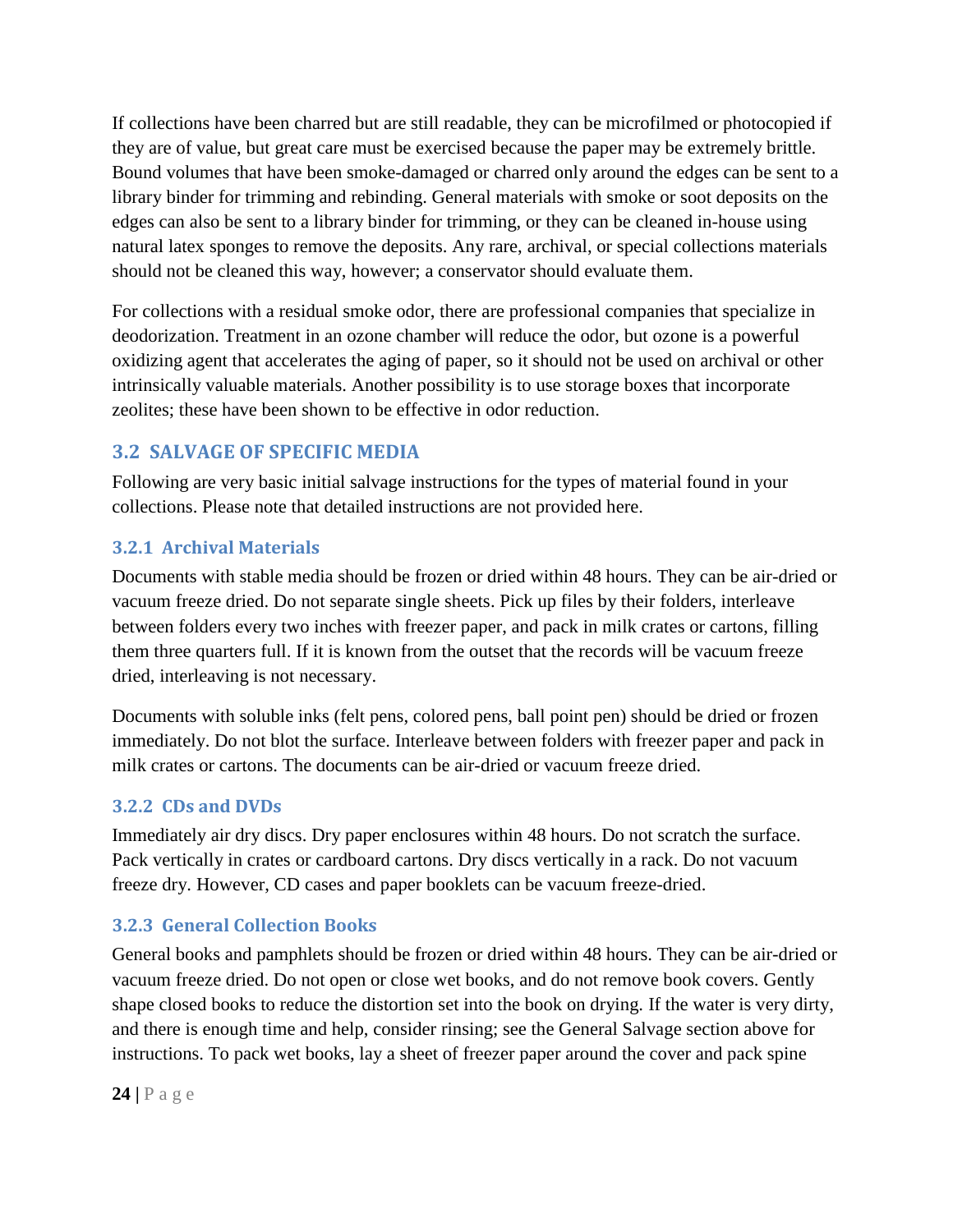down in a milk crate or cardboard box. Fill boxes only one layer deep. If books have fallen open, pack them "as is" in cartons or trays, stacking them in between sheets of freezer paper and foam. Oversized volumes can be packed flat in cartons or bread trays, 2-3 books deep.

Books with coated papers will stick together unless frozen or dried quickly. Freeze them, or keep them wet in cold water until they can be air dried.

- Don't stack books.
- Don't open wet books, exposing wet paper (pages will tear easily).
- Don't press wet books to extract the water.
- Don't rub surfaces of paper or books to try and wipe off debris (better to wait til the book is dry).
- Don't remove book covers.
- Don't use any colored paper or ink-print paper towels when handling the books.
- Don't pack books with spine up (bindings will sag and textblocks will pull out of bindings).
- Don't pack with unequal sizes side-by-side (smaller one's won't adequately support larger ones).
- Don't pack a second layer of books on top of a spine-down books.

NOTE: Wet books can weigh up to Five times their normal weight, so be careful when handling.

#### **3.2.4 Rare Books**

Cloth bindings should be frozen or dried within 48 hours. They can be air-dried or vacuum freeze dried. Do not open or close wet books, and do not separate the covers. To pack wet books, lay a sheet of freezer paper around the cover and pack spine down in a milk crate or cardboard box. Fill boxes only one layer deep. If books have fallen open, pack them "as is" in cartons or trays, stacking them in between sheets of freezer paper and foam. Oversized volumes can be packed flat in cartons or bread trays, 2-3 books deep.

Leather and vellum bindings must be air-dried under the supervision of a conservator, as they distort and disintegrate in water and are highly susceptible to mold growth. Dry them immediately or freeze them (if many books are involved) until they can be thawed and air-dried. Do not open or close wet books, and do not remove the covers. To pack them for freezing, separate with freezer paper and pack spine down in a milk crate or cardboard box, filling the box only one layer deep.

Air-dry within 48 hours if they have paper boxes and labels. Keep magnetic tapes wet until they can be air-dried so that contaminants will not dry onto the tape. Tapes can stay wet in cold clean water for several days. Do not freeze magnetic tapes because the tape can stretch and lubricants can migrate out. To pack, keep tapes wet in plastic bags. Pack vertically in plastic crates or tubs.

#### **3.2.5 Microfiche & Microfilm**

Microfiche should be frozen or dried within 48 hours. They should be air-dried immediately or thawed later and air-dried. To pack, interleave between envelopes and pack in milk crates.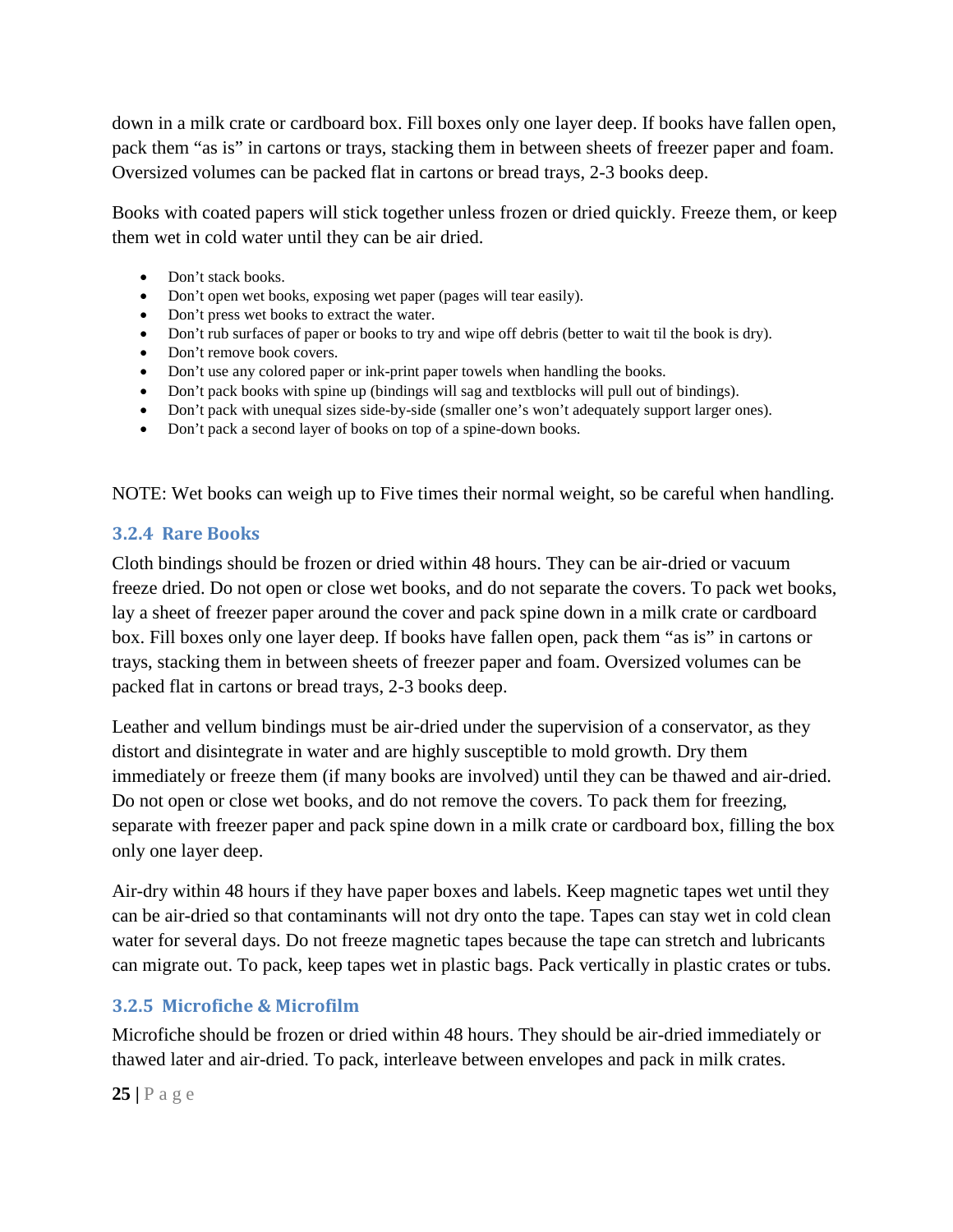Microfilm rolls should be rewashed and dried within 48 hours by a microfilm processor. Do not remove the film from the boxes; hold the boxes (and labels) together with rubber bands. Keep film wet. Wrap five cartons of film into a block with plastic wrap. Pack the blocks into a cardboard box lined with garbage bags.

Microfilm strips in jackets should be frozen or dried within 48 hours. They should be air-dried immediately or thawed later and air-dried. To pack, keep wet and pack in plastic bags inside a pail or box.

Aperture cards should be frozen or dried within 48 hours. They should be air-dried immediately or thawed later and air-dried. To pack, keep wet and pack in plastic bags inside boxes.

#### **3.2.6 Newspapers**

Bound or loose newspapers should be frozen or dried within 48 hours. They can be air-dried or vacuum freeze dried. Pack oversize materials flat.

#### **3.2.7 Objects**

In general when air drying, raise items off the floor on trestles, pallets, or lumber to allow air to circulate underneath the items. Sponges, clean towels, paper towels, or unprinted newsprint may be used to absorb excess moisture. Exchange wet for dry blotting material at least daily until items are dry. Check daily for mold growth.

Drying of wood furniture should begin within 48 hours to prevent mold growth. Wooden objects should be dried slowly, since fast drying can cause irreversible damage. In general, rinse and/or sponge surfaces gently to clean, blot, and air dry slowly. Inspect painted surfaces to identify blistered or flaking paint. Do not try to remove dirt or moisture; air dry slowly. Veneer should be held in place with weights or clamps while drying, but be sure to provide a protective layer between the weight and the veneer. Polychromed objects require immediate attention; consult a conservator.

Drying of upholstered furniture should also begin within 48 hours to prevent mold growth, and these items should also be dried slowly. Rinse off mud and remove cushions and other removable pieces. Wrap upholstered items in cloths (e.g., sheets, towels) to air dry and replace the cloths as they become damp. Wood parts should be blotted and air dried slowly.

Many ceramics generally will suffer little damage from short-term exposure to water, but there are exceptions. It is important to identify the type of ceramic and consult a conservator before drying, as procedures can vary. If the ceramic is broken, cracked, or has mineral deposits or old repairs, place it in a clean, transparent polyethylene bag until it can be treated. Seal the bag and monitor it frequently for mold growth.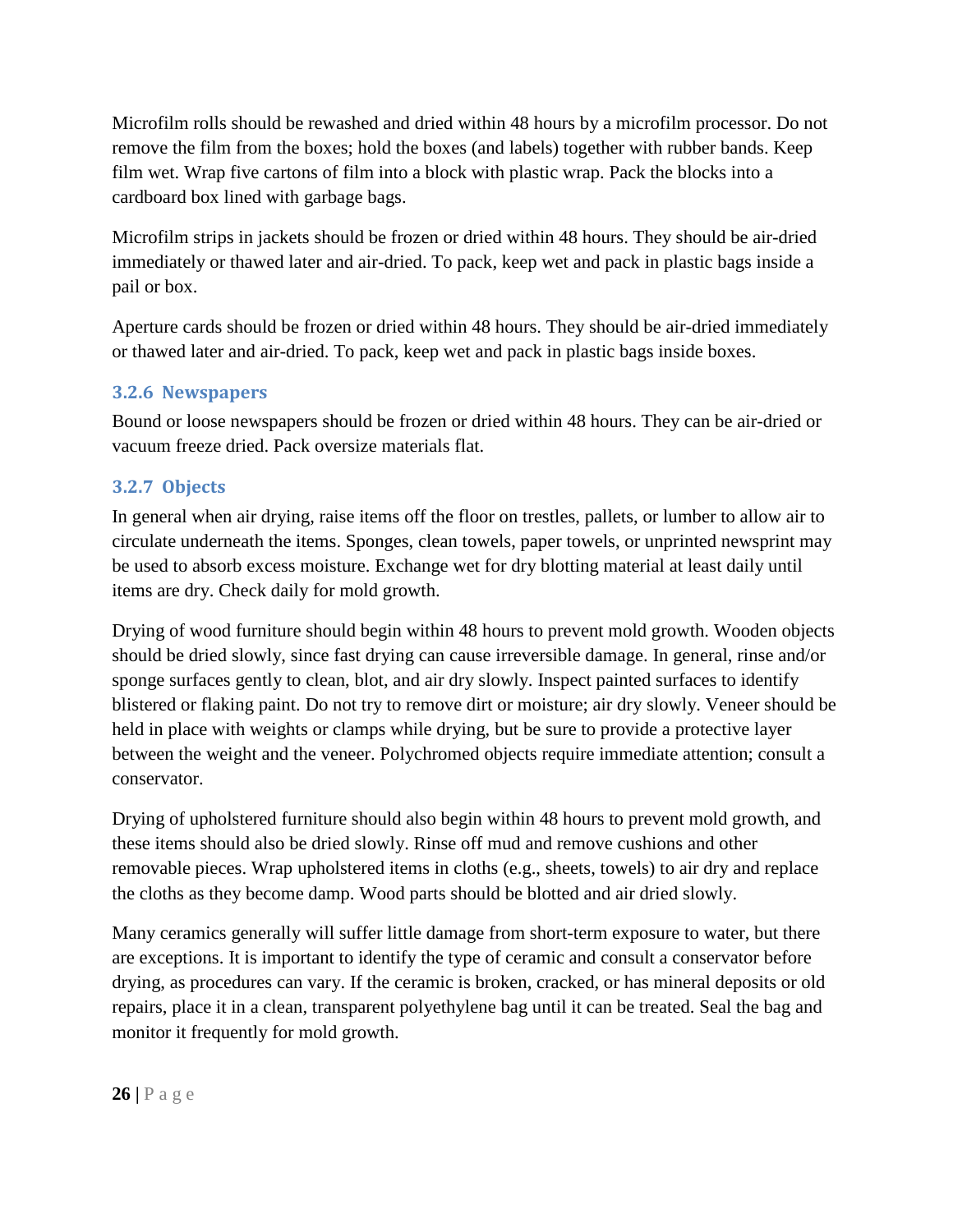If a stone object has a smooth surface, blot it gently and air-dry. If the object has a rough surface or an applied finish, do not blot it. Air-dry it on a plastic screen or clean towel.

Metal objects can be rinsed and/or sponged and blotted, then air dried. If the object has an applied finish, do not blot or clean it. Air-dry it and keep any flaking surfaces horizontal.

#### **3.2.8 Paintings**

Air dry immediately. Tilt the painting to drain off excess water, and carry it horizontally to a work area. If you cannot hold it horizontally, carry it facing toward you, holding the side of the frame with the palms of your hands. Two people should carry larger paintings. Carefully remove paintings from frames in a safe, dry place. Do not separate paintings from their stretchers. Pack face up without touching the paint layer, and avoid direct sunlight. The order of removal and treatment is: first, the most highly valued; second, the least damaged; third, slightly damaged; and fourth, severely damaged. Consult a conservator for drying techniques.

#### **3.2.9 Photographs**

**Albumen prints** should be frozen or dried within 48 hours. They should be air-dried immediately or thawed and air-dried later. Do not touch the binder with bare hands. Interleave between groups of photographs with freezer paper.

**Matte and glossy collodion prints** should be frozen or dried within 48 hours. They should be air-dried immediately, thawed and air-dried later, or vacuum freeze dried. Avoid abrasion. Do not touch the binder with bare hands.

**Carbon prints and Woodburytypes** should be frozen or dried immediately. They should be airdried or thawed and air-dried later. Handle them carefully, due to swelling of the binder. Pack horizontally.

**Photomechanical prints** (e.g., collotypes, photogravures) and cyanotypes should be frozen or dried within 48 hours. They should be air-dried or vacuum freeze dried. Do not separate single sheets. To pack, interleave every two inches with freezer paper and pack in boxes or crates.

**Dye transfer prints** should be air-dried face up immediately. The recovery rate is poor. Do not touch the emulsion and transport horizontally.

**Chromogenic prints and negatives** should be frozen or dried within 48 hours. Drying methods in order of preference are: air dry immediately, thaw and air-dry later, or vacuum freeze dry. Do not touch the binder with bare hands. To pack, keep wet and pack in plastic bags inside boxes.

#### **3.2.10 Serials**

**27 |** Page Serials not on coated paper should be frozen or dried within 48 hours. They can be air-dried or vacuum freeze dried. Do not open or close wet volumes, and do not separate the covers. To pack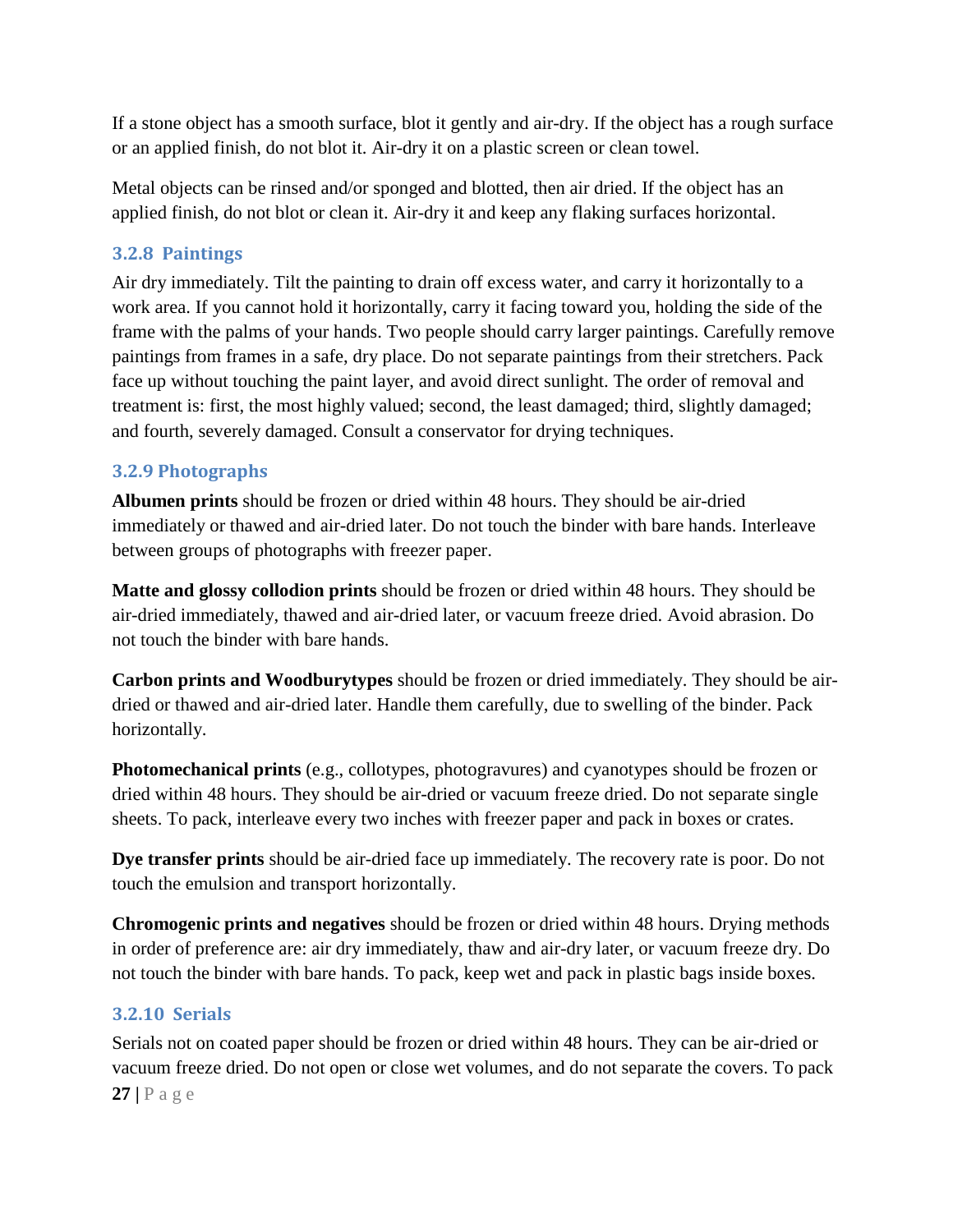them, separate with freezer paper and pack spine down in a milk crate or cardboard box. The box should be filled only one layer deep.

Serials on coated paper should be frozen or dried immediately to prevent the pages from sticking together. Vacuum freeze drying is preferred, although air drying by fanning the pages and interleaving is possible. Do not open or close wet volumes, and do not separate the covers. Keep the items wet and pack them spine down in containers lined with garbage bags.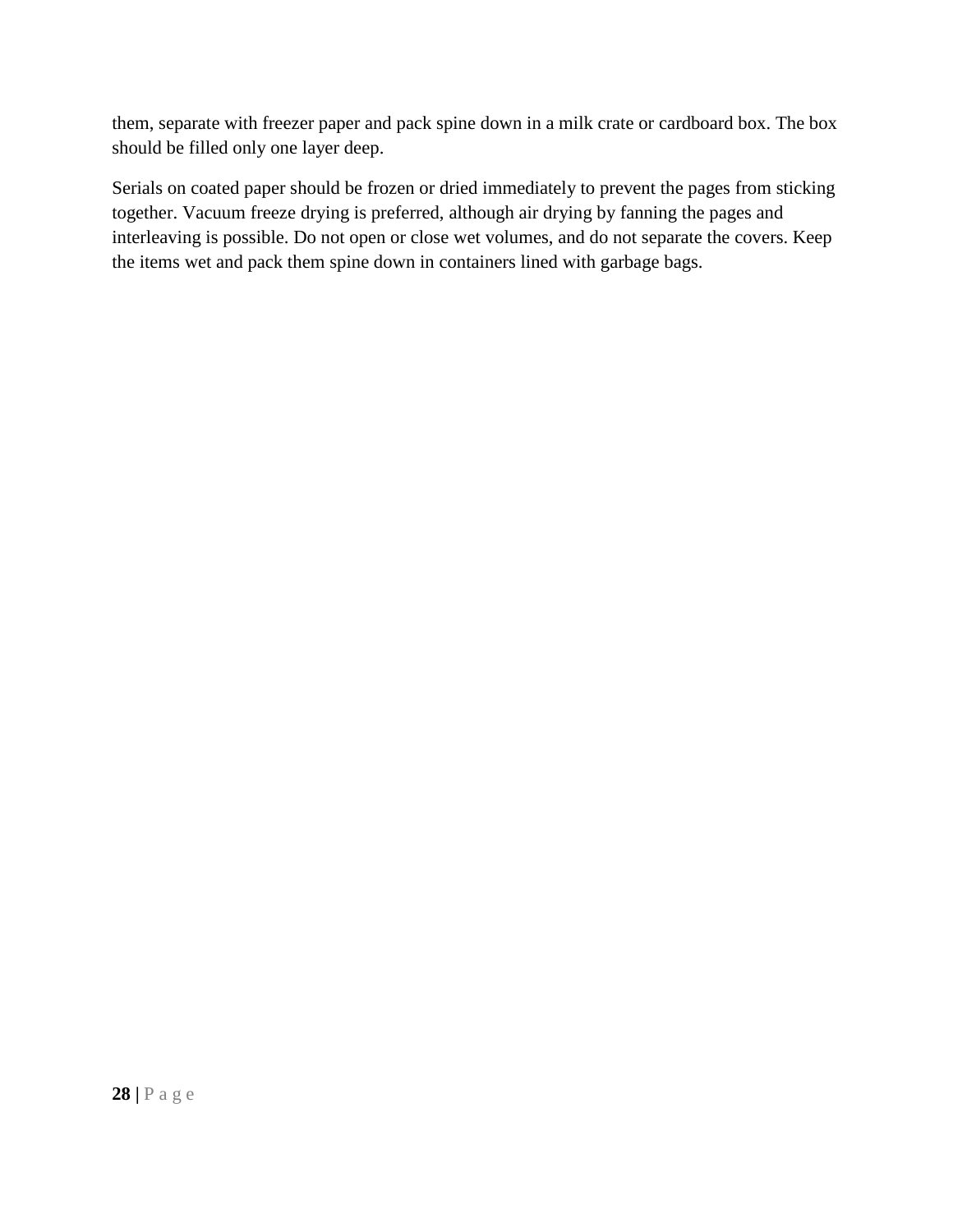## **Section IV: -- REHABILITATION**

Rehabilitation of collections is the process of returning collections to a usable state once they have been salvaged.

It is difficult to plan ahead for specific rehabilitation activities, since it is impossible to know the extent or nature of the disaster in advance. When the time comes to plan for rehabilitation, these general planning issues will need to be considered –

- What specific steps are needed for each rehabilitation activity?
- Who will carry them out?
- Who will supervise the work?
- Where will the work be done?
- Will temporary storage space be needed?
- What kind of work flow makes sense?
- Who will have authority to discard badly damaged items?
- What funds will be available? From the operating budget? From insurance?
- How should rehabilitation priorities be set to allow quick resumption of essential services?
- How much of the work can be done by staff and how much needs to be contracted out?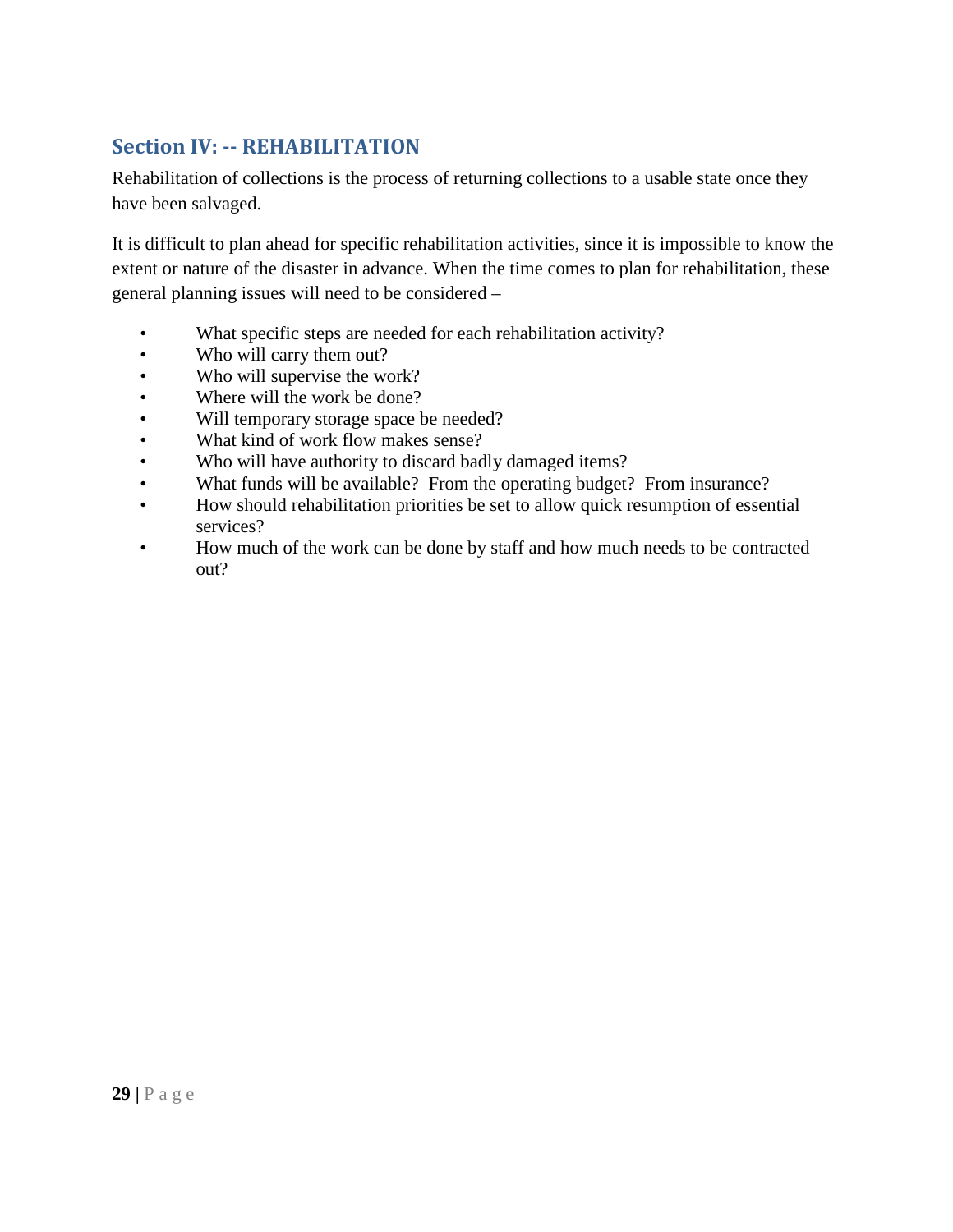## **Appendix A - IN-HOUSE SUPPLIES**

Frequency of inventory (Two times per year is recommended):

| Item                                    | Location(s)                                 |
|-----------------------------------------|---------------------------------------------|
| Book trucks, hand carts                 | Access Services / Cataloging / ILL          |
| Brooms and dustpans                     | <b>Janitorial Closets</b>                   |
| Digital Camera                          | Digital Services Technology Cabinet         |
| Extension cords (50 ft., grounded)      | Library Systems / Technology Support Center |
| First aid kit                           | <b>Reference Communications Closet</b>      |
| Flashlights (waterproof)                | There are a total of 6 flashlights.         |
|                                         | 1 at Guard's desk                           |
|                                         | 1 at Circulation desk                       |
|                                         | 1 in the Basement near the Elevator         |
|                                         | 1 at Reference desk                         |
|                                         | 1 in Systems                                |
| "Otter box"                             | 1 stored in the disaster proof "Otter Box"  |
|                                         | Disaster proof box, contents:               |
|                                         | 1 Flashlight, 1 Disposable Camera,          |
|                                         | 1 Digital Hygrometer, nitrile gloves,       |
|                                         | dust masks, 1 first aid kit, and            |
|                                         | replacement batteries for flashlights       |
| Garbage bags, plastic (30 or 42 gallon) | Janitorial closets                          |
| Gloves (nitrile)                        | Janitorial closets                          |
| <b>Mops</b>                             | Janitorial closets                          |
| Paper pads (for clipboards)             | Dean's office                               |
| Paper towels                            | Janitorial closets                          |
| Plastic sheeting, heavy (polyethylene)  | Supply closets                              |
| <b>Scissors</b>                         | Supply closets / Reference desk             |
|                                         | Circulation desk / Offices                  |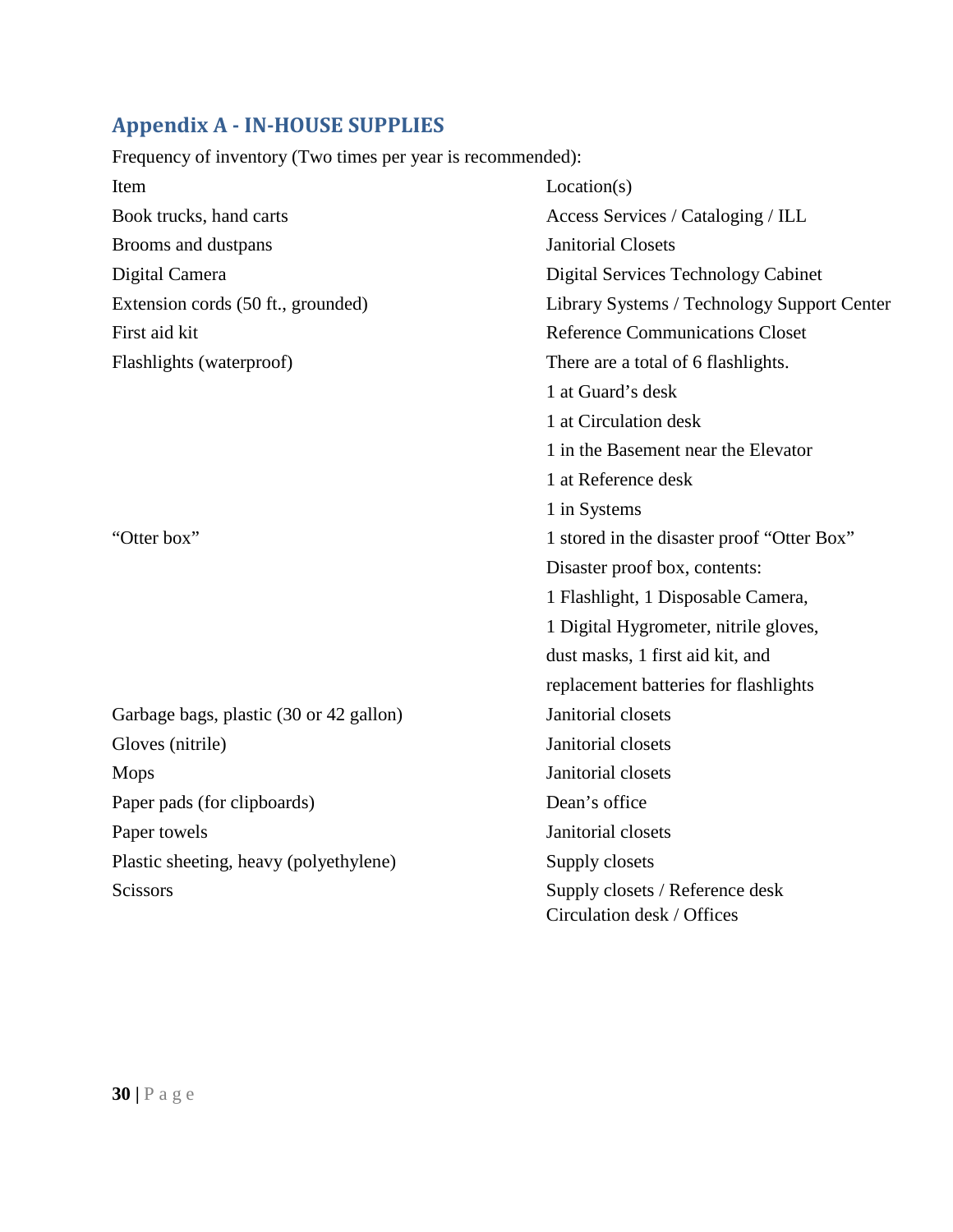## **Appendix B -- EXTERNAL SUPPLIERS AND SERVICES**

## **B.1 Freezing Services**

## *Local freezer (1) –*

| Name/Organization: | <b>Gress Public Refrigerated</b>                                                                                                                                                        |
|--------------------|-----------------------------------------------------------------------------------------------------------------------------------------------------------------------------------------|
| Contact:           | <b>Rich Charles</b>                                                                                                                                                                     |
|                    | 704 Wyoming Ave                                                                                                                                                                         |
|                    | Scranton, PA                                                                                                                                                                            |
| Phone:             | 342-8294 (24 hrs/day)                                                                                                                                                                   |
| After-hours phone: |                                                                                                                                                                                         |
| Cell phone:        |                                                                                                                                                                                         |
| Regulations:       | Refrigerated storage facility (\$12 / pallet / month). Pallet is 13 sq. ft.,<br>55 in. high). Refrigerated freight trailer can be placed on location (\$500)<br>$\langle$ day $\rangle$ |

## *Local freezer (2) –*

|        | Name/Organization: Kane Freight Line, Inc. |  |  |
|--------|--------------------------------------------|--|--|
|        | Stauffer Industrial Park                   |  |  |
|        | Scranton, PA                               |  |  |
| Phone: | 343-5263                                   |  |  |
| Note:  | Refrigerated trucking service.             |  |  |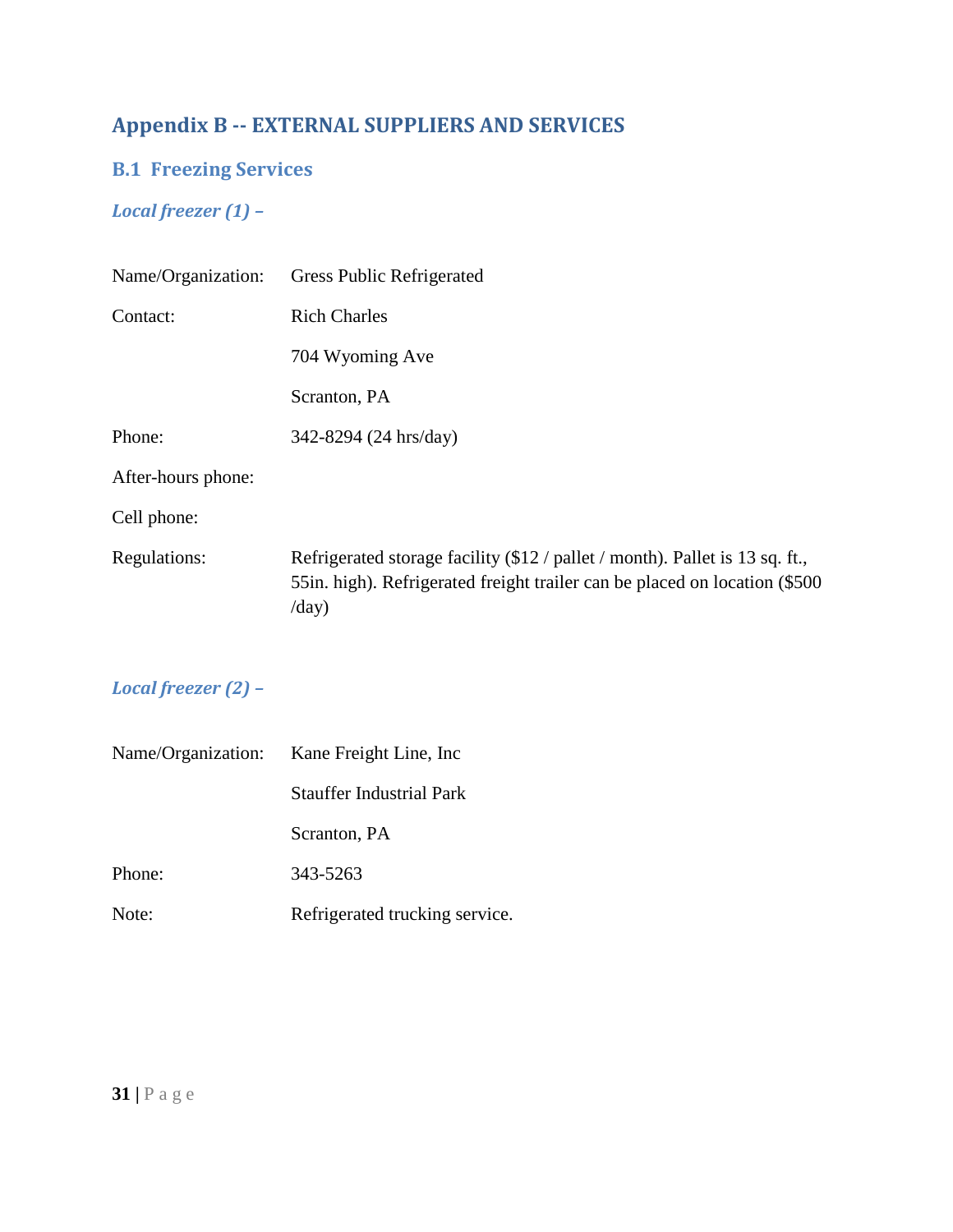#### **B.2 Building Recovery/Collection Salvage Services**

There are a relatively small number of reputable companies experienced in salvaging buildings and collections (e.g., drying and cleaning buildings, wet books, documents, computer data, microfilm, and audio/video) for cultural institutions. The names of recommended companies follow.

American Freeze-Dry, Inc. 39 Lindsey Avenue Runnemede, NJ 08078 Telephone: (856) 546-0777 Hours: 9:00 a.m. - 5:00 p.m. M-F

American Freeze-Dry is able to vacuum freeze-dry 50 cubic feet of wetted library materials (approximately 625 volumes) at a cost of \$55-60 per cubic foot. The company can also make arrangements for larger quantities with McDonnell Douglas (thermal vacuum drying) or a Canadian company with a 500-cubic-foot vacuum freeze-dry chamber.

Document Reprocessors 5611 Water Street Middlesex (Rochester), NY 14507 Telephone: (585) 554-4500 Toll Free: (888) 437-9464; 24-hr. hotline Fax: (585) 554-4114 URL: [http://www.documentreprocessors.com](http://www.documentreprocessors.com/) Hours: 8:00 am - 5:00 pm M-F

Vacuum freeze-drying, disaster recovery of computer media, microfiche and microfilm, books, business records.

Uses vacuum freeze-drying to recover water damaged materials. The vacuum freeze-dry chamber has an 800-cubic-ft. capacity which translates to approximately 10,000 volumes. The rate for freeze-drying varies but is generally about \$60 per cubic foot. Document Reprocessors also has a thermal freeze-drying process that employs heat and a cold trap. During the drying operation, materials cycle between from -40 to 60 degrees.

**32 |** Page Munters Corporation - Moisture Control Services 79 Monroe Street Amesbury, MA 01913 Toll-Free: (800) 686-8377 (24-hr.) Telephone: (978) 388-4900 Fax: (978) 241-1215 URL: [http://www.muntersmcs.com](http://www.muntersmcs.com/) Hours: 7:30 am - 8:00 pm M-F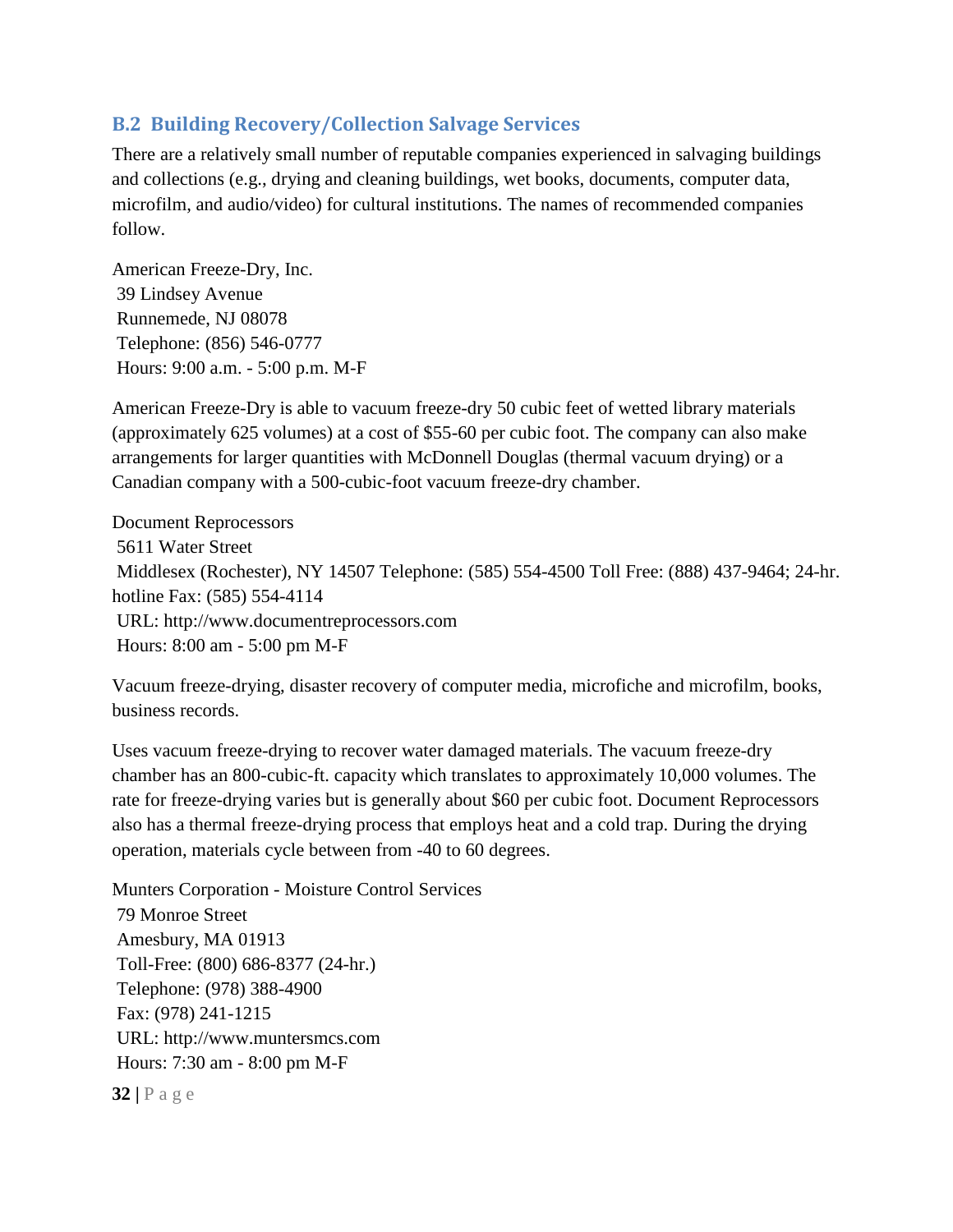### **B.3 Microfilm Salvage**

### *Eastman Kodak Company*

Disaster Recovery Laboratory Toll Free: 800-EKC-TEST (352-8378) Telephone: (585) 253-3907 URL:<http://www.kodak.com/global/mul/business/docimaging/>

Reprocesses original camera films (only Kodak brand) free of charge. There is no limit on the number of rolls. Films should be packaged according to Kodak's instructions, which are given when Kodak is notified.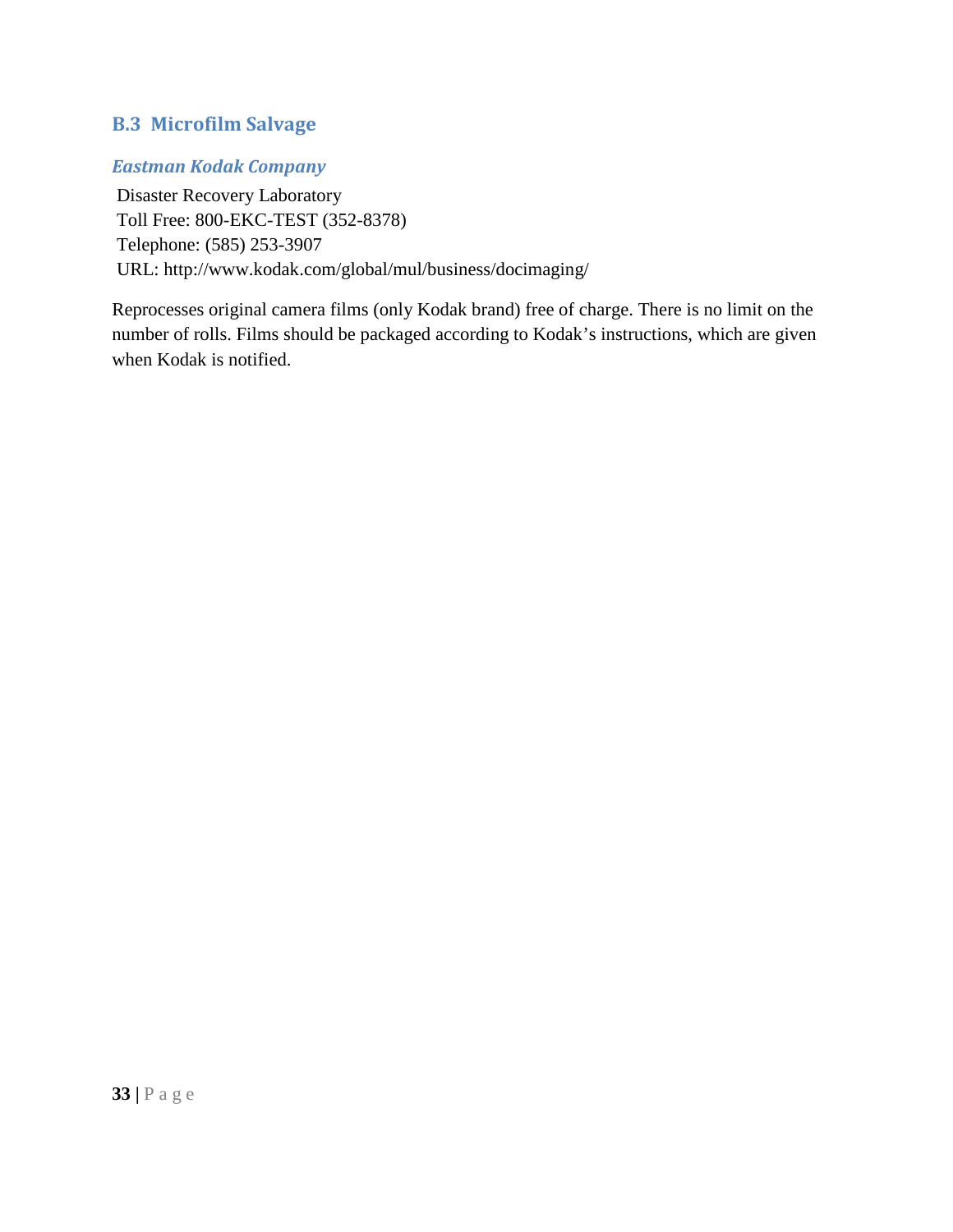| Organization:      | Conservation Center for Art & Historic Artifacts (CCAHA)   |  |  |  |  |
|--------------------|------------------------------------------------------------|--|--|--|--|
| Contact:           |                                                            |  |  |  |  |
|                    | 264 South 23rd Street                                      |  |  |  |  |
|                    | Philadelphia, PA 19103                                     |  |  |  |  |
| Phone:             | 215-545-0613                                               |  |  |  |  |
| Web site:          | http://www.ccaha.org/                                      |  |  |  |  |
| Specialty:         | Drawings, prints, maps, posters, historic wallpaper,       |  |  |  |  |
|                    | architectural drawings, musical scores, photographs, rare  |  |  |  |  |
|                    | books, scrapbooks, manuscripts, and related materials such |  |  |  |  |
|                    | as parchment and papyrus. CCAHA has the ability to treat   |  |  |  |  |
|                    | oversize materials and to accommodate large groups of      |  |  |  |  |
|                    | materials.                                                 |  |  |  |  |
| Name/Organization: | Northeast Document Conservation Center                     |  |  |  |  |
| Contact:           | Lori Foley, Director of Field Services                     |  |  |  |  |
| Web site:          | www.nedcc.org                                              |  |  |  |  |
| Specialty:         | Books, Paper, Photographs, Digitization                    |  |  |  |  |
| Name/Organization: | American Freeze-Dry, inc.                                  |  |  |  |  |
|                    | 411 White Horse Pike                                       |  |  |  |  |
|                    | Audobon, NJ 08106                                          |  |  |  |  |
| Phone:             | 856-546-0777                                               |  |  |  |  |
| Specialty:         | Vacuum freeze-dry                                          |  |  |  |  |
| Name/Organization: | Eastman Kodak Company                                      |  |  |  |  |
| Contact:           | <b>Disaster Recovery Laboratory</b>                        |  |  |  |  |
|                    | 1700 Dewey Ave                                             |  |  |  |  |
|                    | Rochester, NY 14650                                        |  |  |  |  |
| Phone:             | 716-253-3907                                               |  |  |  |  |
| Specialty:         | Microfilm                                                  |  |  |  |  |

## **B.4 Preservation Advice - Regional Centers**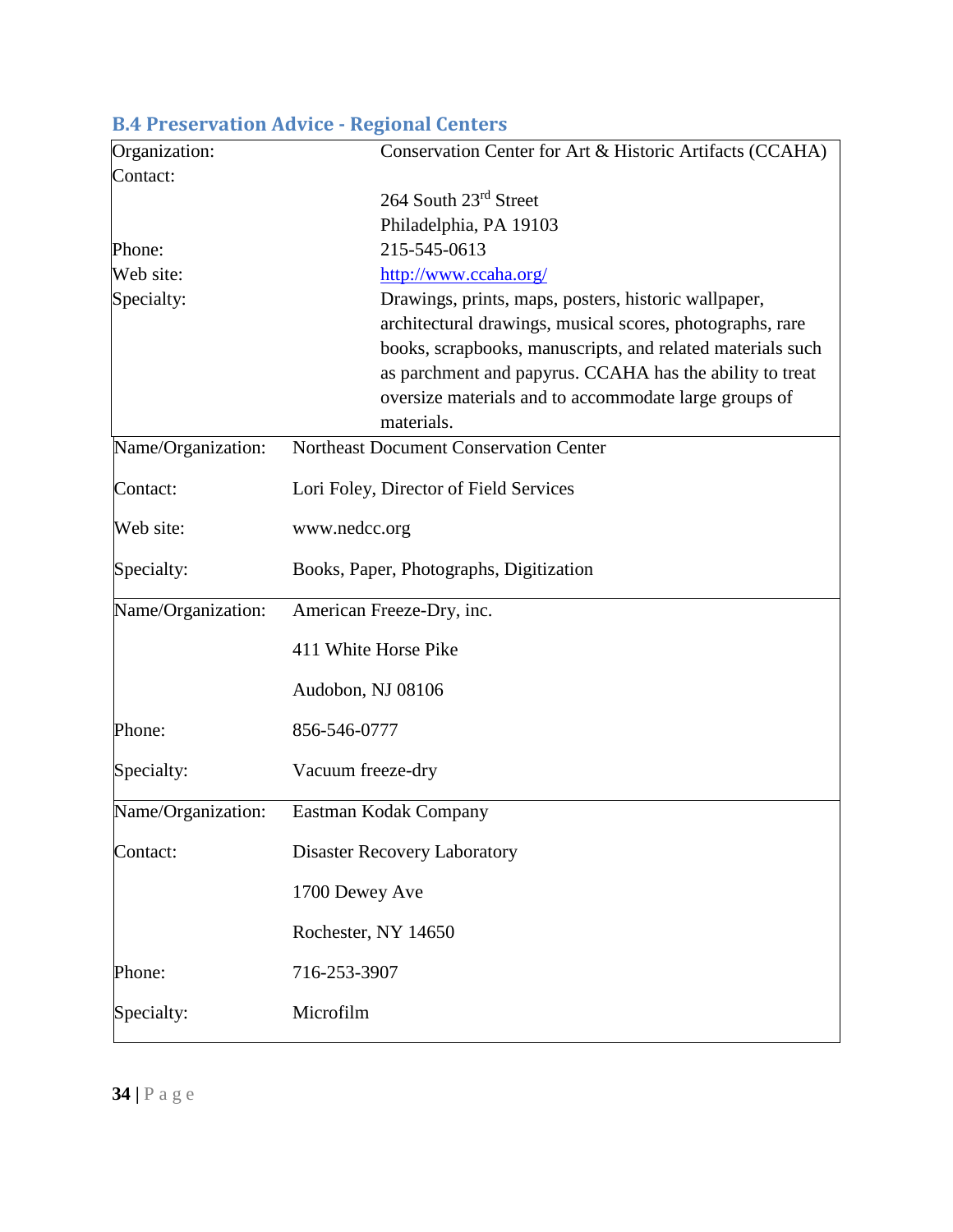## **B.5 Professional Preservation Advice - Conservators**

| Name/Organization: | <b>Document Reprocessors</b>                                                                               |  |  |
|--------------------|------------------------------------------------------------------------------------------------------------|--|--|
|                    | 5611 Water St.                                                                                             |  |  |
|                    | Middlesex (Rochester), NY 14507                                                                            |  |  |
| Phone:             | 585-554-4500                                                                                               |  |  |
| Specialty:         | Vacuum freeze-drying books and business records. Recovery of computer<br>media, microfiche, and microfilm. |  |  |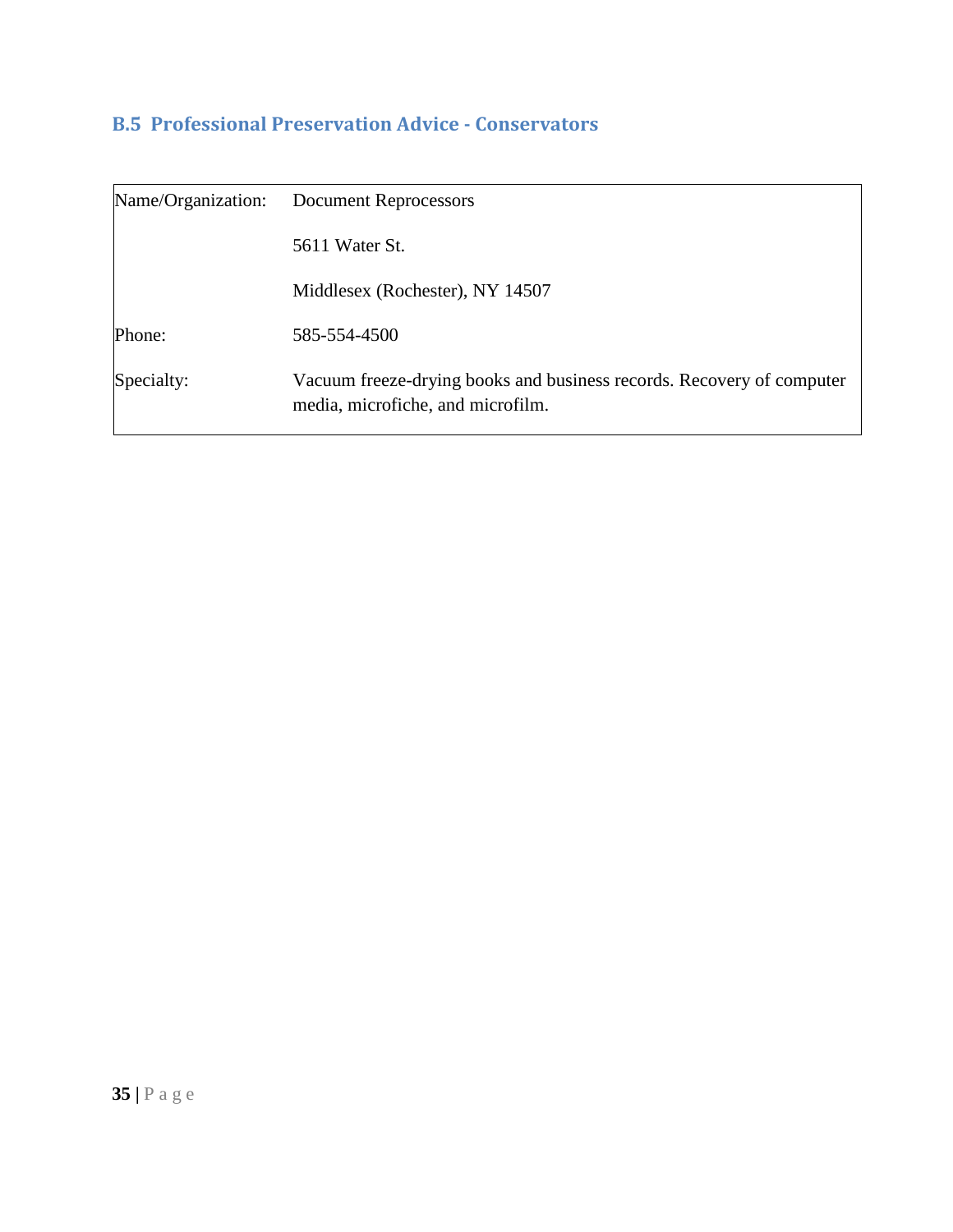## **Appendix C -- RECORD KEEPING FORMS**

The following basic forms have been provided to assist you in documenting any incidents that may damage your building and/or collections. Use them as is, modify them for your circumstances, or devise others as needed.

Please consider keeping multiple photocopies of any forms that you anticipate using with your in-house disaster supplies since access to a photocopier may not be possible in an emergency.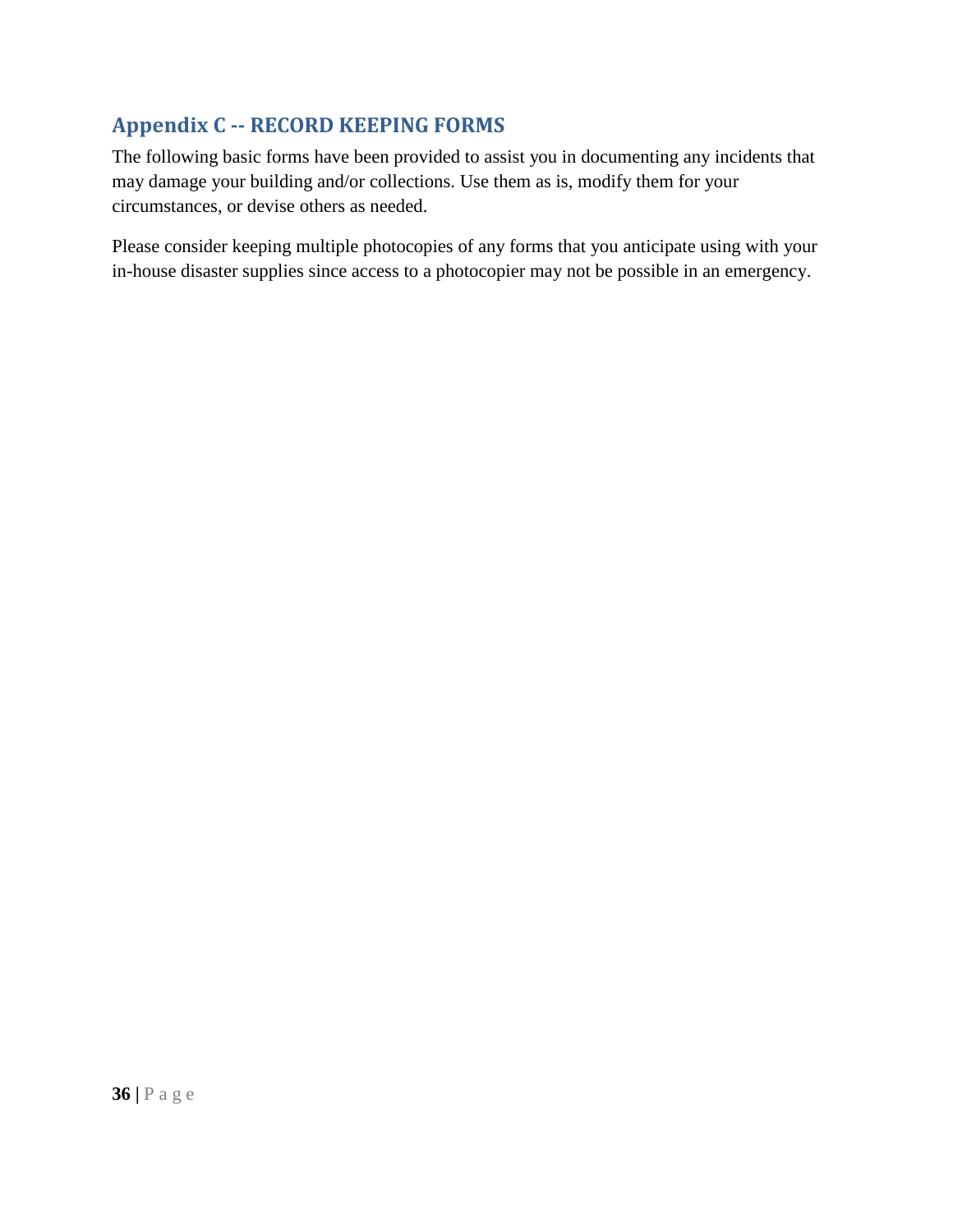## **C.1 Collection Incident Initial Report Form**

This form should be used to keep a record of any incident that causes damage to collections. The second section of the form provides a salvage timeline form to keep track of salvage decisions.

Person Completing Form: \_\_\_\_\_\_\_\_\_\_\_\_\_\_\_\_\_\_\_\_\_\_\_\_\_\_\_\_\_\_\_\_\_\_\_\_\_\_\_\_\_\_\_\_\_ Today's Date: \_\_\_\_\_\_\_\_\_\_\_\_\_\_\_\_\_\_\_\_\_\_\_\_\_\_\_\_\_\_\_\_\_\_\_\_\_\_\_\_\_\_\_\_\_\_\_\_ Date of incident: \_\_\_\_\_\_\_\_\_\_\_\_\_\_\_\_\_\_\_\_\_\_\_\_\_\_\_\_\_\_\_\_\_\_\_\_\_\_\_\_\_\_\_\_

Time of incident: \_\_\_\_\_\_\_\_\_\_\_\_\_\_\_\_\_\_\_\_\_\_\_\_\_\_\_\_\_\_\_\_\_\_\_\_\_\_\_\_\_\_\_\_

Collection(s) involved (type and quantity):

Description of incident:

Damage to collections:

Immediate action taken to minimize damage: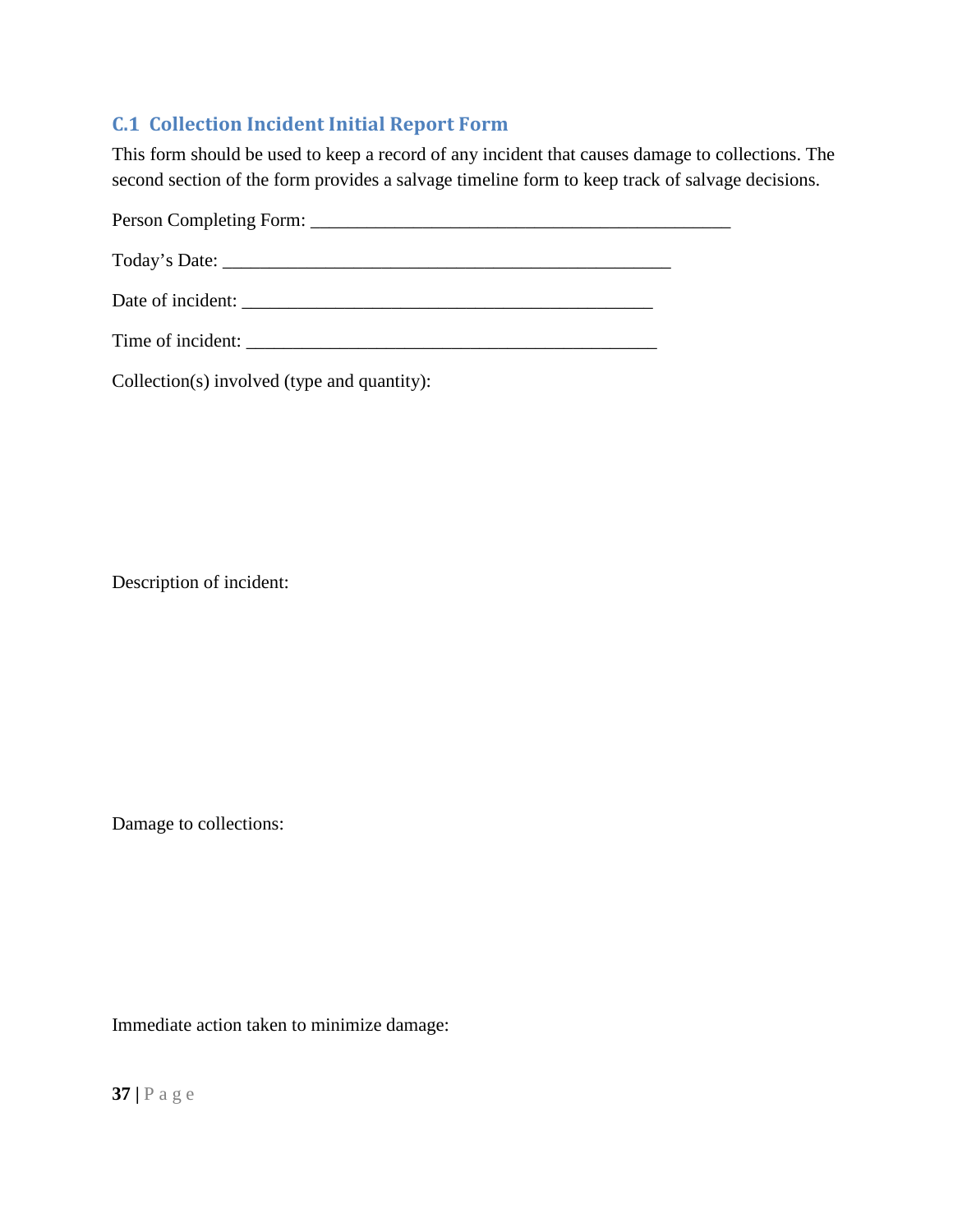## **C.2 Collection Incident Salvage Timeline Form**

| Salvage method (e.g., air Description of items Quantity of items Authorizing Person Date begun Date finished<br>dry, freeze, vacuum |  |  |  |
|-------------------------------------------------------------------------------------------------------------------------------------|--|--|--|
| freeze dry, professional                                                                                                            |  |  |  |
| conservation)                                                                                                                       |  |  |  |
|                                                                                                                                     |  |  |  |
|                                                                                                                                     |  |  |  |
|                                                                                                                                     |  |  |  |
|                                                                                                                                     |  |  |  |
|                                                                                                                                     |  |  |  |
|                                                                                                                                     |  |  |  |
|                                                                                                                                     |  |  |  |
|                                                                                                                                     |  |  |  |
|                                                                                                                                     |  |  |  |
|                                                                                                                                     |  |  |  |
|                                                                                                                                     |  |  |  |
|                                                                                                                                     |  |  |  |
|                                                                                                                                     |  |  |  |
|                                                                                                                                     |  |  |  |
|                                                                                                                                     |  |  |  |
|                                                                                                                                     |  |  |  |
|                                                                                                                                     |  |  |  |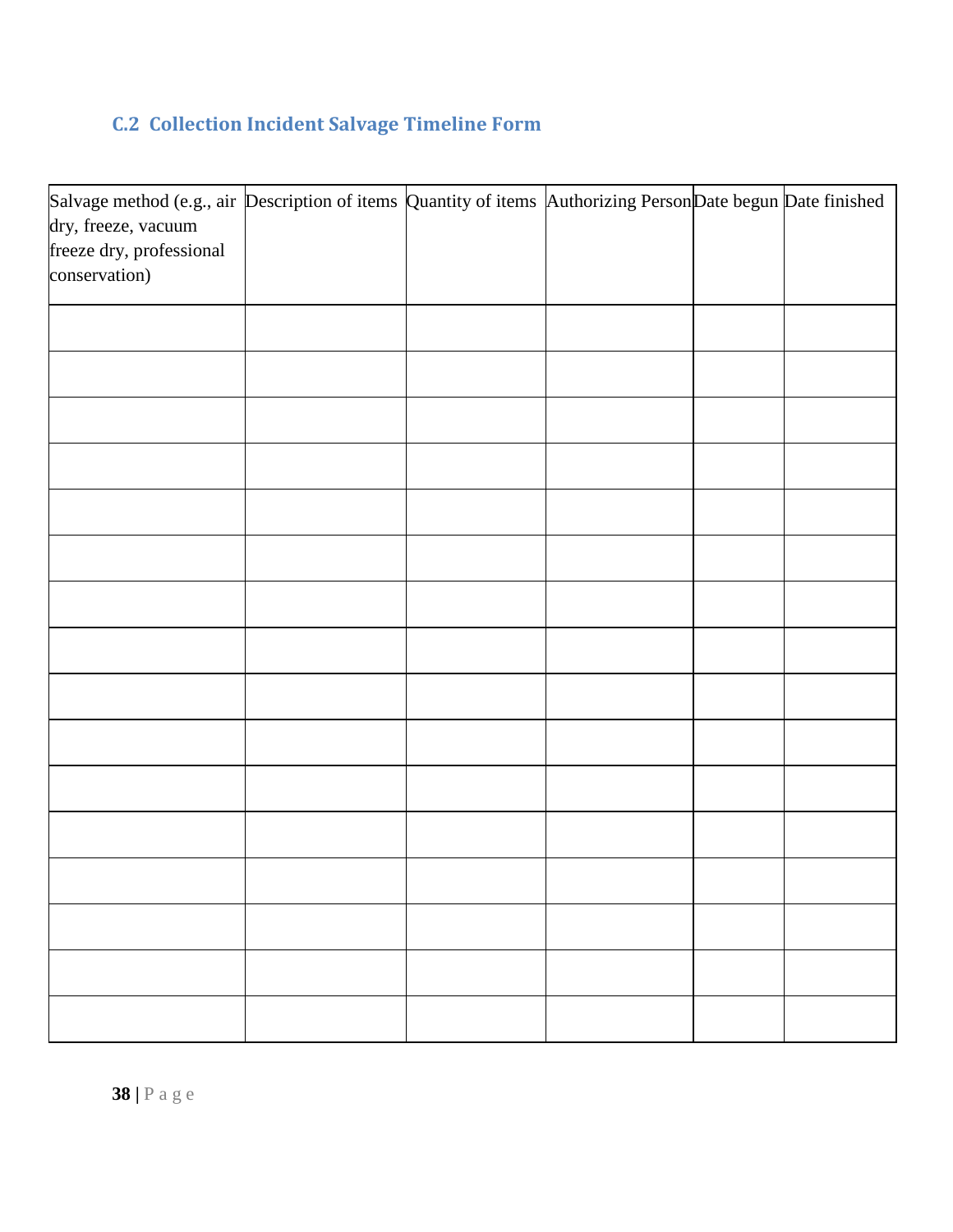## **C.3 Collection Incident Rehabilitation Timeline Form**

Date disaster area cleaned: \_\_\_\_\_\_\_\_\_\_\_\_\_\_\_\_\_\_\_\_\_\_\_\_\_\_\_\_\_\_\_\_

By: \_\_\_\_\_\_\_\_\_\_\_\_\_\_\_\_\_\_\_\_\_\_\_\_\_\_\_\_\_\_\_\_\_\_\_\_\_\_\_\_\_\_\_\_\_\_\_\_\_\_\_\_\_\_\_\_\_\_\_\_\_\_\_\_\_\_\_\_\_\_\_\_\_\_

| Rehabilitation/                      | Description of |  | Quantity of items Authorizing Person $Date(s)$ treated $Date$ returned to shelf |
|--------------------------------------|----------------|--|---------------------------------------------------------------------------------|
| disposition (e.g.,                   | items          |  |                                                                                 |
| discard, replace,                    |                |  |                                                                                 |
| microfilm,                           |                |  |                                                                                 |
| photocopy, clean,<br>repair, rebind) |                |  |                                                                                 |
|                                      |                |  |                                                                                 |
|                                      |                |  |                                                                                 |
|                                      |                |  |                                                                                 |
|                                      |                |  |                                                                                 |
|                                      |                |  |                                                                                 |
|                                      |                |  |                                                                                 |
|                                      |                |  |                                                                                 |
|                                      |                |  |                                                                                 |
|                                      |                |  |                                                                                 |
|                                      |                |  |                                                                                 |
|                                      |                |  |                                                                                 |
|                                      |                |  |                                                                                 |
|                                      |                |  |                                                                                 |
|                                      |                |  |                                                                                 |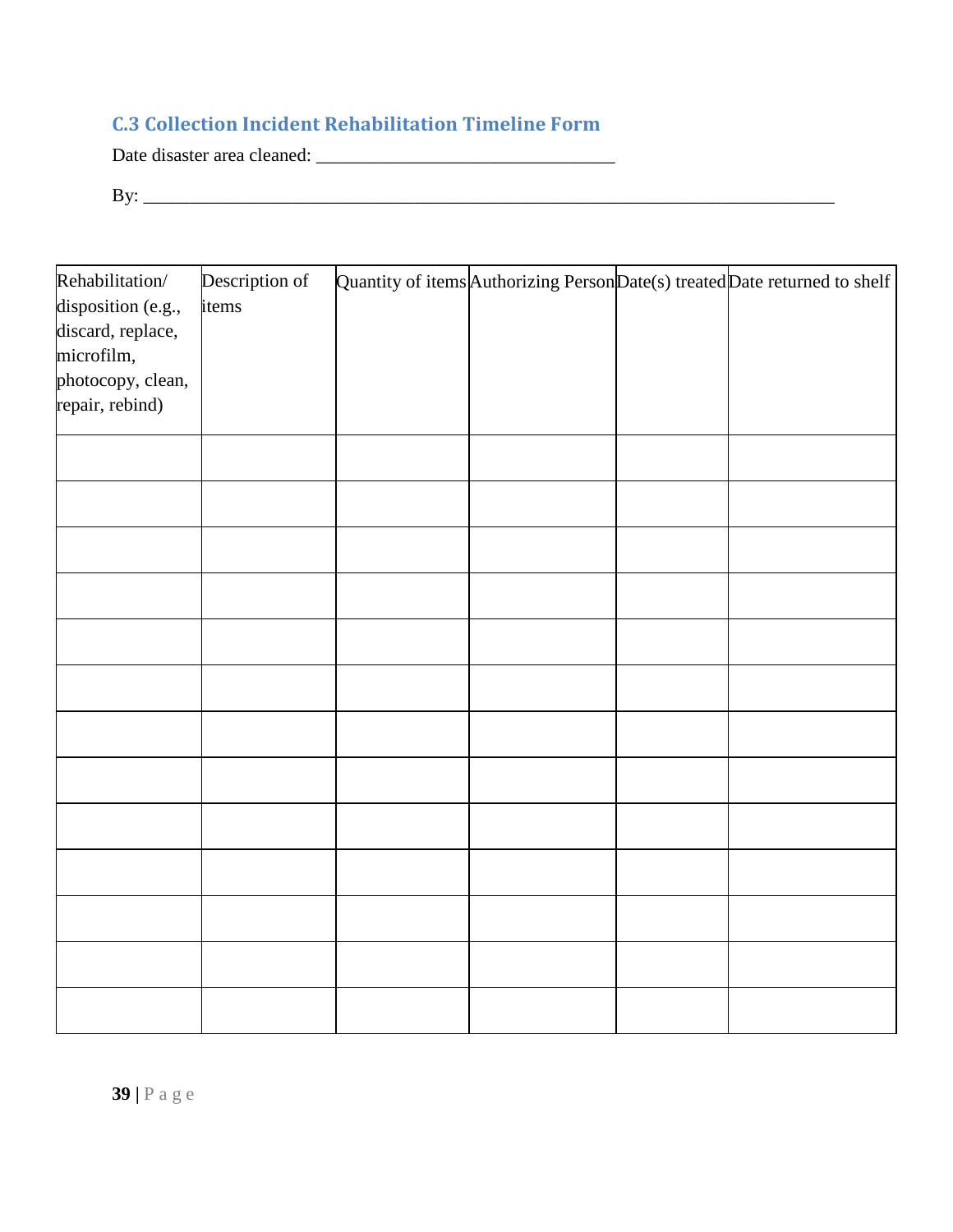### **C.4 Building Incident Report Form**

Use this form to document any building problems, whether or not they caused collections damage. These forms should be maintained in a building log notebook, so that a history of building problems will be available.

Location:

Date: \_\_\_\_\_\_\_\_\_\_\_\_\_\_\_\_\_\_\_\_\_\_\_

Person reporting problem: \_\_\_\_\_\_\_\_\_\_\_\_\_\_\_\_\_\_\_\_\_\_\_

Description of problem:

Description of action taken:

If collections were damaged, describe briefly (and fill out an Incident Report Form):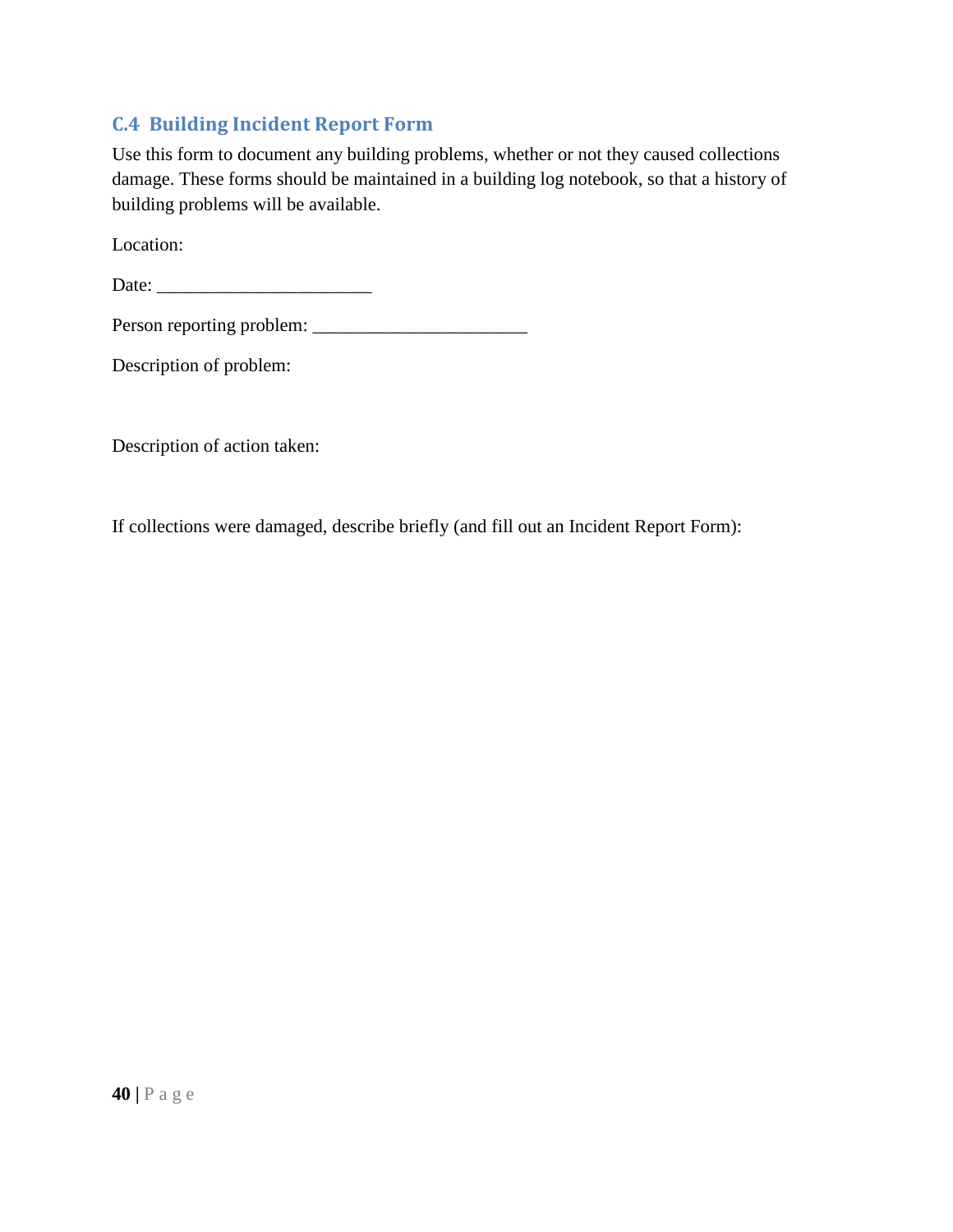## **C.5 Packing and Inventory Form**

| Box | Original location Contents (e.g., Material (e.g., Quantity Damage (e.g., Salvage<br>Number(e.g., Reference) call numbers) books, photo) |  | wet, damp,<br>mold, smoke) | priority | Destination (e.g., air<br>dry, freezer, vacuum<br>freeze drying) |
|-----|-----------------------------------------------------------------------------------------------------------------------------------------|--|----------------------------|----------|------------------------------------------------------------------|
|     |                                                                                                                                         |  |                            |          |                                                                  |
|     |                                                                                                                                         |  |                            |          |                                                                  |
|     |                                                                                                                                         |  |                            |          |                                                                  |
|     |                                                                                                                                         |  |                            |          |                                                                  |
|     |                                                                                                                                         |  |                            |          |                                                                  |
|     |                                                                                                                                         |  |                            |          |                                                                  |
|     |                                                                                                                                         |  |                            |          |                                                                  |
|     |                                                                                                                                         |  |                            |          |                                                                  |
|     |                                                                                                                                         |  |                            |          |                                                                  |
|     |                                                                                                                                         |  |                            |          |                                                                  |
|     |                                                                                                                                         |  |                            |          |                                                                  |
|     |                                                                                                                                         |  |                            |          |                                                                  |
|     |                                                                                                                                         |  |                            |          |                                                                  |
|     |                                                                                                                                         |  |                            |          |                                                                  |
|     |                                                                                                                                         |  |                            |          |                                                                  |
|     |                                                                                                                                         |  |                            |          |                                                                  |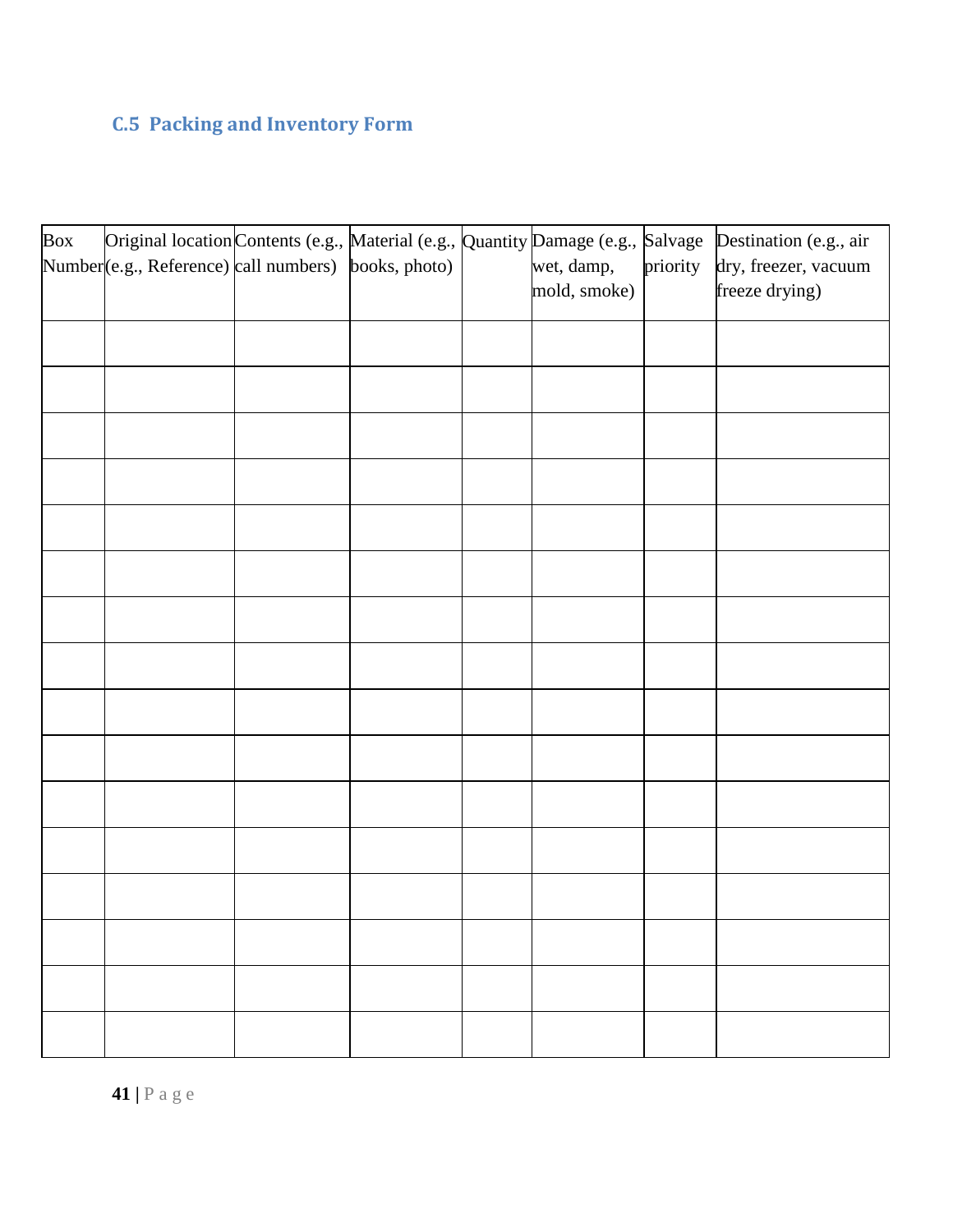## **C.6 Environmental Monitoring Form**

(Use one form for each room/area that needs to be monitored. Readings should be taken at least every four hours.)

| Temperature Relative | Humidity | Time | Person taking<br>reading | Equipment used |
|----------------------|----------|------|--------------------------|----------------|
|                      |          |      |                          |                |
|                      |          |      |                          |                |
|                      |          |      |                          |                |
|                      |          |      |                          |                |
|                      |          |      |                          |                |
|                      |          |      |                          |                |
|                      |          |      |                          |                |
|                      |          |      |                          |                |
|                      |          |      |                          |                |
|                      |          |      |                          |                |
|                      |          |      |                          |                |
|                      |          |      |                          |                |
|                      |          |      |                          |                |
|                      |          |      |                          |                |
|                      |          |      |                          |                |
|                      |          |      |                          |                |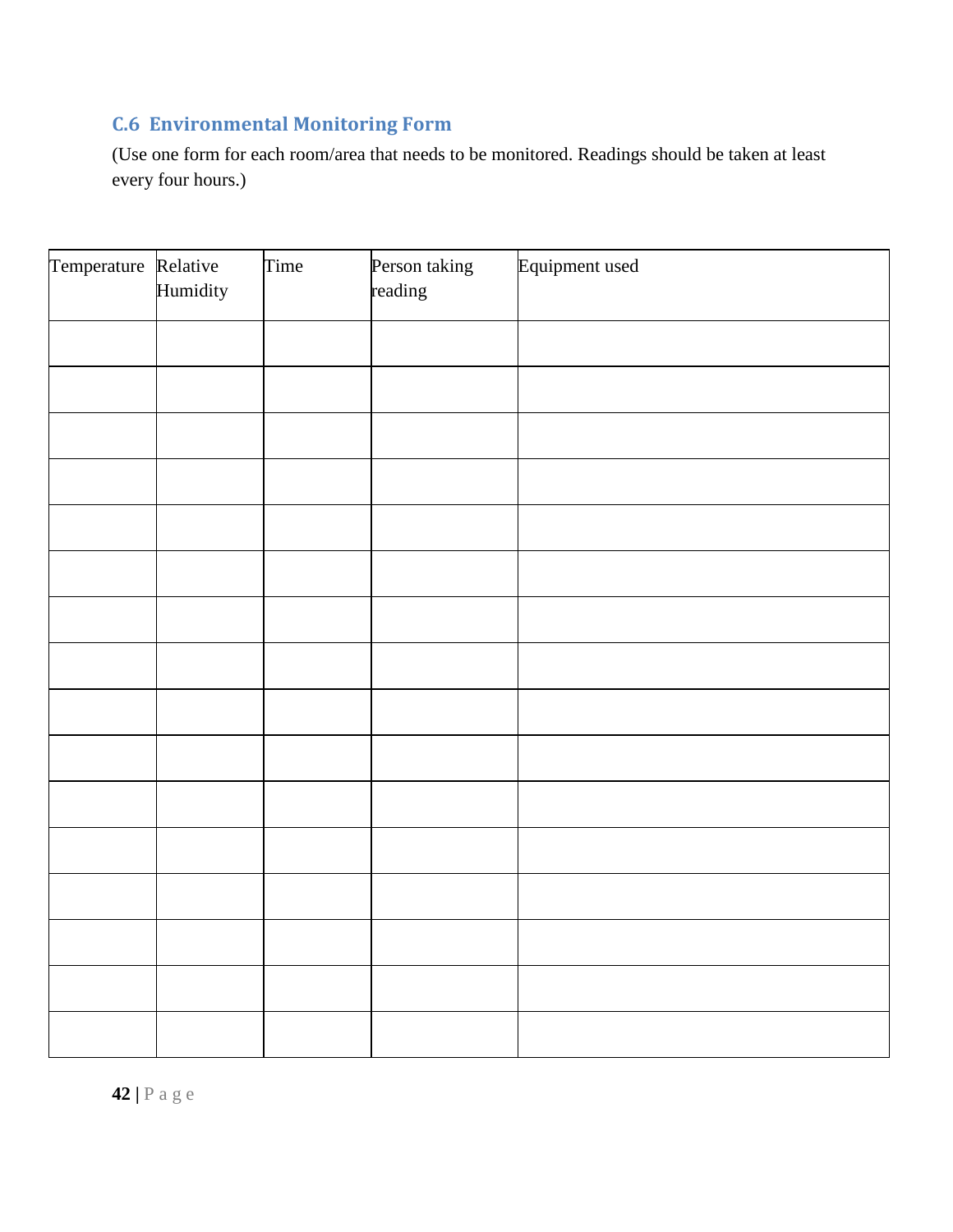### **C.7 Bomb Threat Form**

| ASK THE FOLLOWING QUESTIONS -                                                |  |
|------------------------------------------------------------------------------|--|
| Where is the bomb?                                                           |  |
| What does it look like? __ round __ square __ package __ briefcase __ Other: |  |
| When will it detonate?                                                       |  |
| What will cause it to explode?                                               |  |
| Why are you calling?                                                         |  |
| Why was it placed?                                                           |  |
|                                                                              |  |
|                                                                              |  |
| Keep asking questions until the caller refuses to answer or hangs up.        |  |
| Additional Information (write down everything you can remember):             |  |
|                                                                              |  |
|                                                                              |  |
|                                                                              |  |

Caller's exact words:

Describe the caller's voice and speech (e.g., high pitched, deep, raspy, soft, calm, angry):

Describe any background noise: (e.g., street noises, voices):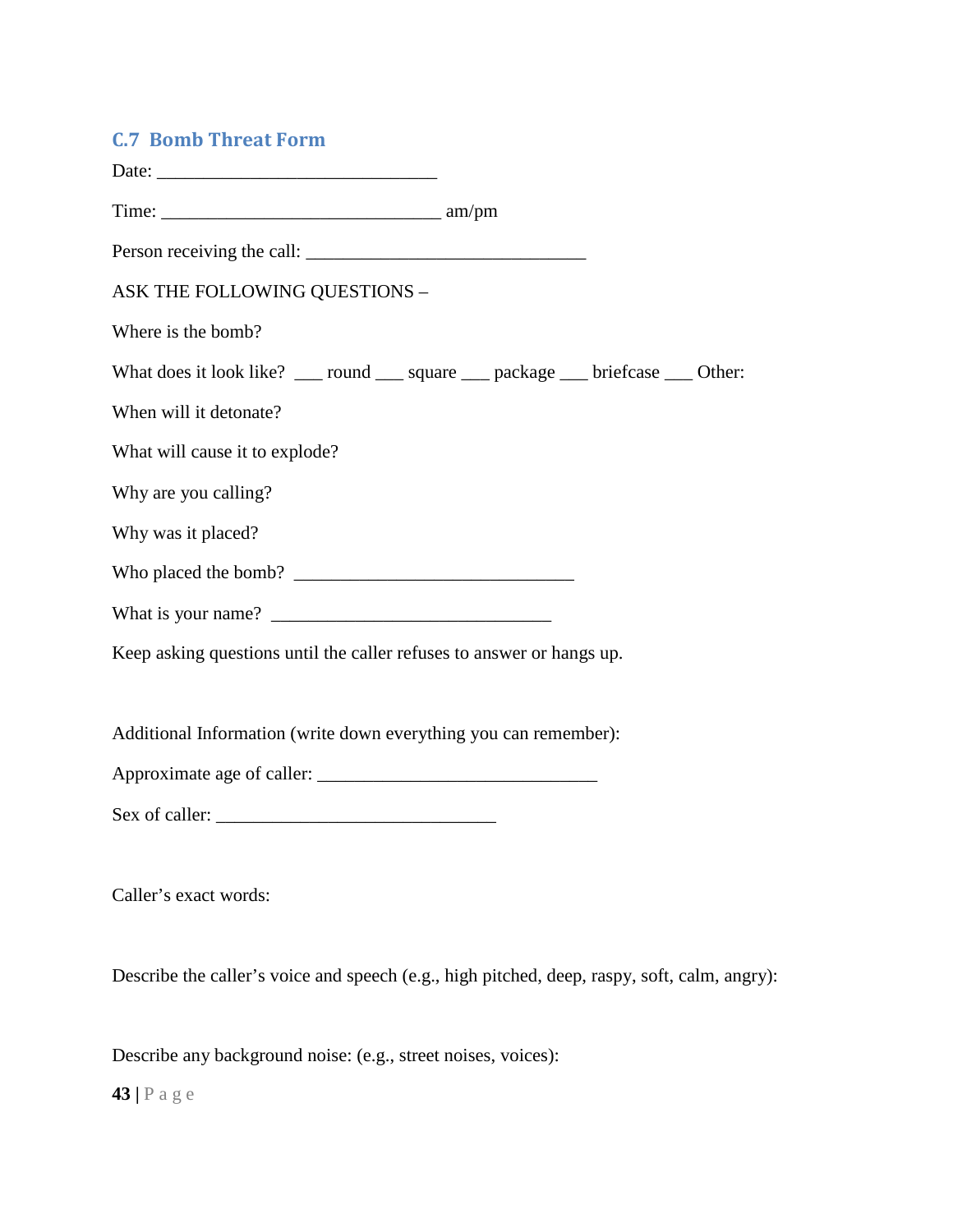## **Appendix D – Floor Plans**

## **D.1 First Floor**

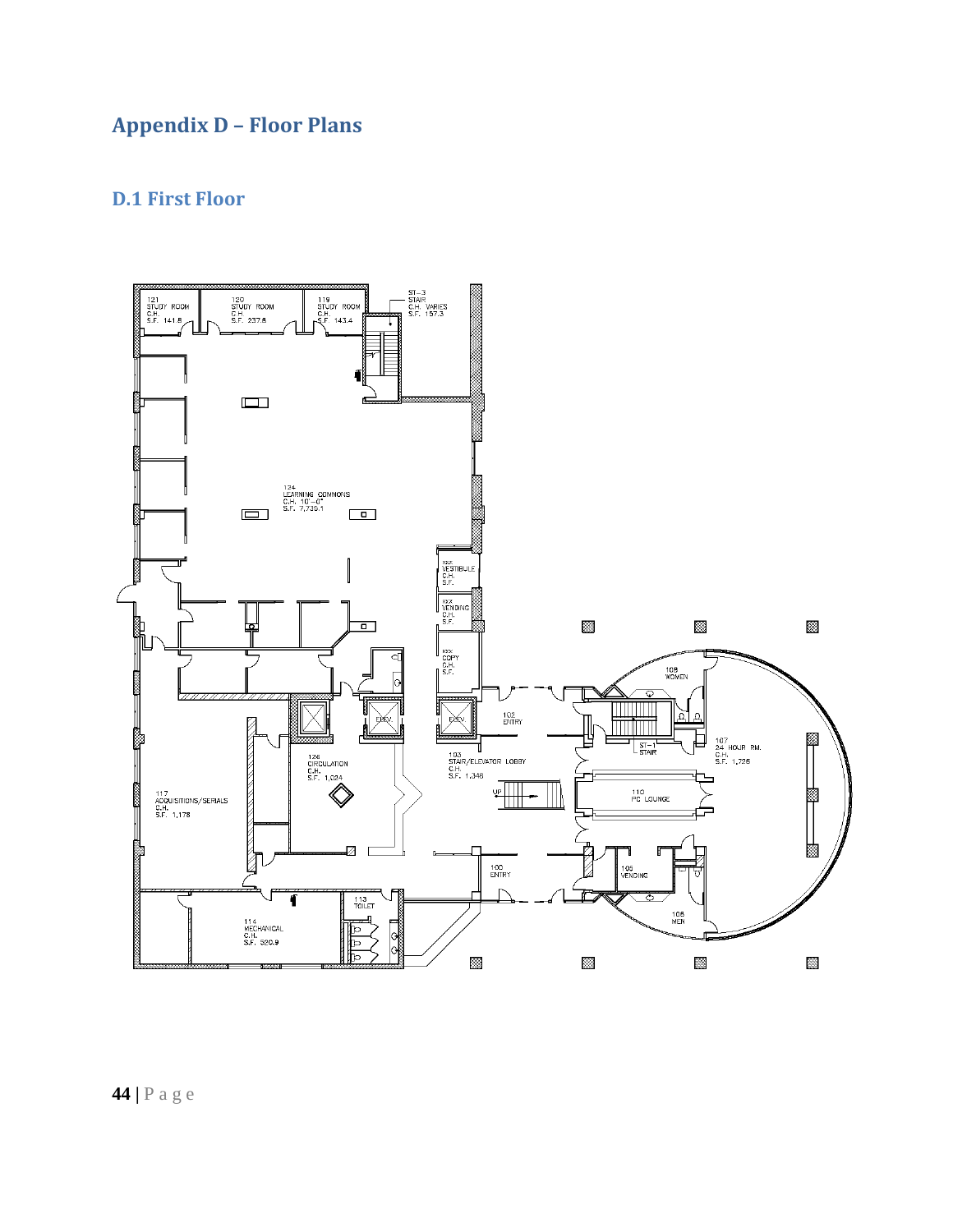## **D.2 Second Floor**



**45 |** Page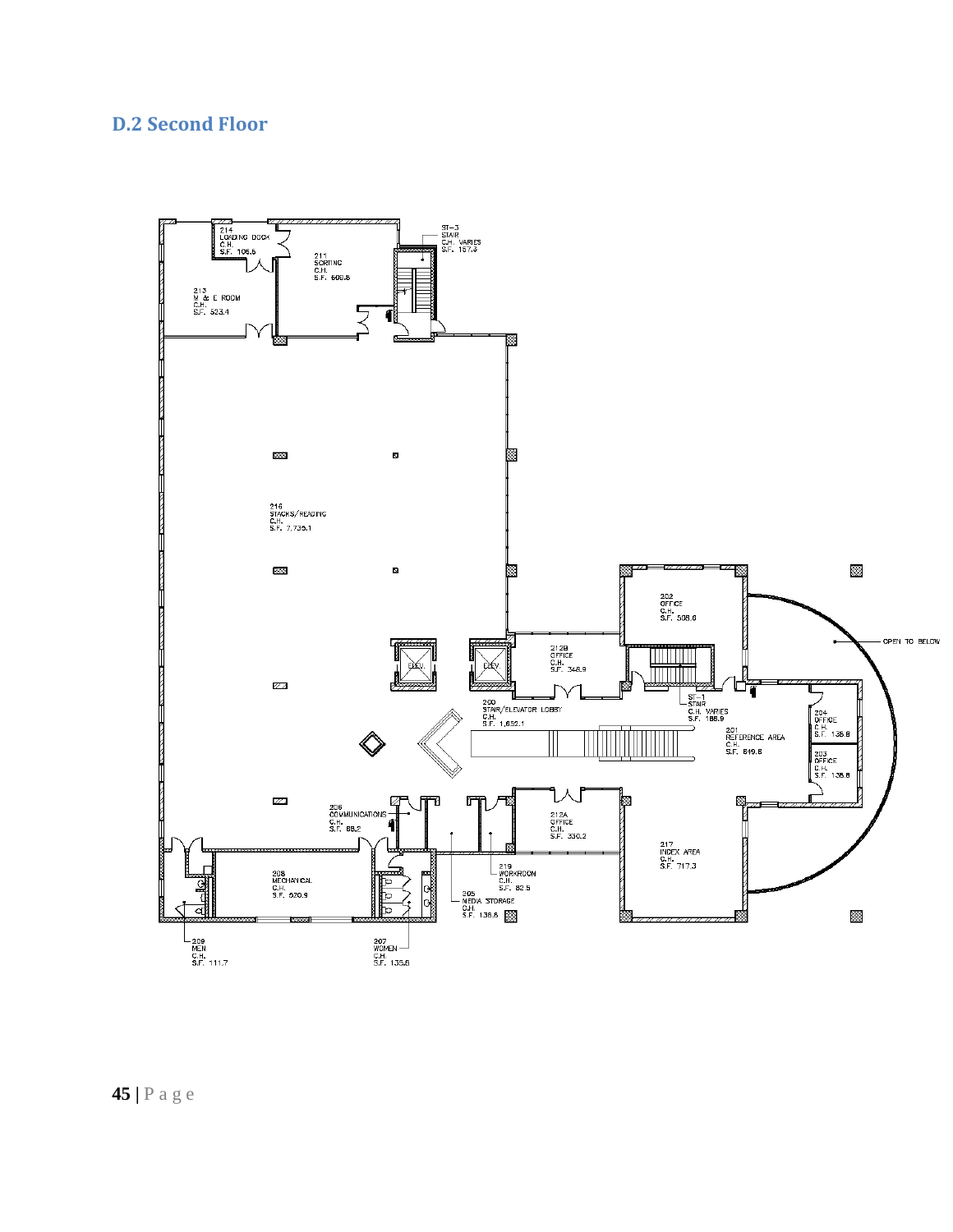## **D.3 Third Floor**



**46 |** Page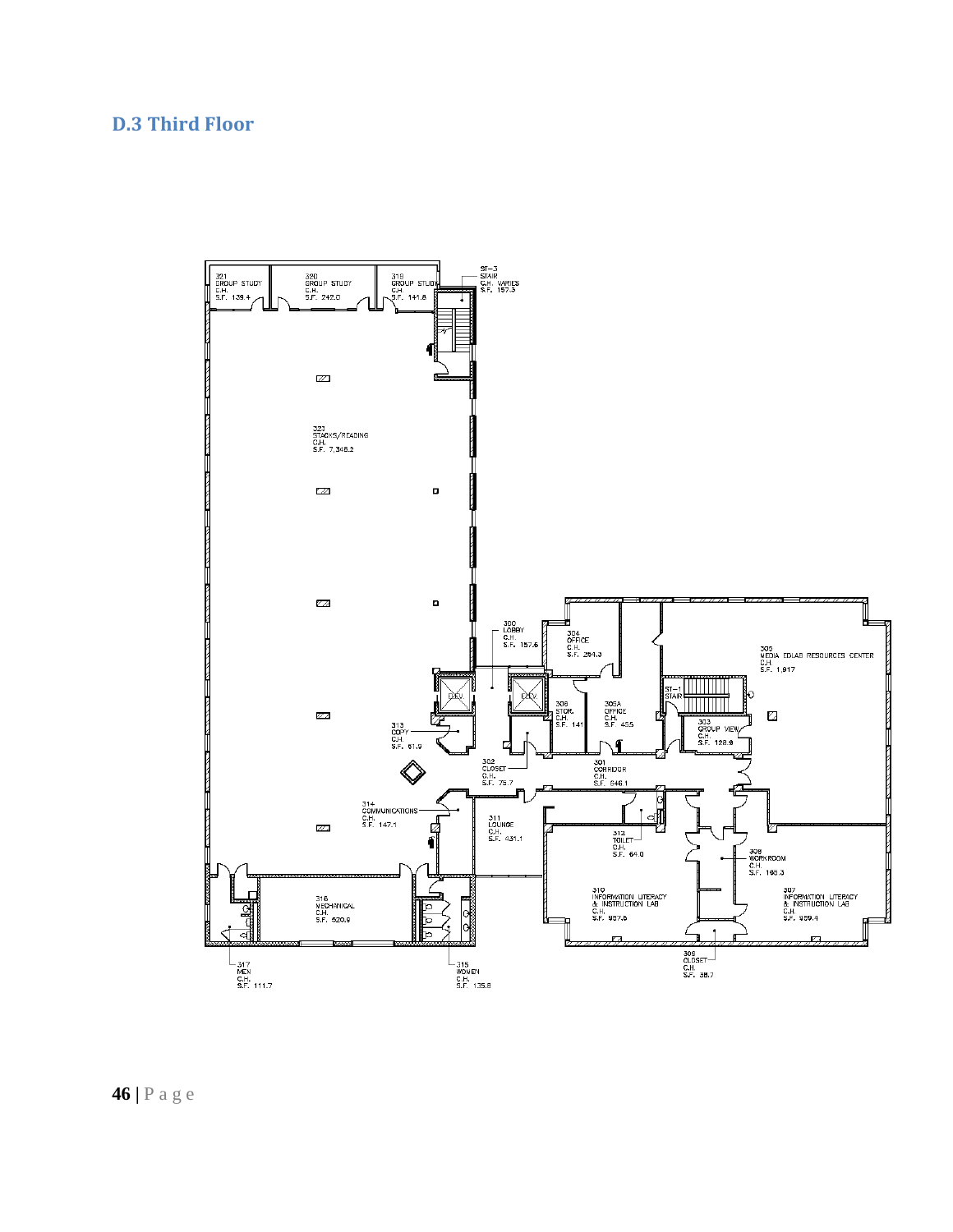## **D.4 Fourth Floor**



**47 |** Page